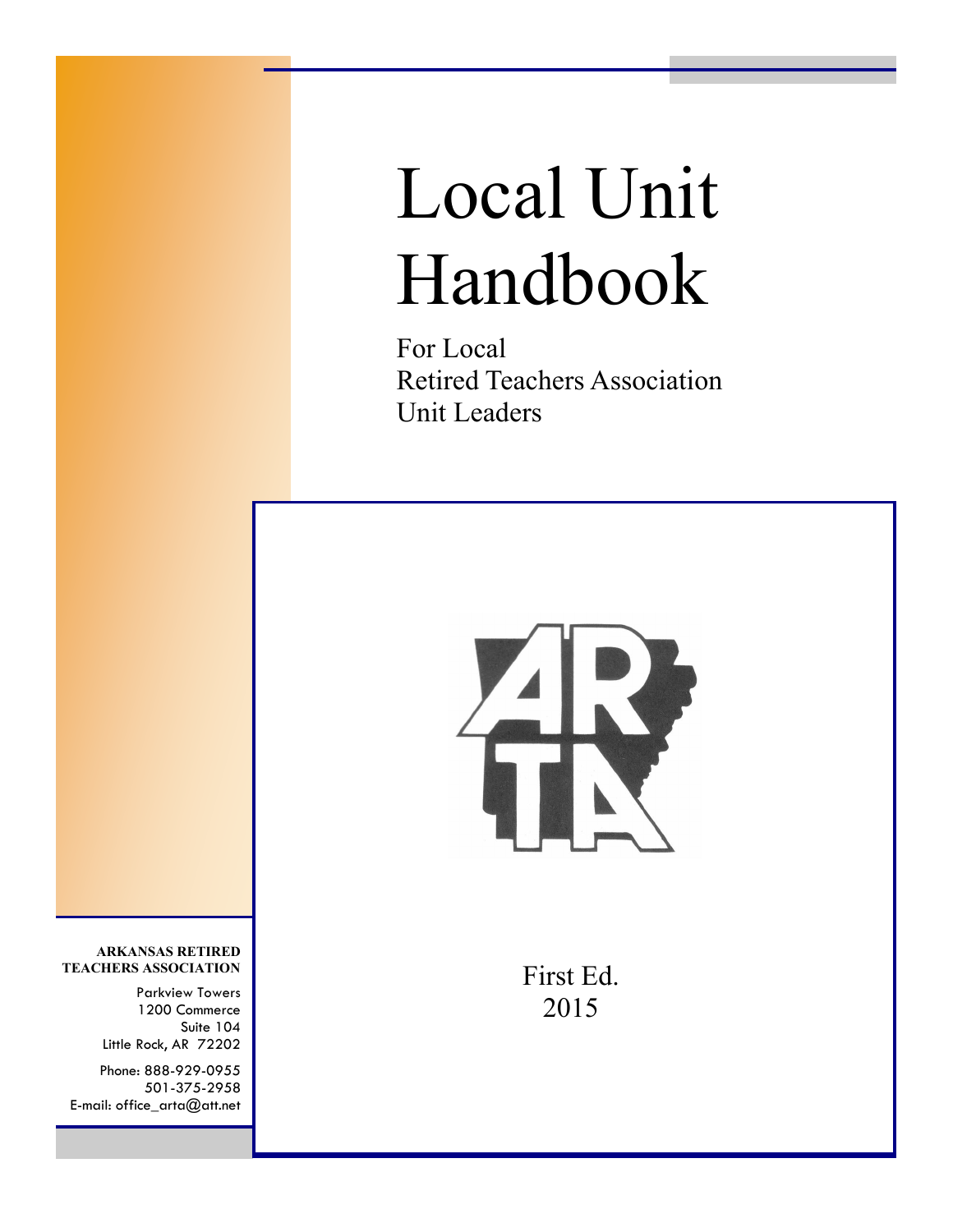### Tips for Using the Handbook

The pages of this handbook are formatted to be used with a three-hole punch and inserted in a three-ring binder.

Many pages have a footer at the bottom that includes **FILE: Description**. This is so that when additional materials are developed, users will know where to insert them into the handbook. This is also the reason there are no page numbers!

Each section includes a **RESOURCES** box at the end. This box includes additional resources found elsewhere in the handbook or on the internet. For example:

*Title* refers to an item in the General Resources section of the handbook

Items listed under www.artanow.com can be found on the ARTA web site

www.webaddress.com will take you to a helpful web site other than ARTA

Pages with a blue border are designed to be used as standalone handouts. You may add your own unit name and information but please do not remove the ARTA information to do so.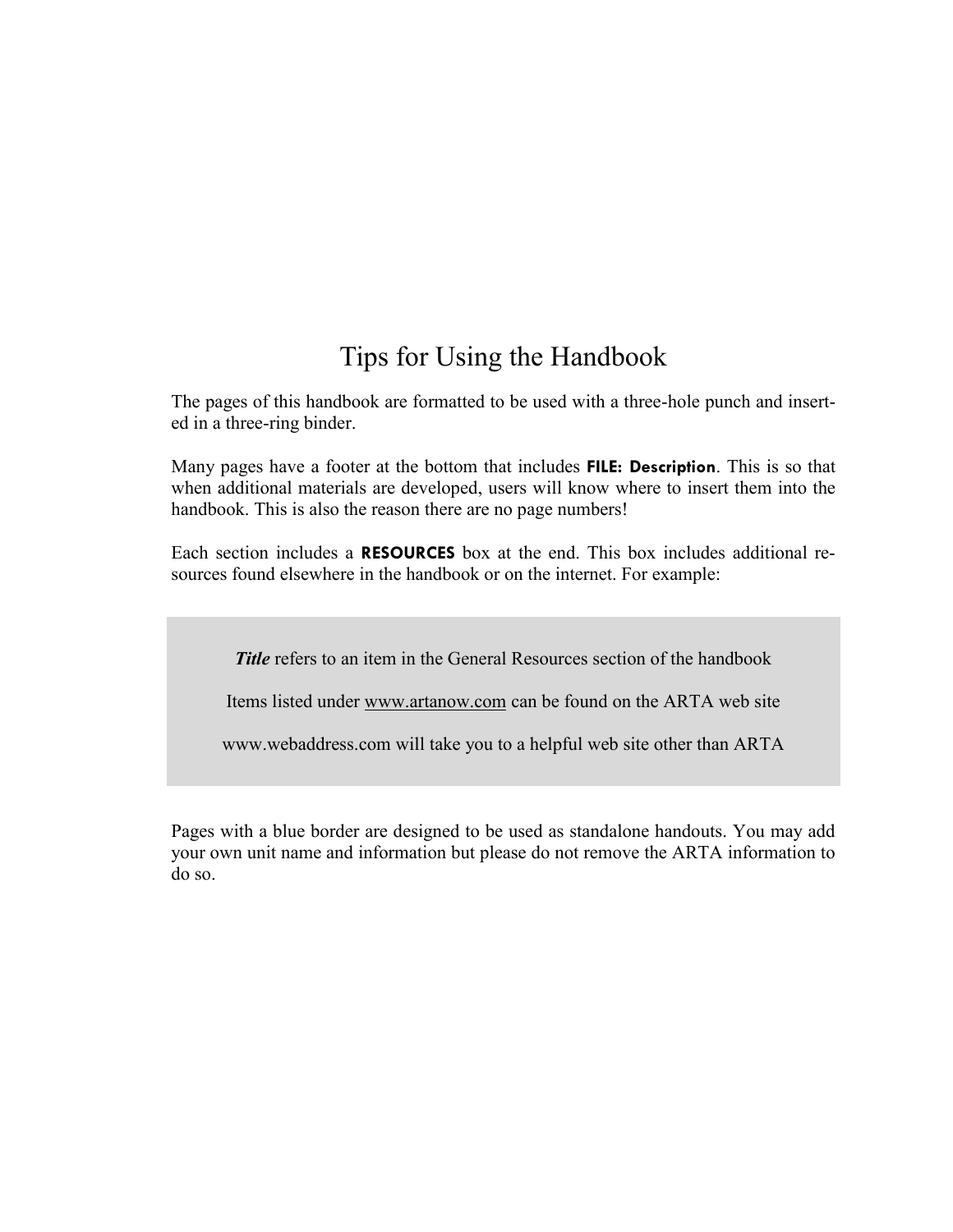# **CONTENTS**

#### **Overview**

ARTA Local Units Unit Presidents Roles & Responsibilities Unit Administration

Committee Resources

Membership

Legislative

Program

Community Services

Informative - Protective Services

Public Relations

Health Services

Grant

General Resources

Sample Planning Worksheet for Local Units

Effective Unit Meetings

Sample Meeting Agenda

10 Rules for Good Listening

Sample Unit Fact Sheet

Sample Personal Data Form

Sample Records of Volunteer Service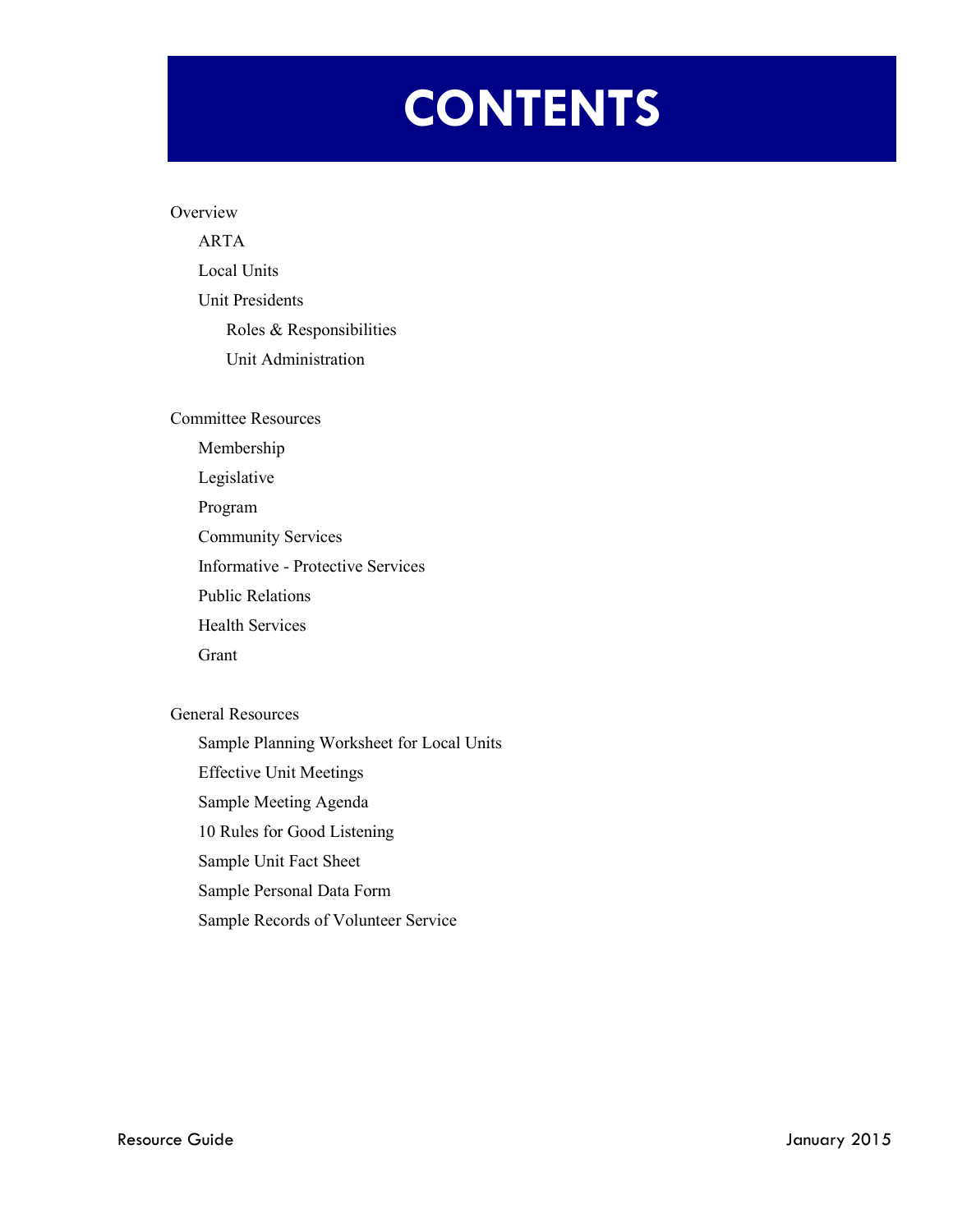

### **Arkansas Retired Teachers Association**

1200 Commerce Suite 103 Little Rock, AR 72202 501-375-2958 888-929-0955 office\_arta@att.net

### **www.artanow.com**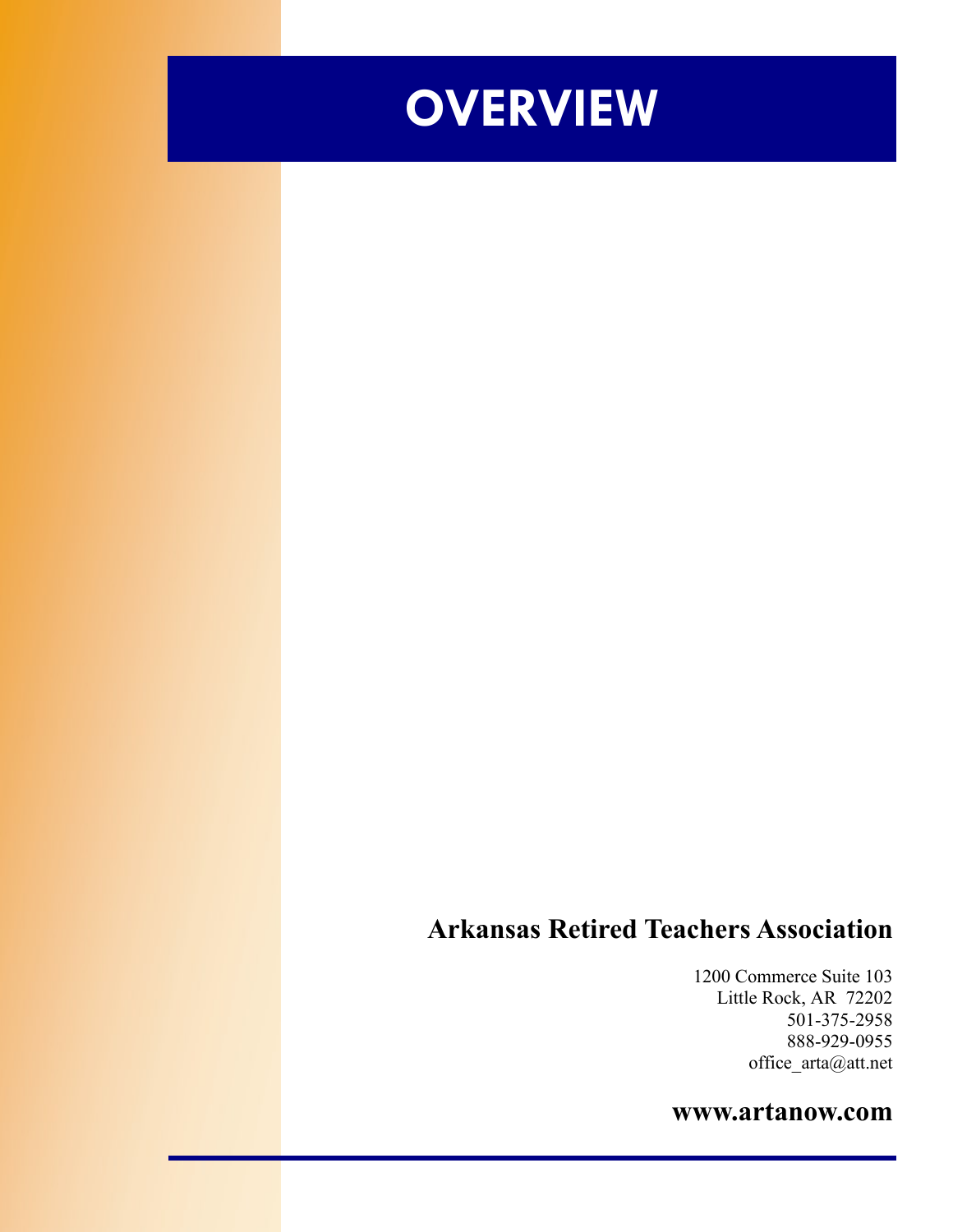# About ARTA

The Arkansas Retired Teachers Association (ARTA) is an independent, non-profit organization dedicated to improving the professional, personal, social and economic welfare of all retired school employees.

We support the interests, independence and well-being of our members by:

- Maintaining a functional and united organization for all retired school personnel.
- Advocating for secure and improved retirement benefits.
- Advocating for health and other benefits for present and future retirees.
- Educating and informing members about issues and opportunities that affect their interests and well-being.
- Encouraging the continued association of retirees with their peers and communities through educational, social, civic and community service.

The Arkansas Retired Teachers Association was established in 1939-1940. We currently have approximately 12,000 members in 67 active units around the state. ARTA membership is open to *all* retired school personnel.

The Arkansas Retired Teachers Association is currently staffed by three part-time employees. Our office is open Monday through Friday from 9:00 a.m. to 4:00 p.m. or you can reach us as follows:

#### **Arkansas Retired Teachers Association**

Parkview Towers 1200 Commerce Street Suite 103 Little Rock, AR 72202 501-375-2958 1-888-929-0955 office arta@att.net **www.artanow.com**

| <b>Donna Morey</b>        | <b>Mary Huie</b>             | <b>Tammy Gray</b>                 |
|---------------------------|------------------------------|-----------------------------------|
| <b>Executive Director</b> | <b>Office/Travel Manager</b> | <b>Communications Coordinator</b> |
| donna arta@att.net        | mary $arta$ att.net          | tammy $arta@att.net$              |

The ARTA Directory, which includes contact information for all staff, officers and board members, area directors, state committee chairs, and local unit presidents, is published annually in the Fall issue of the INTERLINK newsletter. You may also download a copy of the latest edition of the directory any time from www.artanow.com.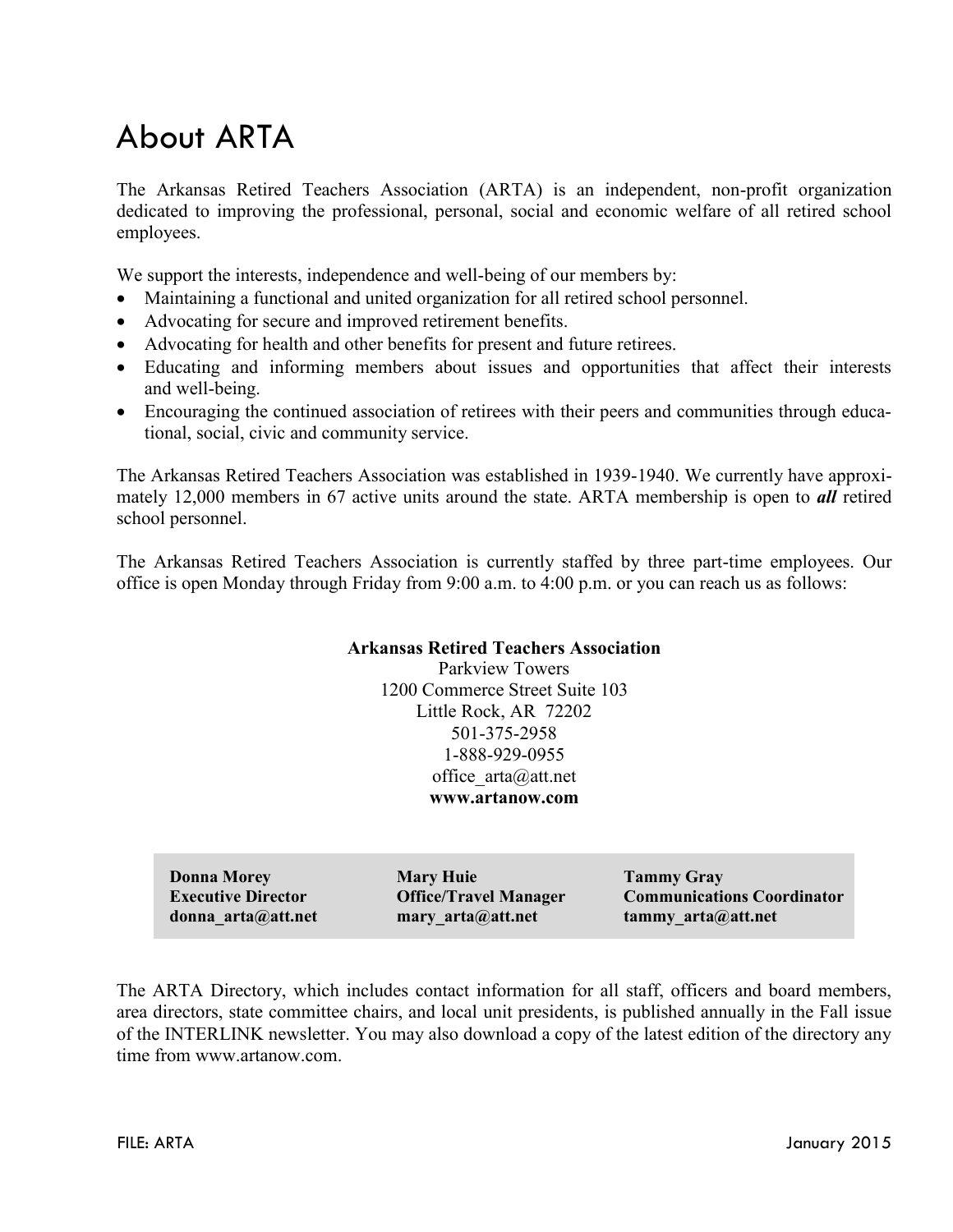# ARTA Organization

ARTA is an independent, non-profit organization with a specific mission. We also maintain cooperative relationships with other organizations as appropriate.

ARTA is the Arkansas Affiliate of the National Retired Teachers Association (NRTA). As such, we have access to training and other resources, as well as a national network of RTAs. NRTA is a division of AARP. AARP members who wish to join NRTA can do so at no extra charge.

The Arkansas Teacher Retirement System (ATRS) is the pension fund for retired school employees, from which retirement benefits are paid. ARTA works cooperatively with ATRS to share information with members about the status of the fund, proposed legislation affecting the fund, etc. They are two separate organizations.

ARTA is divided into six membership areas as follows:



#### **AREA I**

Benton, Carroll, Crawford, Franklin, Johnson, Logan, Madison, Newton, Polk, Pope, Scott, Sebastian, Washington, and Yell Counties

#### **AREA II**

Baxter, Boone, Cleburne, Fulton, Independence, Izard, Jackson, Marion, Searcy, Sharp, Stone, Van Buren, White, and Woodruff Counties

#### **AREA III**

Clay, Craighead, Crittenden, Cross, Greene, Lawrence, Lee, Mississippi, Phillips, Poinsett, Randolph, and St. Francis Counties

#### **AREA IV**

Clark, Columbia, Hempstead, Howard, Lafayette, Little River, Miller, Montgomery, Nevada, Ouachita, Pike, and Sevier Counties

#### **AREA V**

Arkansas, Ashley, Bradley, Calhoun, Chicot, Cleveland, Dallas, Desha, Drew, Grant, Jefferson, Lincoln, and Union Counties

#### **AREA VI**

Conway, Faulkner, Garland, Hot Spring, Lonoke, Monroe, Perry, Prairie, Pulaski, and Saline Counties

Some state and local RTA members belong to the Arkansas Education Association (AEA) Retired Section. ARTA is not formally affiliated with the AEA, although we may coordinate with them on issues of mutual interest or concern.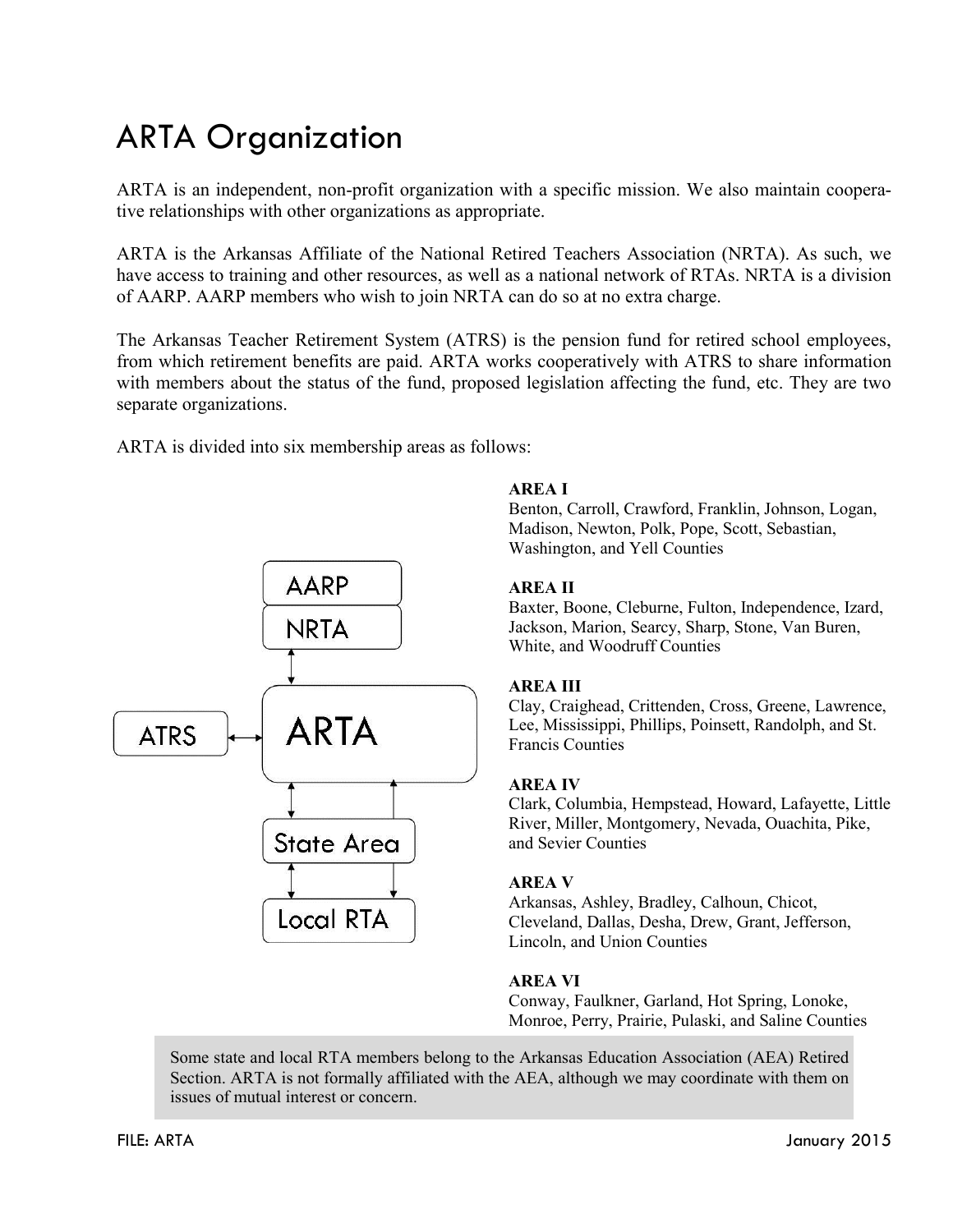# Local RTA Units

ARTA supports the establishment/maintenance of a local RTA unit in every county. The units are organized much like the state organization, with some variation:

- Calendar year is July 1—June 30
- Have elected officers and standing committees
- Hold regularly scheduled meetings
- May collect annual membership dues

Local RTA units serve two main functions—first, they serve as a liaison between ARTA at the state level and individual retirees at the local level, and second, they unite retired school employees at the community level for the purposes of personal and professional development through social activities, community service and outreach programs.

#### **The purpose of this handbook is to provide information and resources to help** . **local units perform both functions for the benefit of their members.**

In addition to the information provided here, ARTA also provides the following resources to assist local units:

- Computerized lists of current and potential ARTA members, if available
- Printed copies of State By-Laws and Constitution
- **ARTA** Directory
- INTERLINK newsletter mailed quarterly to ARTA members
- ARTA representation at local unit meetings as appropriate
- ARTA website, which includes a Calendar of Events, commonly-used forms and more
- Email notification list and Facebook page to share information between state and local organizations
- Recognition of local achievements at the annual state convention and in ARTA media
- Other information and support to local units as needed

In return, ARTA asks local units to provide us with some specific information several times each year:

- A list of officers and committee chairs for each year
- A copy of your unit yearbook
- An Annual Report

#### *Please note that maintenance of the ARTA Membership Database is ongoing. Membership updates are requested / encouraged throughout the year.*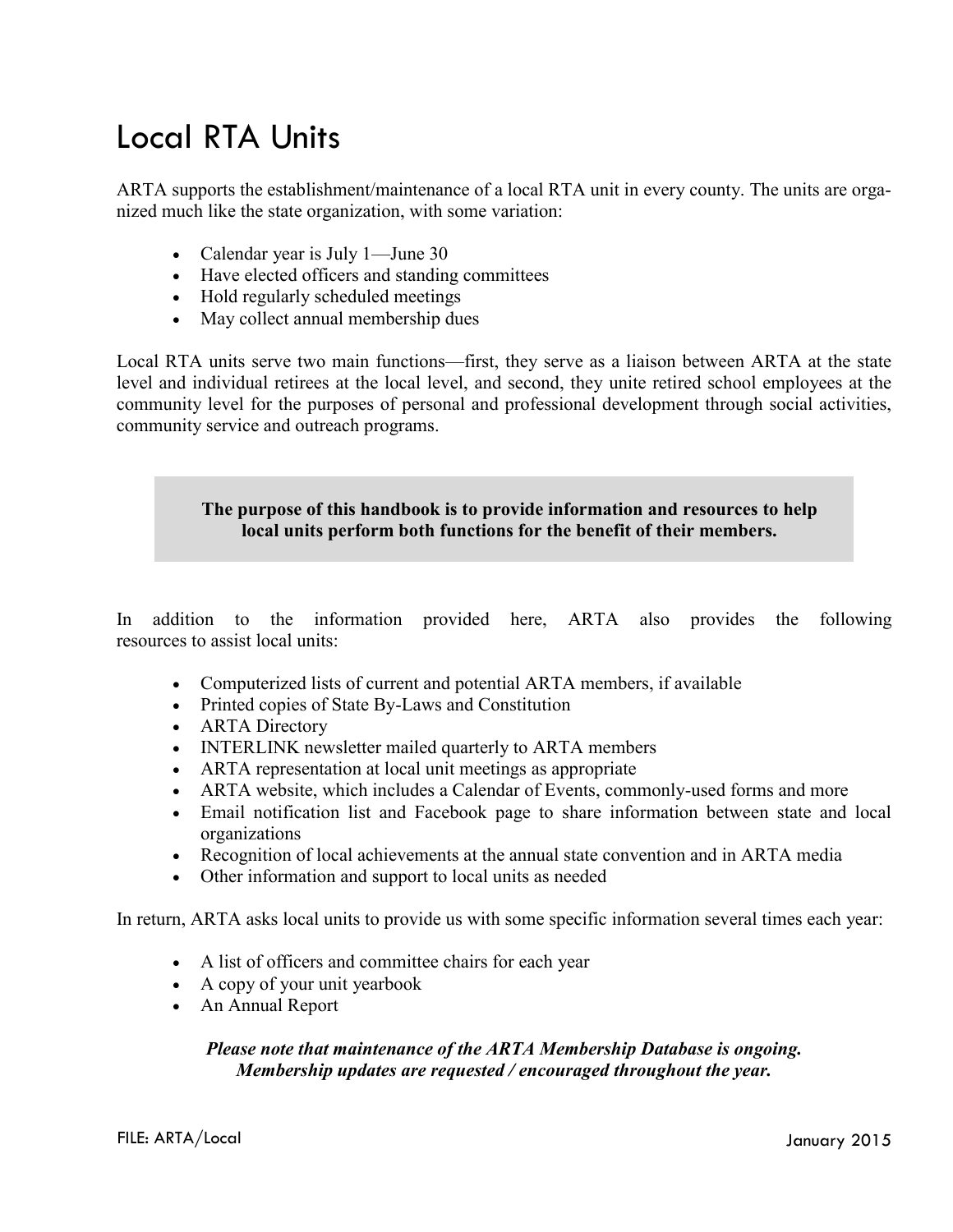# Roles & Responsibilities

The President is responsible for the overall leadership and administration of a local unit. Examples of your role and responsibilities include:

- 1. Act as ARTA's primary point of contact for your local unit
	- Receive materials and supplies from ARTA.
	- Distribute materials and supplies to others as needed and in a timely manner.
- 2. Establish and maintain an effective organizational structure
	- Identify officers, committee chairpersons and others with specific duties.
	- Hold periodic meetings with chairpersons and officers; communicate regularly between meetings.
	- Ensure that officers and chairpersons understand their specific duties.
	- Ensure that others in charge of specific duties or activities have needed supplies and support
- 3. Demonstrate leadership and accountability
	- Obtain information and reports from committees in a timely manner.
	- Make sure reports and materials requested by ARTA are completed and submitted on time.
	- Contact, and encourage members to contact, elected officials regarding legislative activity that concerns the retirement system, health insurance, and other topics of interest to members other older citizens.
	- Encourage participation in local and state meetings and activities.
- 4. Help ARTA help you
	- Provide ARTA with newsworthy articles and constructive suggestions for the newsletter and social media (web site, Facebook, etc.).
	- Encourage members to utilize the ARTA website and Facebook page.
	- Encourage members to subscribe to the ARTA email notification list.
- 5. Make it FUN
	- Get to know all of your members, even those who are less active.
	- Find ways to utilize the skills and talents of ALL members.
	- Plan a variety of programs and activities that keep members as engaged as they want to be without too much pressure.
	- Publicize your meetings and activities to both members and the community at large.
	- Represent your unit at meetings and events.

#### **REMEMBER: If your job looks like a chore, no one else will want it next year!**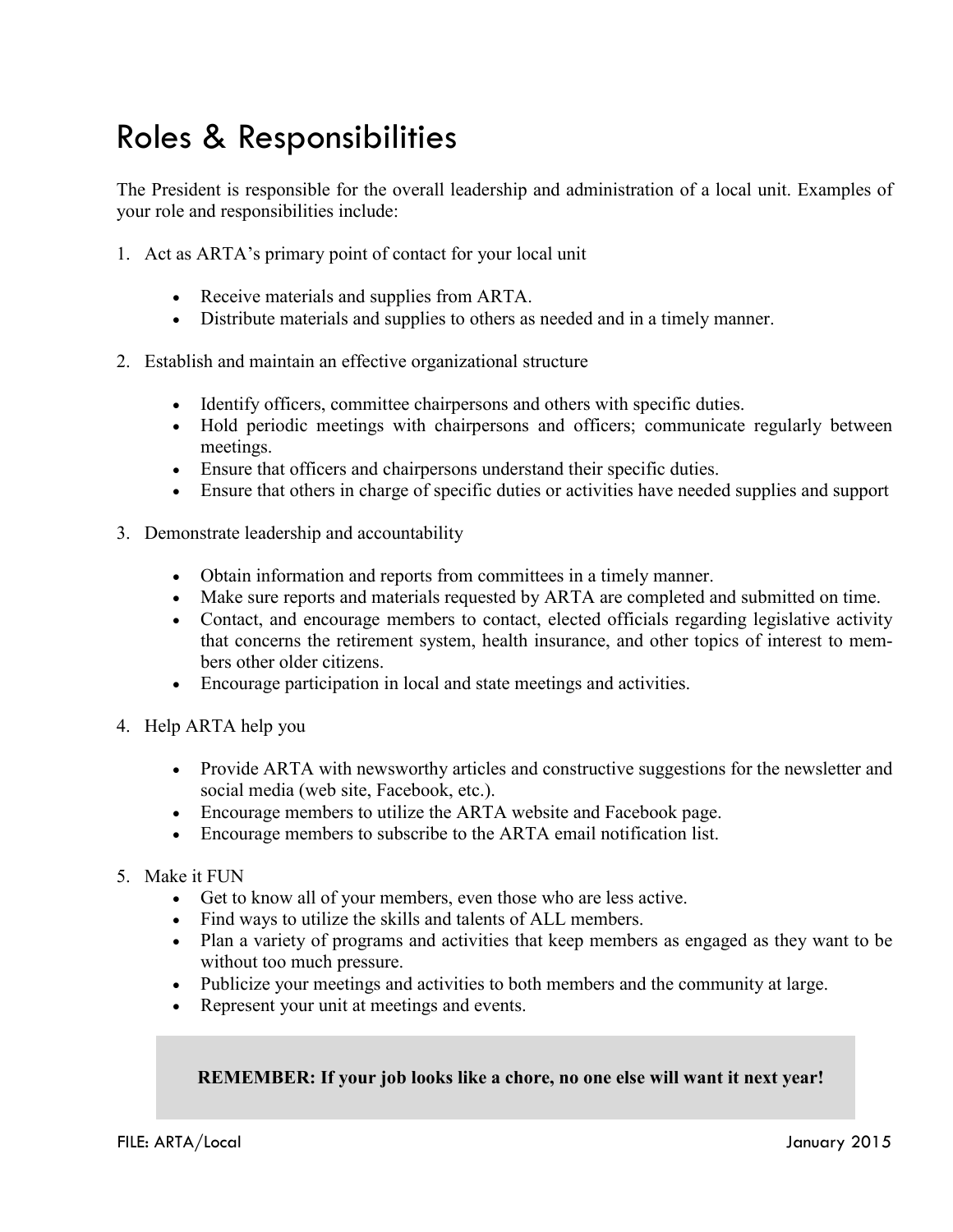## Unit Yearbooks

Local units are encouraged to produce a yearbook to be shared with members and the ARTA staff and leadership. This compilation of your unit's important information has multiple uses:

- It is an excellent tool for keeping your membership informed.
- It requires pre-planning, in detail, for an entire year.
- It helps you build a balanced program for the year.
- It serves as a reference from year to year, aiding in continuity without repetition.
- It spells out specific duties and the person (s) responsible for them.
- It allows for effective communication between members.
- It is a requirement for recognition of unit achievement by ARTA.

Yearbooks are customized and formatted to meet your local needs. They may be a one– or two-year book. Elements of an effective yearbook include:

- Mission statement or motto, goals and objectives.
- Membership information, including dues if any.
- Local officers and committees chairs, with names, addresses, phone numbers and email addresses.
- State officers and staff, with names, addresses, phone numbers and email addresses (this information can be obtained from the ARTA office or web site if needed).
- Outline of annual program, with theme, speaker, location, date and time.
- Planned activities, such as a membership drive, community service project, holiday celebration, etc.
- Local by-laws or constitution (samples available from ARTA upon request).
- Information about ARTA and how to join the state organization.
- Membership roster, with contact information, membership status (local, ARTA, potential, new), etc. Be sure to leave enough space to add new members throughout the year.
- Other information as space permits, such as birthdays, charter members/past presidents, elected officials, graphics, blank/notes pages, etc.

While various committees may contribute to the development of the year book, and the Public Relations Committee is often assigned the task of producing it, the president should take responsibility for ensuring that state and area leaders receive copies. Please provide a copy of your yearbook to your Area Director and to the ARTA office by October 1st of each year. For two-year books, please send the second year's inserted pages or a note stating that it is a two year book. Copies may be mailed or delivered electronically to:

#### **Arkansas Retired Teachers Association**

Parkview Towers 1200 Commerce Street Suite 103 Little Rock, AR 72202 office\_arta@att.net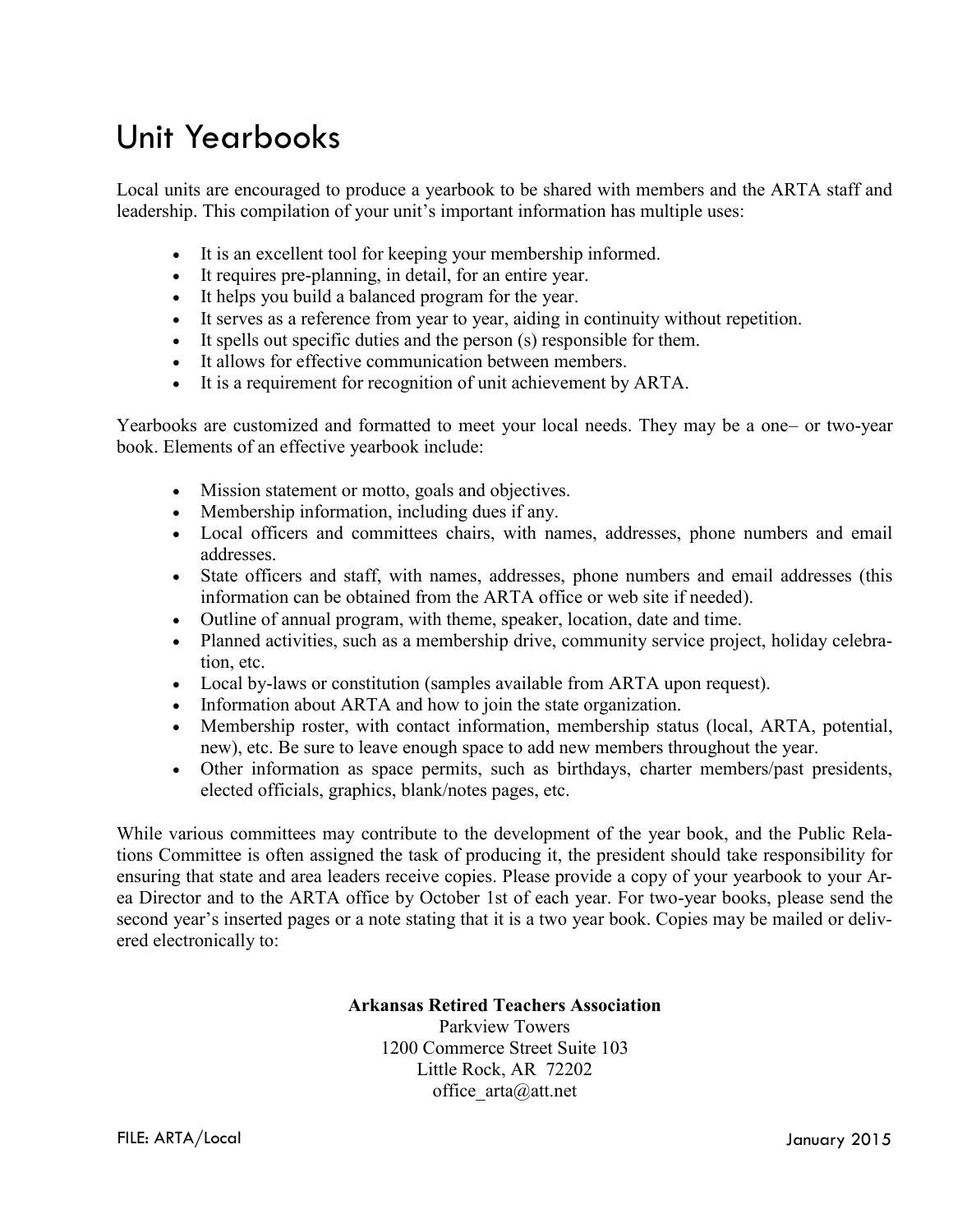## Annual Reports

Local units are encouraged to submit an annual report to ARTA each year. Report packets containing instructions and forms are distributed to the Unit Presidents at the Area Spring Conferences. If you will not be able to attend your area meeting, please designate a person to pick up the packet for your unit.

The purposes of the report are to:

- Summarize the activities and accomplishments of your unit for the year
- Enable ARTA to appropriately recognize the accomplishments of units and individual members at the annual state convention
- Assist ARTA staff and leaders in effectively planning for the next year

Once you receive your packet, you will need to work with various committee chairs to compile the information. Completed reports are due in the ARTA office by June 15th of each year.

#### **Arkansas Retired Teachers Association**

Parkview Towers 1200 Commerce Street Suite 103 Little Rock, AR 72202

If you prefer to submit your annual report forms electronically, contact the ARTA office to request that the electronic files be sent to you via email. Electronic forms can be saved to your computer, completed and saved, then submitted to ARTA as an email attachment.

#### **PLEASE DO NOT SEND SCANNED REPORTS OR VIA FAX.**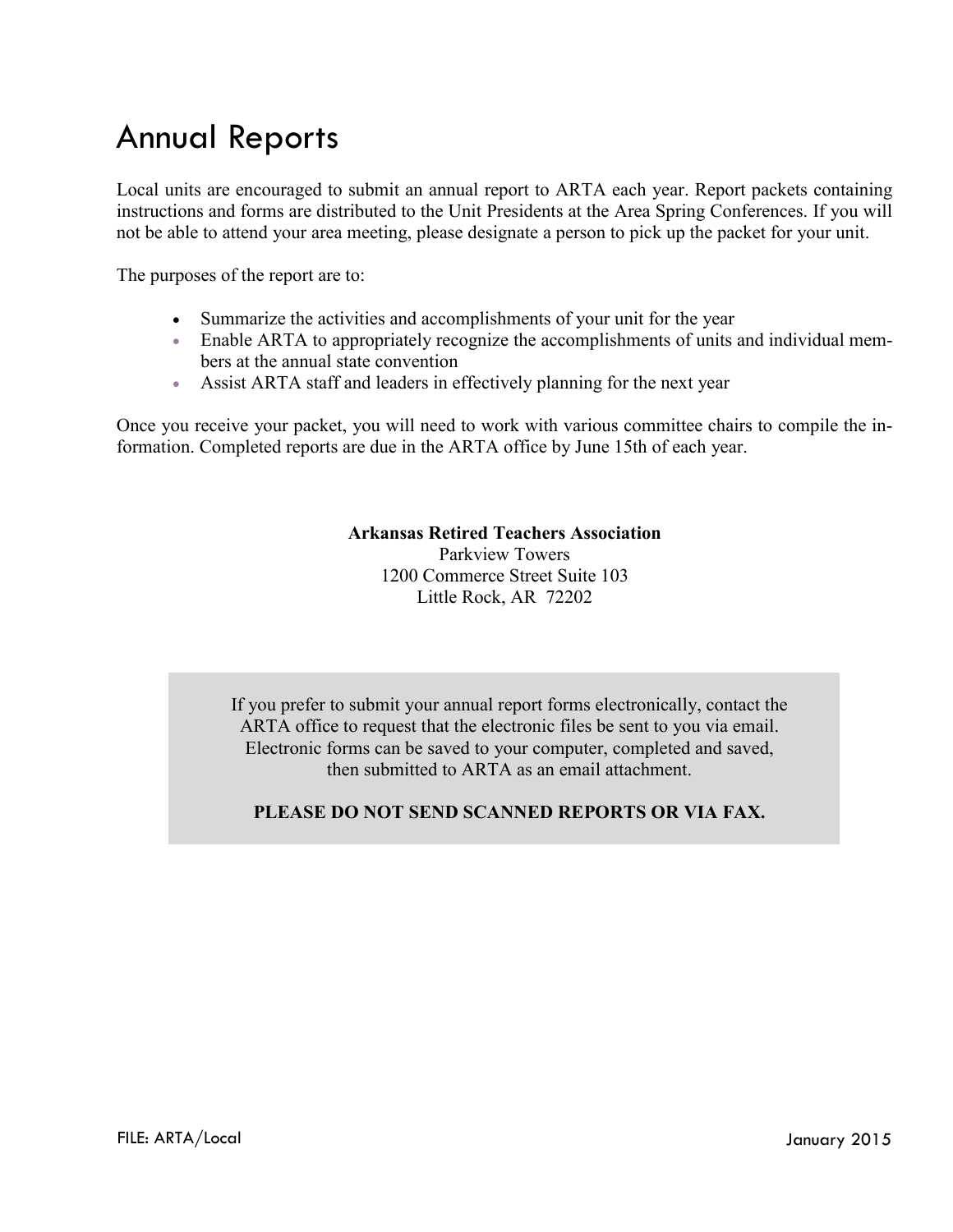# Officers and Committees

In addition to the president, the officer positions described below are common to most local units:

- Vice President—works with the president and substitutes for the president when necessary. May become president by automatic succession if unit operates on a plan of automatic succession.
- Secretary
- Treasurer

Unit Committees are the means by which members serve the community and the unit. The appointment of the committee chairmen (except for a Nominating Committee), is usually the responsibility of the unit president. Local units are encouraged to establish the same committee structure as ARTA:

- Membership—ARTA and Local \* Legislative
- 
- Informative-Protective Services \* Public Relations
- 
- 
- Program \* Community Services
	-
- Health Services \* Grants/Scholarships

Local units may also have other committees or the above may be divided into sub-committees, where members have specific assignments. Some variations or examples include:

- Historian/ Scrapbook \* Parliamentarian
- Hospitality/ Courtesy/ Refreshments \* Telephone/ E-mail/ Social Media
- 
- Sunshine/ Compassion/ Memorials \* Chaplain/ Devotional/ Music
- School District Liaison
- 
- 
- Yearbook \* Volunteer Coordinator
	-

More detailed descriptions of each committee and their specific responsibilities are given in the following sections. In general, committee chairmen:

- Hold regular committee meetings.
- Recruit committee members.
- Develop, with committee, goals and plans for the year.
- Delegate specific tasks to committee members.
- Motivate committee members to do the work of the committee.
- Oversee and coordinate the activities of the committee.
- Work with other committee chairmen to see that overlapping topic areas are well coordinated.
- Initiate the evaluation of the committee's programs, projects and effectiveness.
- Write committee reports for the unit President, Board and membership.
- Present committee reports at as requested.
- Communicate with ARTA to coordinate state and local committee goals.
- Attend ARTA sponsored meetings and workshops as designated.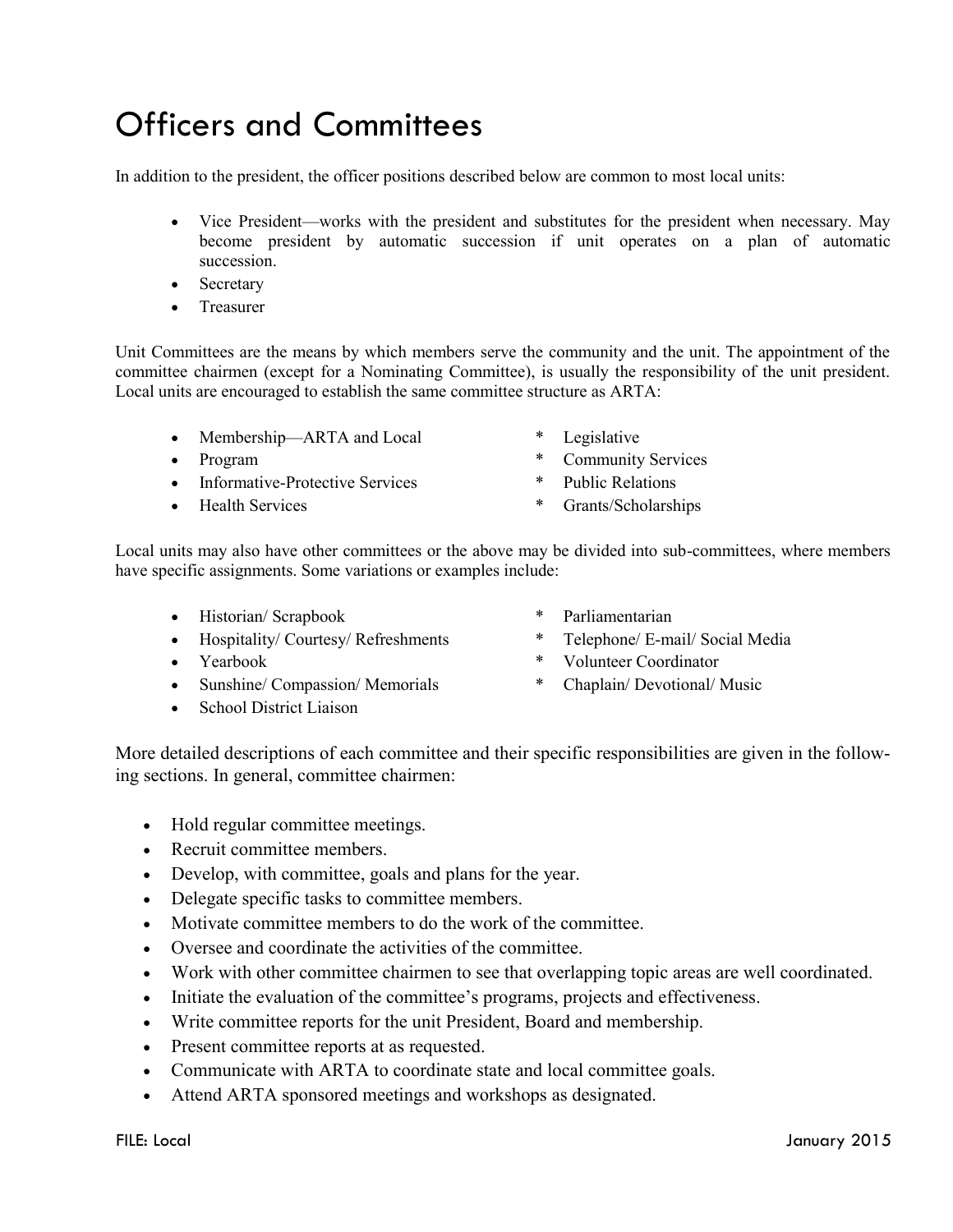# Working with Other Unit Committees

The President is responsible for the overall administration and functioning of the unit. He or she will rely on other officers and committee chairmen to develop plans, carry out tasks and report back to the membership. Each committee chairman will have his or her own responsibilities. Again, these duties will be made much easier when they utilize their committee members and coordinate with other committee chairs.

Just a few of the many ways that committee chairs can work together for the benefit of the unit:

- The Program Chairman works cooperatively with all other committee chairmen to develop and coordinate the year's program schedule.
- The Program Chairman works cooperatively with the Membership and Public Relations Chairmen to keep the interest of current members, attract new members, and inform the community about unit programs and activities.
- The Membership Chairman coordinates with the Program, Community Services and Public Relations Chairmen to make sure that membership information is available at project sites, meetings, etc.
- The Legislative Chairman works with the Informative-Protective and Community Services Chairmen to provide legislative information which will impact unit members and older citizens of the community.
- The Health Services Chairman and Informative-Protective Chairman coordinate with the Community Services Chairmen to provide relevant health information and service to the community.
- The Public Relations Chairman stays informed of each committee's activities so that meetings, events and accomplishments can be publicized, stories or articles about legislative or community issues can be placed with local media, and coordinated materials or messages can be developed.

#### **You may want to copy this page and share it with each committee chairperson along with the information for each committee area.**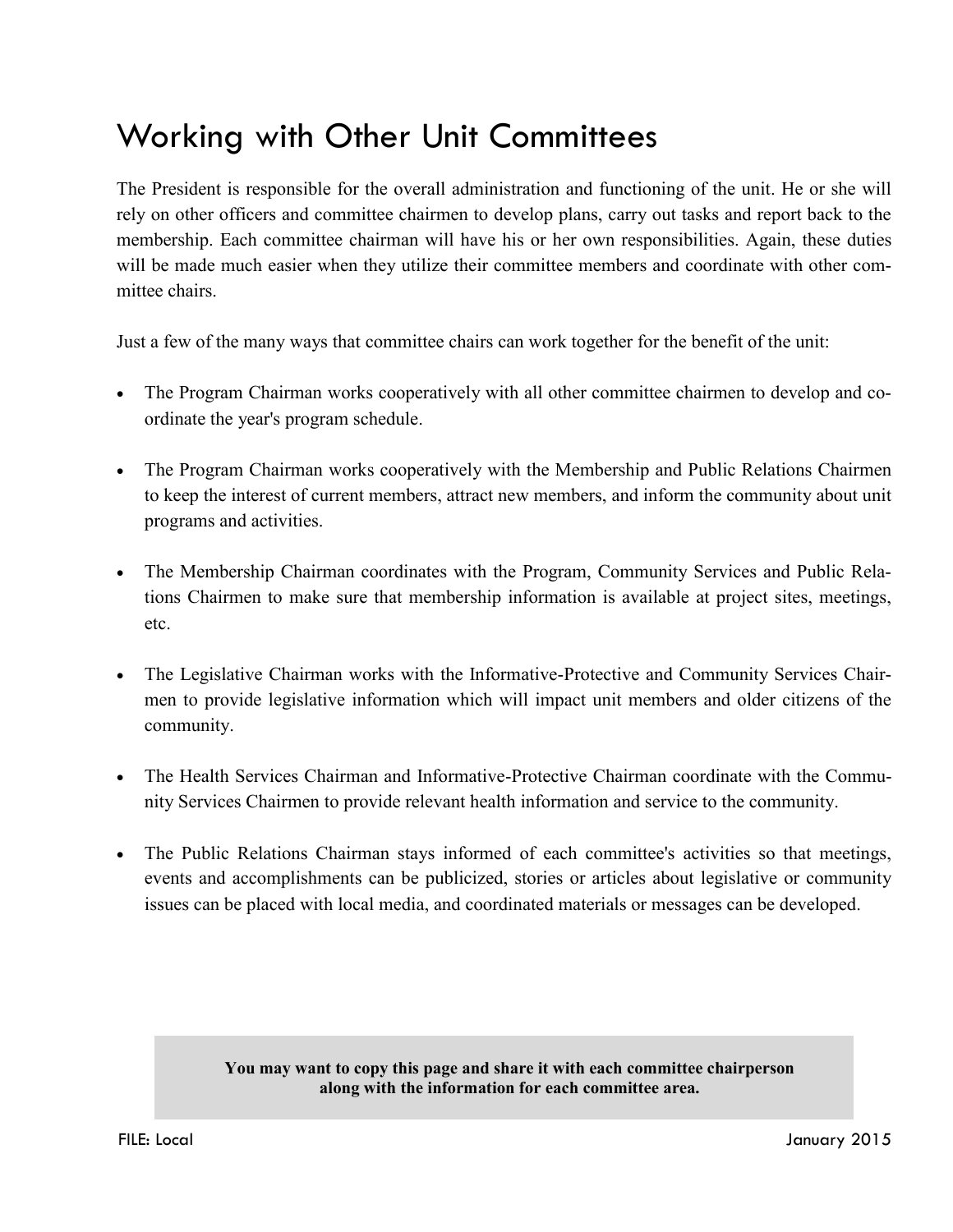# Leadership Development

The success of a local unit depends on volunteers with outstanding leadership skills. While retired educators may have developed and used many of these skills during their professional careers, being a leader in a unit may require a volunteer to brush up on these skills or even develop new ones. Consequently, providing unit members with an opportunity to renew and enhance the skills of an effective leader is an important activity of your unit.

#### **Unit Commitment to Developing Leaders**

In your efforts to accomplish the on-going work of the unit, commitment to developing leaders is sometimes overlooked. AS a result, when the need for qualified leaders arises members may feel ill prepared to volunteer.

Units that have made leadership development a priority are more successful in filling leadership positions with qualified candidates. They have accomplished this by:

- Delegating responsibility and authority for this activity. Sometimes the Board and Executive Committee assume the task. In other units it the responsibility of a standing or special committee.
- Developing position or job descriptions for each key volunteer position.
- Providing adequate resources.
- Conveying a sense to all members, especially those who are new, that everyone with leadership skills are needed and wanted.
- Identifying all members in the process of identifying and recruiting qualified leaders.

#### **Identifying Potential Leaders**

Once you have developed a list of qualifications for each key leadership role in your unit, you will need to identify members who exhibit those qualities.

- Regularly ask members to complete a basic inventory of their skills and interests.
- Personal observation allows you to become acquainted with unit members and to suggest ways for them to use their skills and talents.
- Delegate responsibilities to members so that they have opportunities to gain confidence in their ability to lead and direct others.

#### **Recruiting Leaders**

Greatest results occur when individual are approached by the unit leader most directly related to the position being filled. In other words, the person vacating the position is often the best qualified to answer questions and to prepare a successor to fill the position.

#### **Training Leaders**

Members who accept leadership positions in the unit have a right to receive training which will help them to fulfill the roles and responsibilities of their new job. This includes both content and skills development.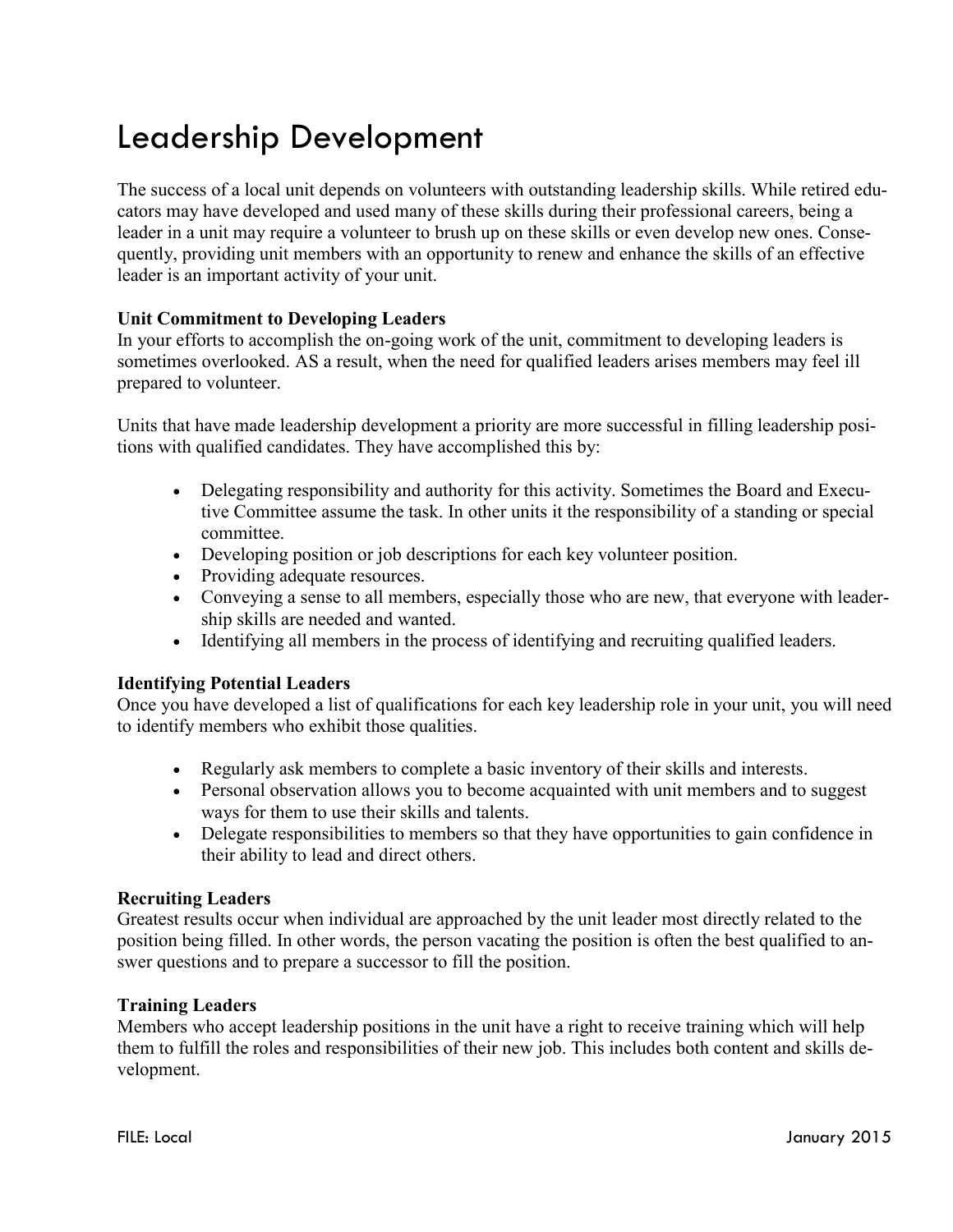An in-depth study of the content related to topics such as ARTA, health care, community service, informative and protective services and retirement planning provides the new leader with essential background information.

This background information can be enhanced with training to renew and improve general management skills. Opportunities should be provided for new leaders to lead meetings, supervise volunteers, plan and oversee projects, manage time and paper, resolve conflicts, develop and manage budgets, and communicate effectively.

Before offering training, be sure to ask the new volunteers what they need to learn. Then develop your workshops to respond to those needs.

#### **Recognizing Volunteers**

Regardless of the level of responsibility or authority, all volunteers want and need to be recognized for the work they do. Recognition is the volunteer's assurance that his or her duties and accomplishments are valued. Recognition can be as simple as a "thank you" or praise for a job well done, or it can be elaborate and done with much fanfare.

To help develop volunteers' confidence in their leadership abilities, it is important that they be recognized publicly. If you feel that a volunteer has performed well in chairing a committee, let other members of the group know it. The next time you assign a volunteer to a leadership role, point out his or her past accomplishments and indicate your support.

In some cases, it may be appropriate to recognize a volunteer by offering him or her a leadership position. This is an excellent way to continue to develop leaders to take on even more responsible positions and to ensure that the group's top leadership is filled with experienced and committed volunteers.

Developing volunteers to assume leadership positions takes time and effort. But it is the best investment in the future success of your unit and the most important legacy you leave behind as a leader.

> More resources for the effective administration of a local unit and its committees are included in the following sections and on the ARTA web site, **www.artanow.com**.

**RESOURCES**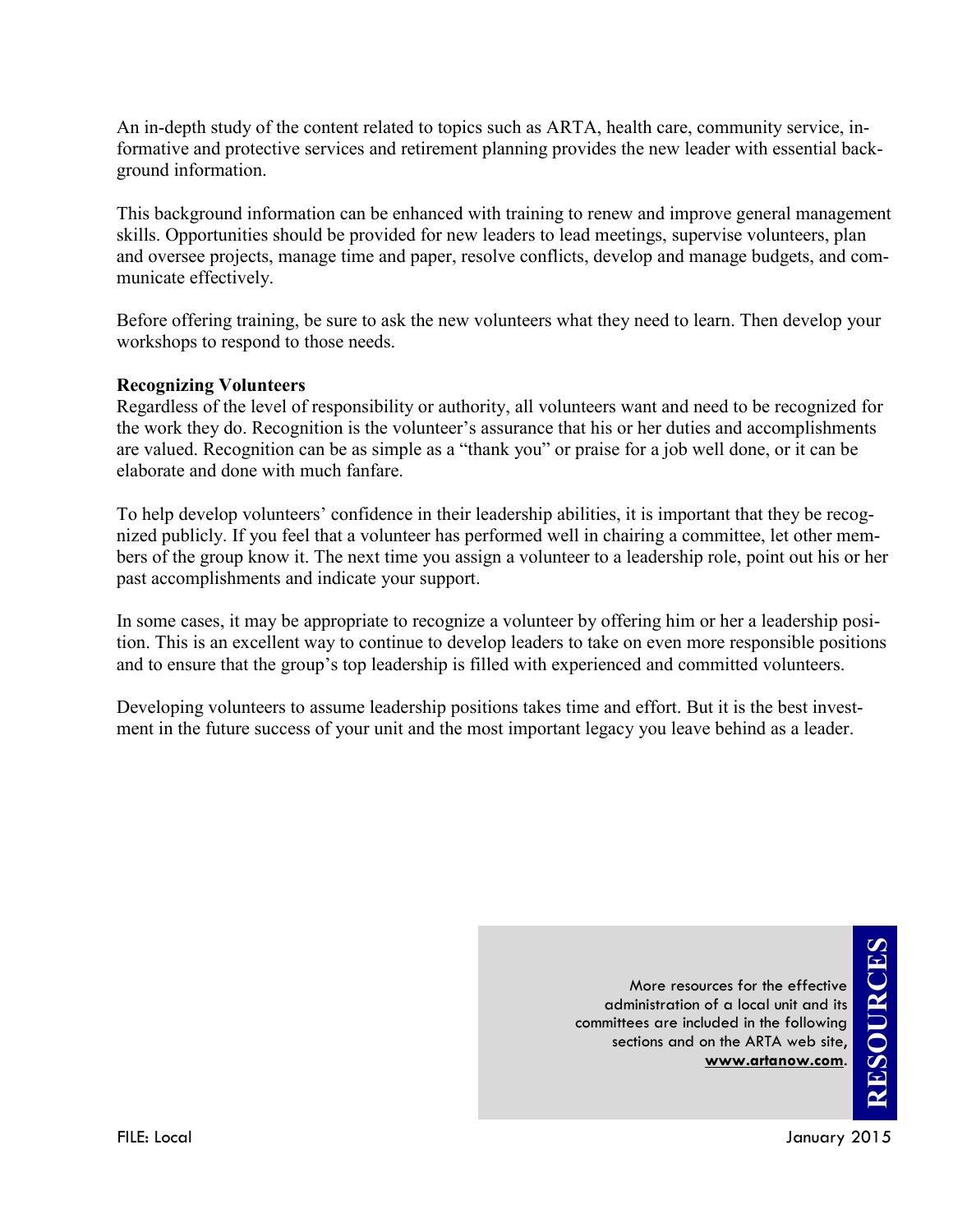# **MEMBERSHIP**

### **Arkansas Retired Teachers Association**

1200 Commerce Suite 103 Little Rock, AR 72202 501-375-2958 888-929-0955 office\_arta@att.net

### **www.artanow.com**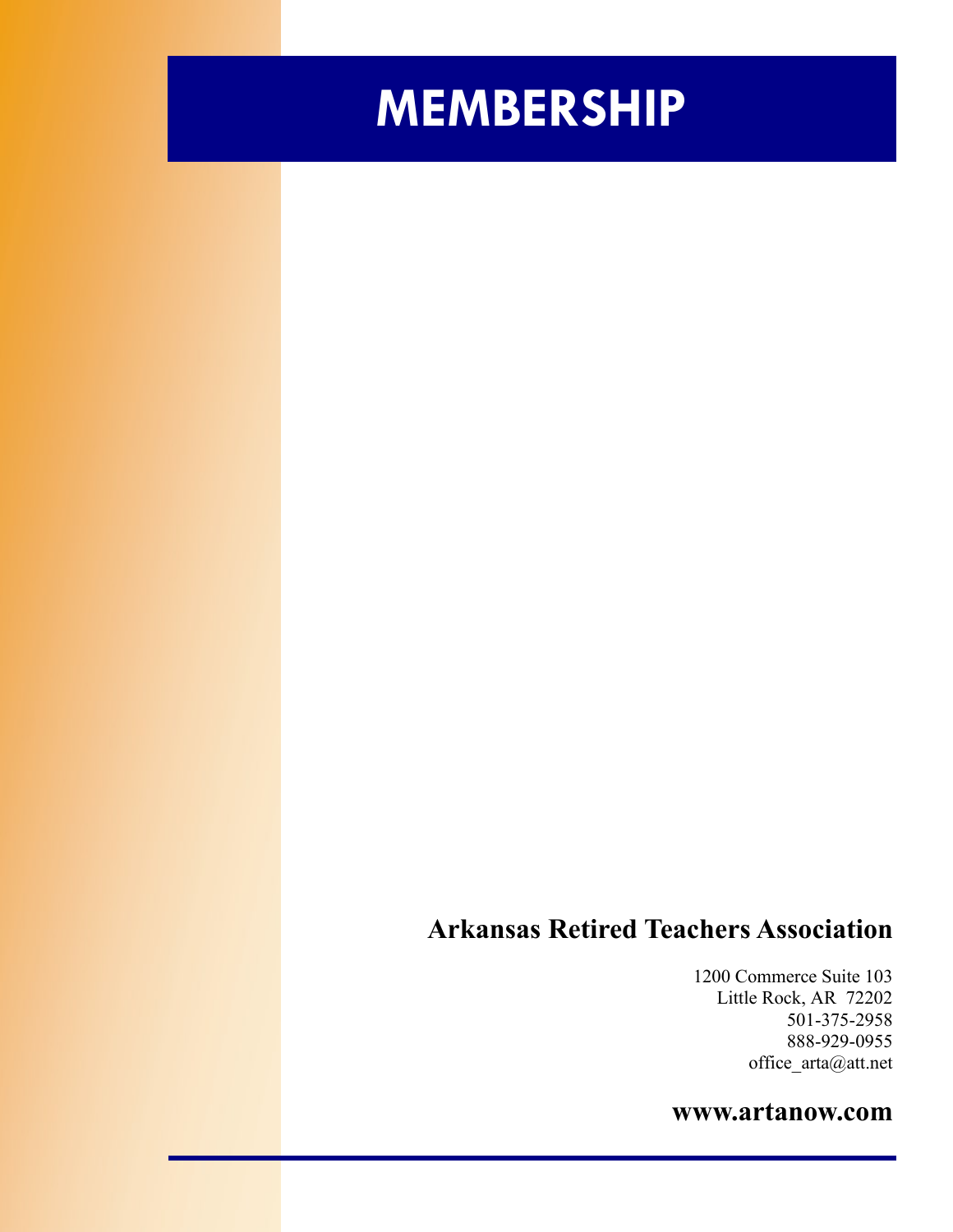# ARTA Membership

ARTA is a voluntary membership organization. Membership is open to all participants in the Arkansas Teacher Retirement System as well as to interested individuals who pay the appropriate dues.

Dues are currently \$28/year (Annual Member), \$2/monthly deduction (Continuing Member) or \$240 (Life Member). The membership year is from July 1 to June 30. Members can join at any time but dues are not prorated.

As a membership organization, ARTA relies on volunteer members, part-time staff, and stable membership dues to accomplish its goals and objectives. We strive to keep operational expenses as low as possible while still serving the needs of members. Opportunities to increase revenue are limited to our staffing capacity and must be in keeping with our overall purpose. It is also important to note that ALL retired educators in Arkansas benefit from ARTA's efforts to improve the general welfare of members.

The best way for ARTA to effectively accomplish its mission is to not only maintain our membership base, but to consistently increase it. A strong base provides a pool of volunteers to serve on committees and in leadership positions. It also serves as a statewide communications network and provides the majority of the funds used for operational expenses. Growing our membership will not only strengthen our base, it will provide all Arkansas retired educators with a stronger voice.

#### *Individually we strive to be heard, but collectively, we cannot be ignored.*

### Membership Committee

The purpose of the unit Membership Committee is to recruit, retain and regain members. The committee will need the cooperative support of all unit leaders and the general membership in order to be successful. Specific responsibilities of the committee include:

- Develop an annual/ ongoing Membership Campaign Plan for both ARTA and the local unit.
- Present the Membership Campaign Plan to the unit members and enlist their cooperation.
- Work with appropriate committees and individual members to develop membership recruitment materials.
- Work with the appropriate committee chairpersons to coordinate membership efforts with their activities.
- Communicate with the state membership committee chairmen and area leadership to coordinate state and local membership goals.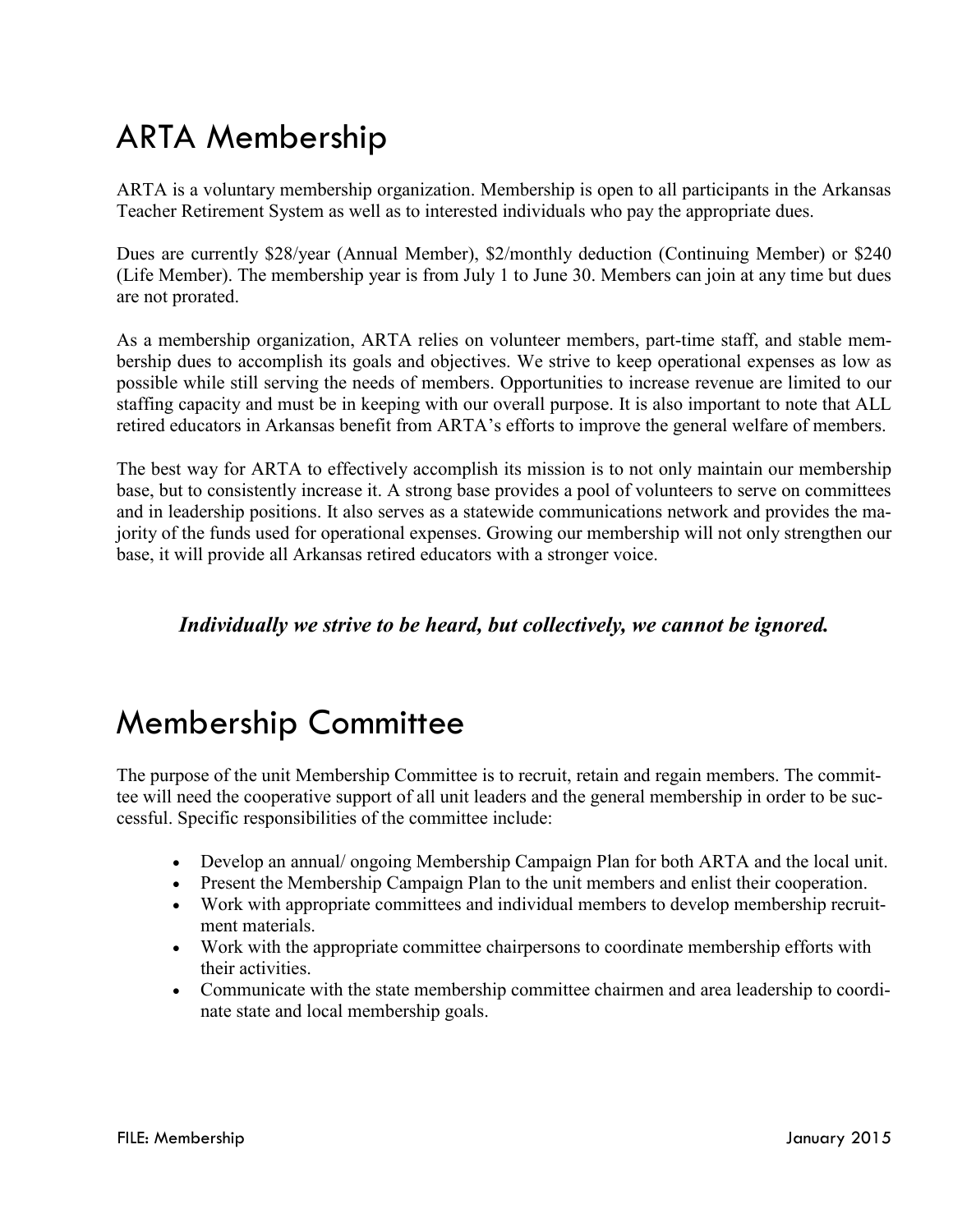#### **STEP 1.**

Set membership goals:

- Short term goals for the membership year based on your current membership and the number of prospective members available for recruitment.
- Long term goals; i.e. how can you help ensure that educators retiring five or more years from now will think of your unit first as a good organization to belong to in retirement?
- Remember those who have dropped out. Try to find out why and work with other unit leaders to address problems.

#### **STEP 2.**

Develop the prospective member list using resources such as:

- Local school administrators may be willing to provide a list of employees who plan to retire during the current year. If the school's administration will not share the list, you may have a committee member assigned to check the school board minutes after each meeting, as these minutes are public and must be open for public examination.
- Related organizations (active teacher's association, school service employees' association, administrator's association, etc.) may share a list of their employees
- School districts, the state retirement system and insurance/benefit providers conduct preretirement meetings each year. Request a few minutes on the agenda to talk about joining ARTA and the local unit. Ask the host if they will share the registration list or sign-in sheet or if you will need to collect names and contact information of your own.
- Recently retired members will often know who is retiring from their former schools.
- ARTA may be able to share information about new retirees upon request.

#### **STEP 3.**

Develop reasons for joining both the local unit and ARTA. People tend to join organizations that are beneficial to them personally:

- Financial benefit—for example, your unit works with ARTA to ensure the soundness of, and better benefits from, the state retirement system.
- Social benefit—prospective members will be joining a warm, friendly group that enjoys having a good time together.
- A purpose—some people will only join an organization that has a serious purpose. Let prospective members know that your unit is actively involved in the community. Be able to give them specific examples.
- See *Benefits of Membership in a Retired Teachers Association*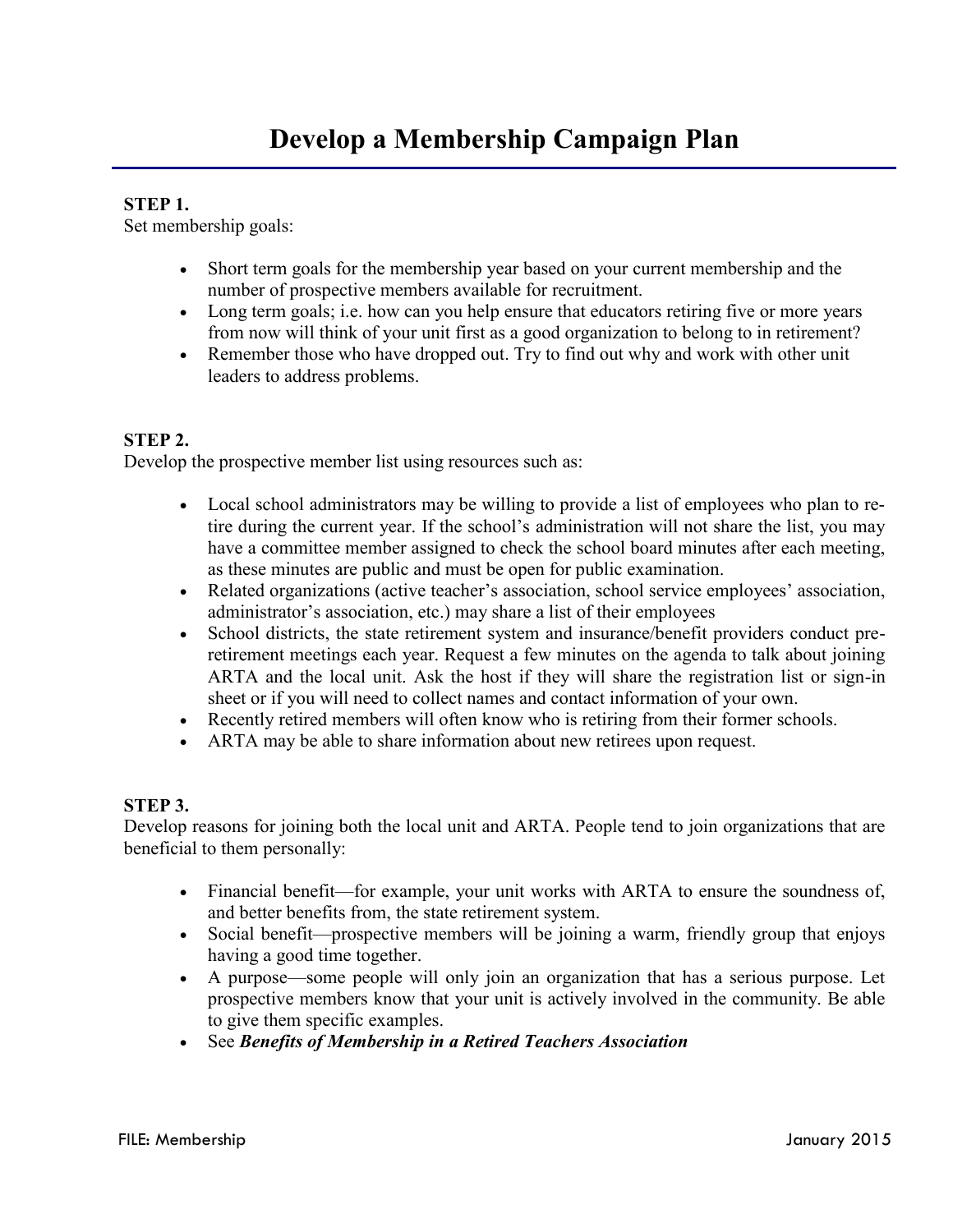### **Develop a Membership Campaign Plan**

#### **STEP 4.**

Develop various methods for contacting prospective members. Choose the best method (s) based on the resources of your unit, your community and the various people you are trying to recruit:

- Personal contact is often cited as the most effective membership recruitment strategy.
- Telephone contact is most effective with members who appreciate the personal contact and may just need a person to encourage him join or remind her to renew.
- Email contact can be a useful when used in conjunction with other methods. For example, you might send an email reminder about an upcoming meeting to a prospective member with whom you have already spoken or you could send an email reminder to all members when it is time to begin membership renewal. Personalize email messages so that they are not seen as "spam" or otherwise intrusive.
- Personal visits may be effective in some units. Remember to make an appointment, keep the visit brief and positive, and to follow up with a thank you note reminding the person of the next unit meeting.
- Mailing is an efficient way to reach a large number of people. Send a letter customized for the prospective member. Include other items such as:
	- Membership brochure/ application with stamped return envelope
	- Formal invitation and notice of the next meeting
	- A 'request for personal visit" return postcard
	- One-year complimentary membership card (new retirees)
	- Year's program (date, time, location, speaker/theme) on a post card that can be kept in a wallet or on a refrigerator
- Placing membership materials or posters in locations throughout the community can provide added visibility for your unit. Some of these are: school offices and lounges; community colleges and universities; library reading rooms; senior centers; health care centers; nutrition sites; recreation and fitness centers; and many others. In placing materials, remember:

# MEMBERSHIP TOOLKIT or NEW MEMBER PACKET

Assemble a packet of materials developed by your committee, the unit Public Relations Committee, ARTA, etc. that can be shared with new and potential members:

- Local unit brochure or fact sheet, with application form
- Recent copy of unit newsletter
- Unit Yearbook
- Copy of *Benefits of Membership in a Retired Teachers Association*
- ARTA brochure or fact sheet
- Recent copy of INTERLINK newsletter
- Copy of ARTA Organization with acronym chart (refer to Overview section)
- Invitation or information about how to find and join your unit/ARTA on Facebook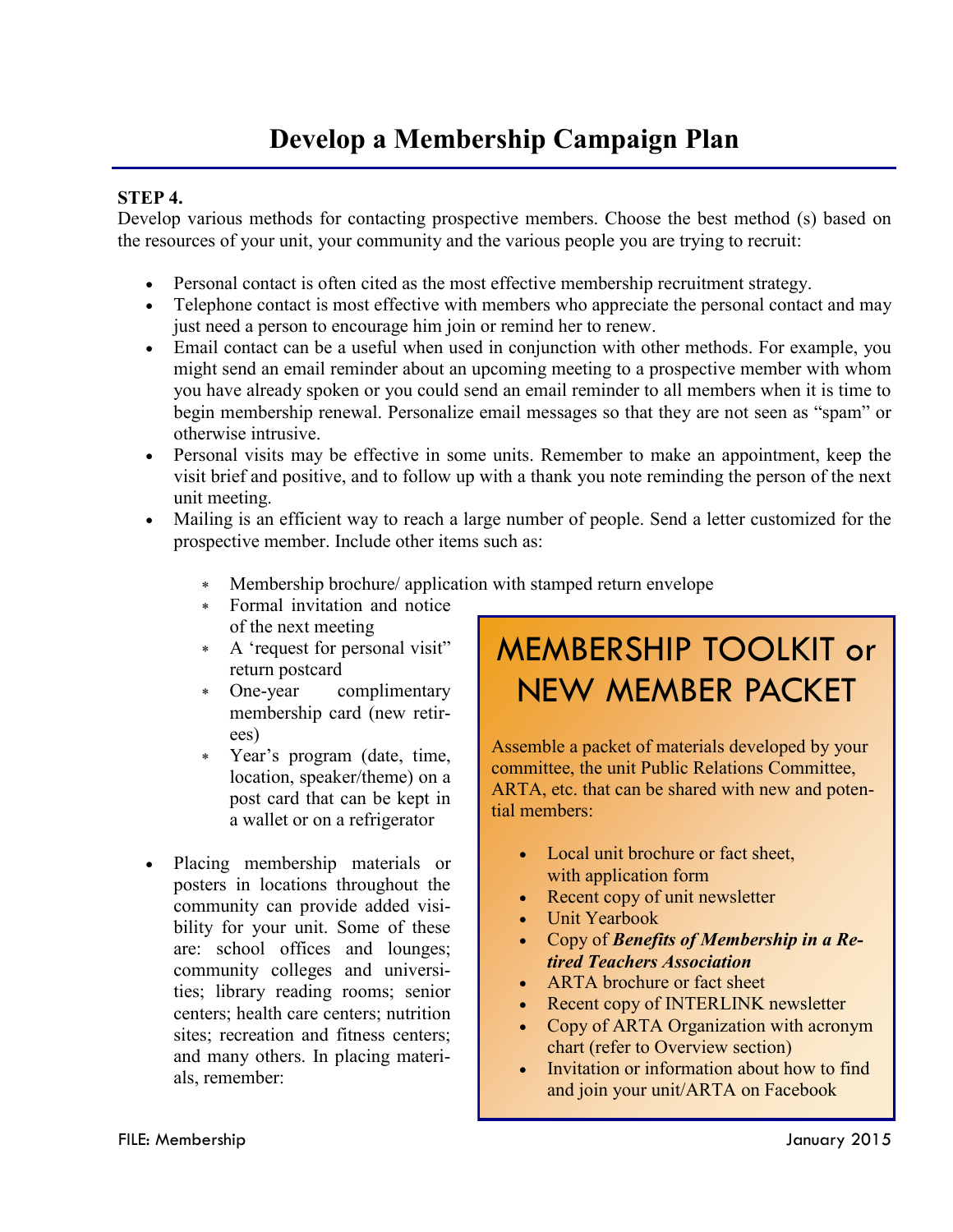### **Develop a Membership Campaign Plan**

- Ask permission before placing materials
- Visibility is more important than simply having the materials at the site. Choose locations that are not already overrun with materials
- Give priority to sites that will reach the people most likely to join your unit
- Monitor sites to assure that materials are replenished in a timely fashion

#### **STEP 5.**

Retain members you have recruited. A member's degree of satisfaction will depend on the unit as a whole, but the Membership Committee can take some specific steps:

- Welcome each new member. Individual members might have a personal escort to make introductions at the first meeting, or units may hold a special welcome meeting when many new members join at the same time.
- Involve the new members immediately. Find out what interests each new member has and try to arrange for him or her to serve on the preferred committee or be given a specific task.
- Communicate with all members. Use the newsletter, social media, and telephone/email network so that members are informed about projects, social events and meetings. Some members will need special invitations from other members to participate.
- Keep track of members by maintaining a database of information such as name and contact information; dues payments; ARTA membership status; unit committee assignments with applicable years served; offices held, with dates noted; awards received for unit service; volunteer hours; attendance. This data, carefully maintained, can alert the committee of members who may be losing interest.
- Recognize a job well done. Everyone likes recognition for his or her contributions, especially when it is done on a volunteer basis.

#### **STEP 6.**

Report on and evaluate the membership campaign. The unit president and board, as well as the ARTA state chairman, will want to know the final outcome of the campaign. You will also want to evaluate the six basic steps to see what, if anything, you will want to do differently next year.

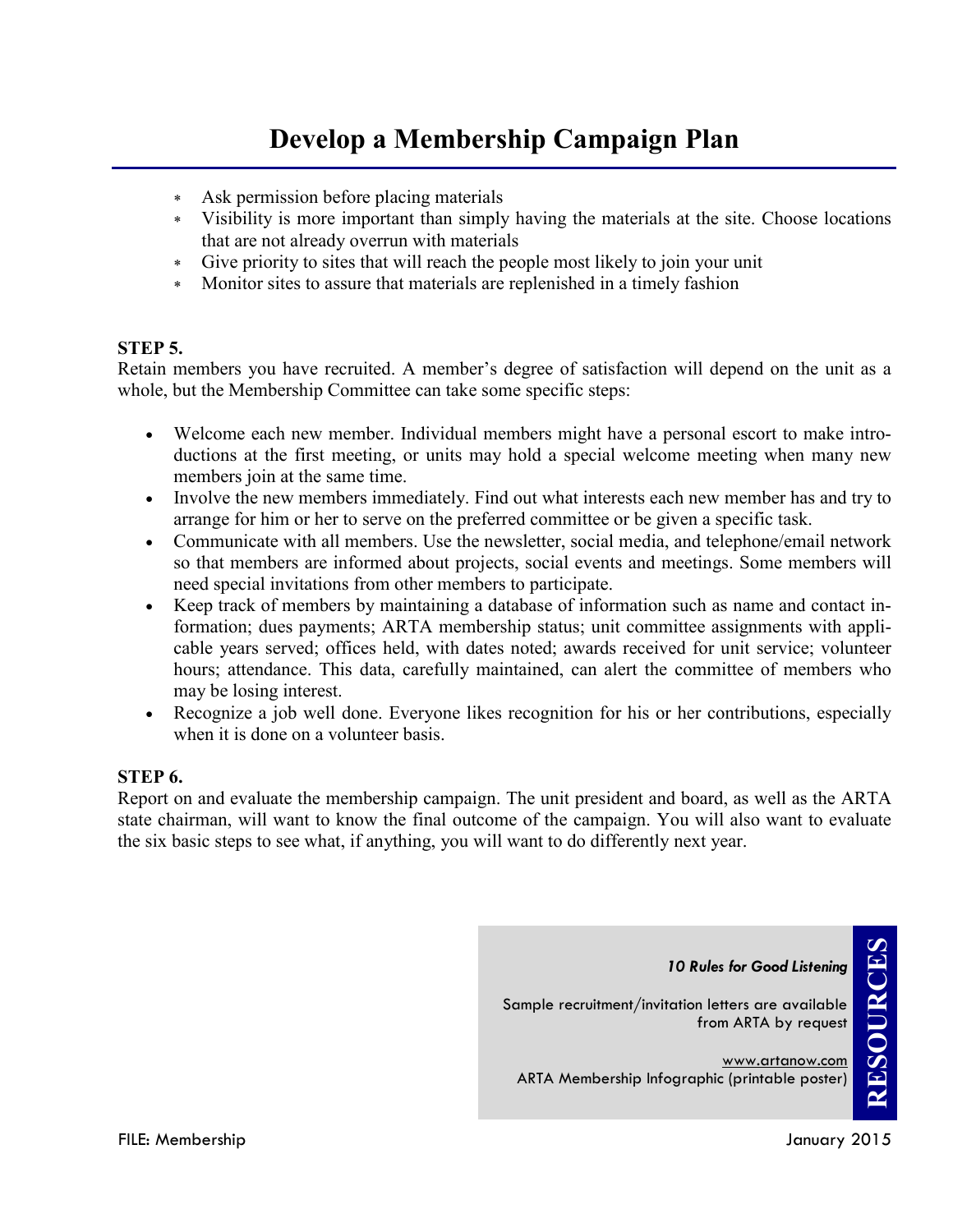# **Membership Recruitment—Best Practices**

- 1. Have both a short term and a long term plan for identifying and recruiting new members. Make a conscious effort to address groups of active teachers so they will know who you are and why they should join your organization when they retire. Assign one or more members to connect with those who will retire during the year by attending school board meetings, pre- retirement meetings, retirement parties, etc.
- 2. Research has shown that people do not join their retirement organizations because they either confuse it with the state pension system or because they have other interests in the early part of their retirement. After about three years of retirement, they are more inclined to join, so contact with them should continue for several years.
- 3. Personal contact is still best, and can be even better if used in conjunction with another method to reinforce the information or relationship. Utilize as many methods of communication as possible to make your organization visible and inviting to prospective members. Based on age and generational experience, people are more likely to respond to their preferred form of communication, even if it is not your preferred method.
- 4. Be willing to try something new. Rotate meetings between locations. Change the meeting time—an occasional evening meeting or event may attract prospective members who continue to work part time. Open a meeting to the public—charge a small fee if you need to help cover the expense. If you charge for an event, make the price slightly higher for nonmembers so you can later invite those identified prospects to join your organization.
- 5. Publicize your organization, not just your meetings. Prospective members are more likely to join an organization that has a presence in the community, not just a convenient meeting time. Share the activities and efforts of your membership so that others can see what you are doing to help others, have fun and stay active.
- 6. Know your membership demographics. Research tells us that the older generation of retirees (65-80) prefer traditional methods of communication, enjoy monthly meetings, may not have as much disposable income, and are unable to participate in as many activities. They are not likely to have worked past age 60. Younger members (50-65) are more likely to find a second career after retiring, use computers regularly, are inclined to support causes, have strong recreational interests or active hobbies, and prefer informal and episodic activities to regular meetings. Survey your membership periodically to evaluate how your programming and service projects can best meet the needs of both current and potential members.
- 7. Be able to articulate the benefits of membership. Every member should be able to tell a prospective member about the financial, personal and social benefits of joining the organization and give specific examples of how he or she has personally benefitted.



ARKANSAS RETIRED TEACHERS ASSOCIATION Parkview Towers \* 1200 Commerce Suite 103 \* Little Rock, AR 72202 501-375-2958 \* 1-888-929-0955 \* office\_arta@att.net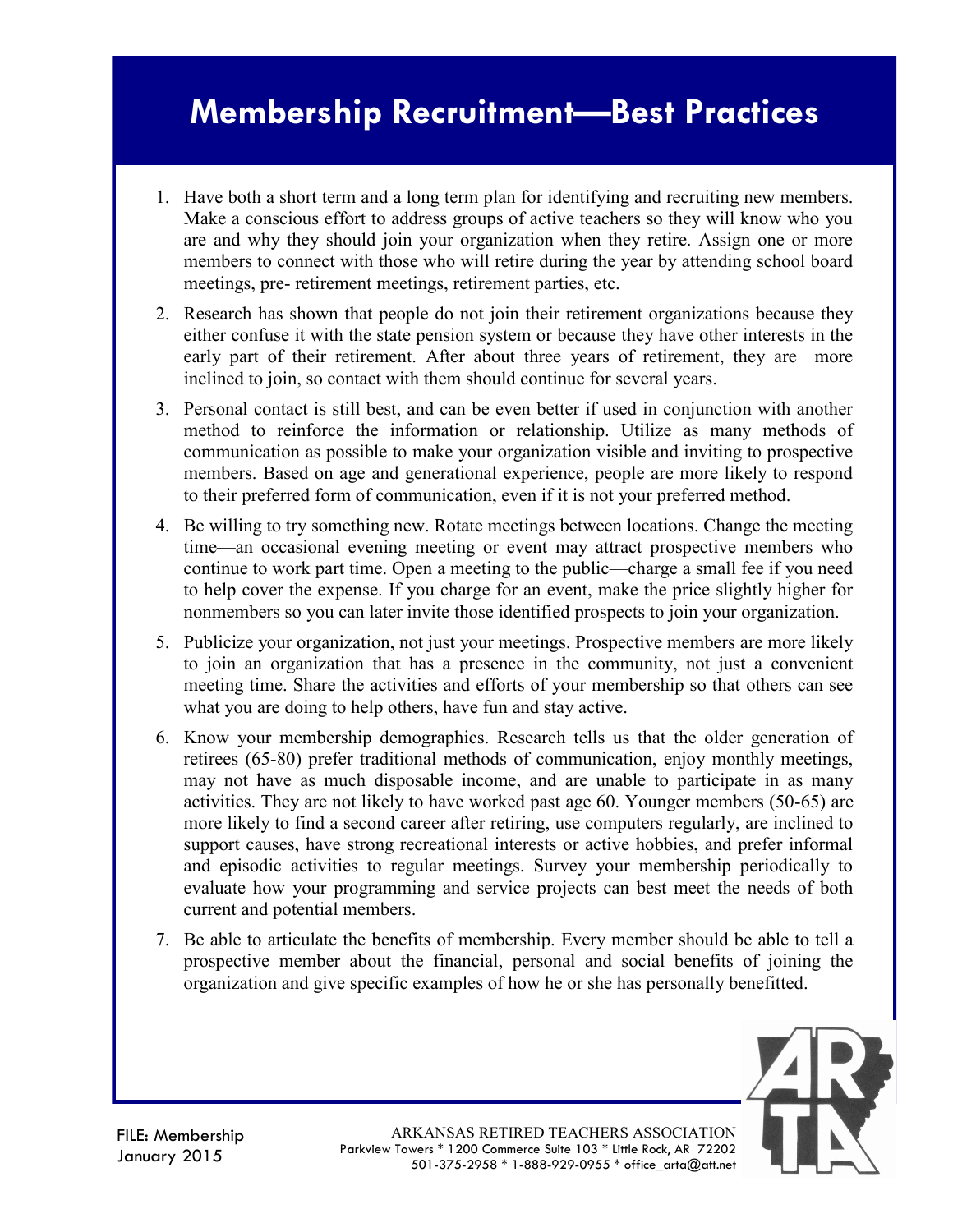| <b>Benefits of Membership</b><br>in a Retired Teachers Association                                                                             |                     |                           |  |  |
|------------------------------------------------------------------------------------------------------------------------------------------------|---------------------|---------------------------|--|--|
|                                                                                                                                                | Local<br>Membership | <b>ARTA</b><br>Membership |  |  |
| Provides professional development and leadership opportunities                                                                                 |                     |                           |  |  |
| Offers fellowship with retired colleagues                                                                                                      |                     |                           |  |  |
| Offers programming and information on topics of interest to retirees and<br>older persons                                                      |                     |                           |  |  |
| Offers community service and volunteer opportunities                                                                                           |                     |                           |  |  |
| Is a functional and united professional organization for all retired school<br>personnel                                                       | local               | statewide                 |  |  |
| ARTA news and resources through a web site (www.artanow.com) and<br>social media                                                               |                     |                           |  |  |
| Subscription to the INTERLINK quarterly newsletter                                                                                             |                     |                           |  |  |
| <b>Annual State Convention</b>                                                                                                                 |                     |                           |  |  |
| Maintains a staffed office to coordinate statewide activities and provide<br>support to local units                                            |                     |                           |  |  |
| Group travel opportunities                                                                                                                     |                     |                           |  |  |
| Member discounts and consultations-dental, vision, and other insurance<br>products                                                             |                     |                           |  |  |
| Representation at relevant committee meetings of the Arkansas State<br>Legislature                                                             |                     |                           |  |  |
| Advocates for adequate and affordable health benefits for present and<br>future retirees                                                       |                     |                           |  |  |
| Maintains cooperative relationships with the Arkansas Teacher Retire-<br>ment System, AARP and other organizations to monitor mutual interests |                     |                           |  |  |
| Advocates for secure and improved retirement benefits for all retirees                                                                         |                     |                           |  |  |

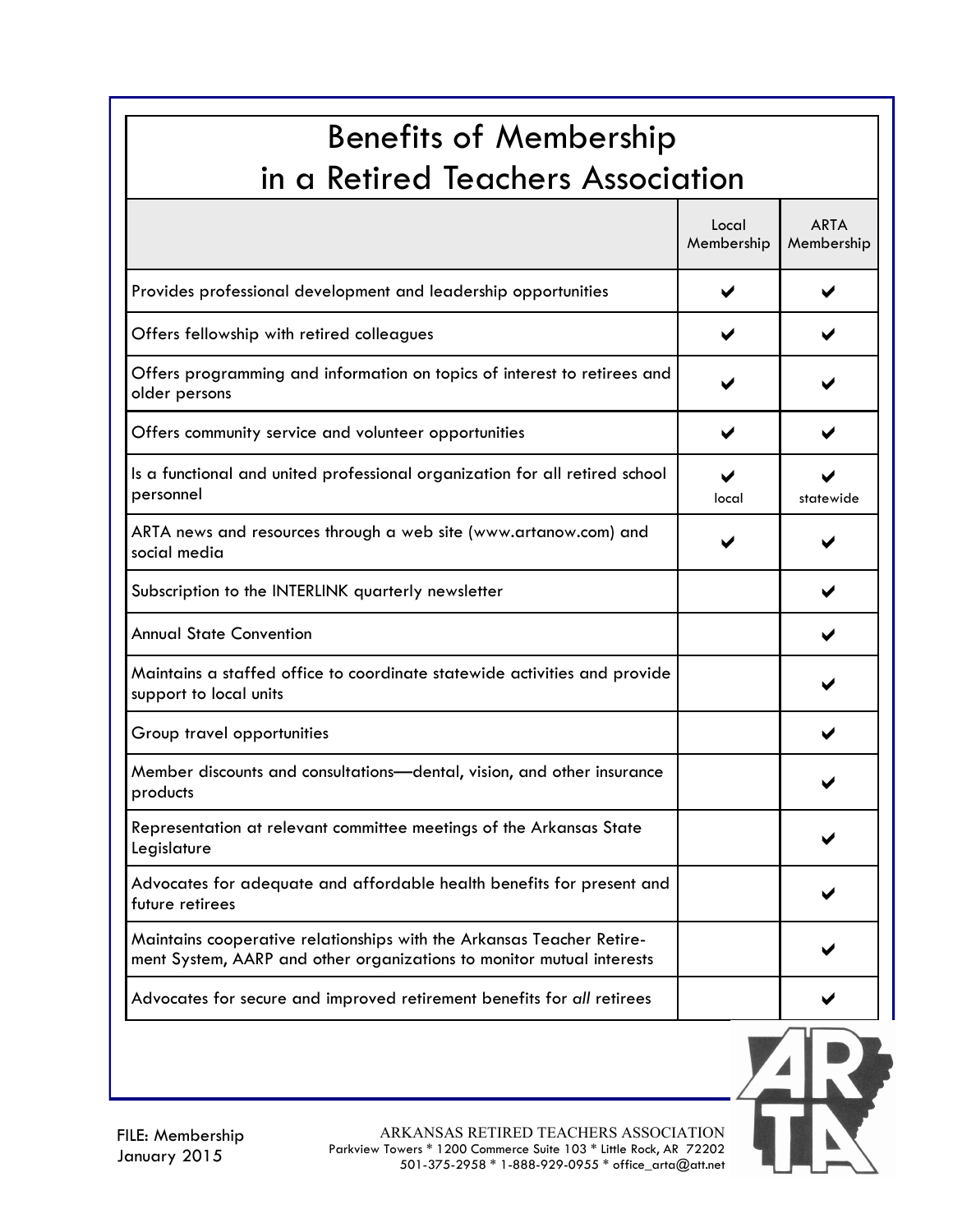

# *THERE IS STRENGTH IN NUMBERS!*

### Individually , we struggle to be heard. Collectively, we cannot be ignored.

We invite you to join your colleagues as a member of ARTA. Your support will allow us to continue our work of maintaining a cooperative relationship with the teachers' retirement system and monitoring actions of the legislature that affect it's strength and stability. May we count on you?

For the latest information about the Arkansas Retired Teachers Association, visit www.artanow.com



For the latest information about the Arkansas Retired Teachers Association, visit www.artanow.com



# *THERE IS STRENGTH IN NUMBERS!*

Individually , we struggle to be heard. Collectively, we cannot be ignored.

We invite you to join your colleagues as a member of ARTA. Your support will allow us to continue our work of maintaining a cooperative relationship with the teachers' retirement system and monitoring actions of the legislature that affect it's strength and stability. May we count on you?

For the latest information about the Arkansas Retired Teachers Association, visit www.artanow.com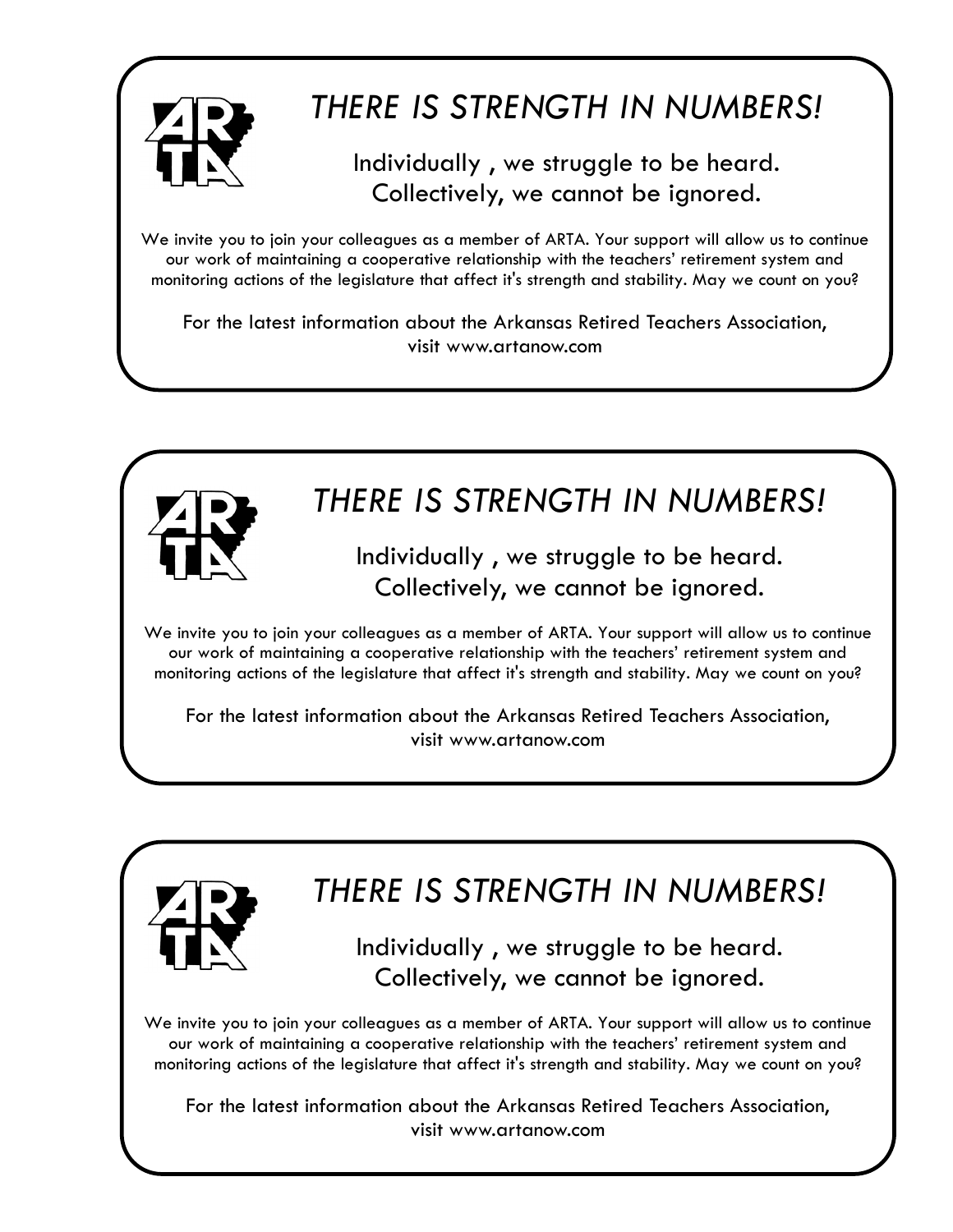

# *Do something today that your future self will thank you for.*

We invite you to join your colleagues as a member of ARTA. Your support will allow us to continue our work of maintaining a cooperative relationship with the teachers' retirement system and monitoring the actions of the legislature that affect it's strength and stability. May we count on you? *Current and future retirees will thank you!*

For the latest information about the Arkansas Retired Teachers Association, visit www.artanow.com



# *Do something today that your future self will thank you for.*

We invite you to join your colleagues as a member of ARTA. Your support will allow us to continue our work of maintaining a cooperative relationship with the teachers' retirement system and monitoring the actions of the legislature that affect it's strength and stability. May we count on you? *Current and future retirees will thank you!*

For the latest information about the Arkansas Retired Teachers Association, visit www.artanow.com



# *Do something today that your future self will thank you for.*

We invite you to join your colleagues as a member of ARTA. Your support will allow us to continue our work of maintaining a cooperative relationship with the teachers' retirement system and monitoring the actions of the legislature that affect it's strength and stability. May we count on you? *Current and future retirees will thank you!*

For the latest information about the Arkansas Retired Teachers Association, visit www.artanow.com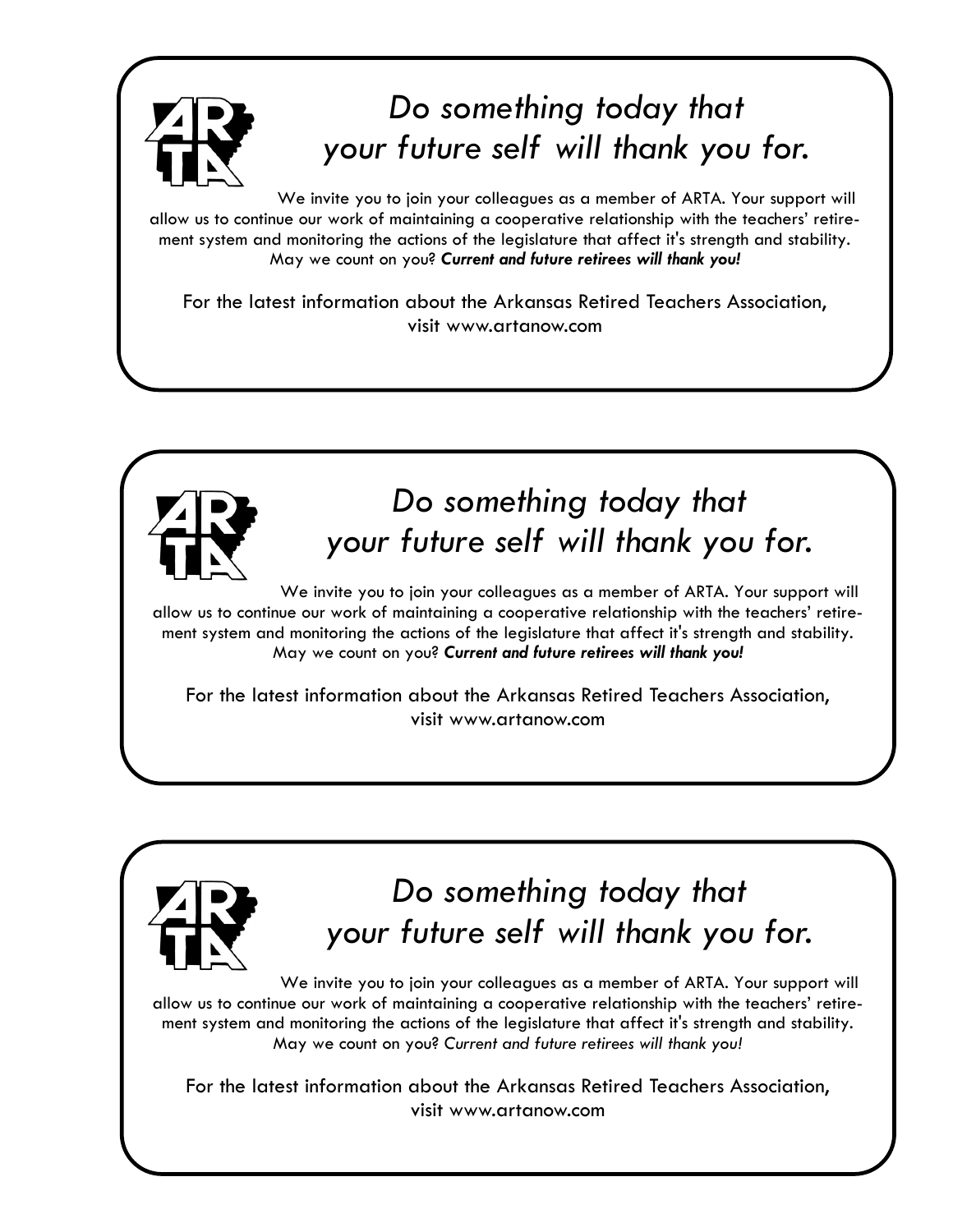# **LEGISLATIVE**

### **Arkansas Retired Teachers Association**

1200 Commerce Suite 103 Little Rock, AR 72202 501-375-2958 888-929-0955 office\_arta@att.net

### **www.artanow.com**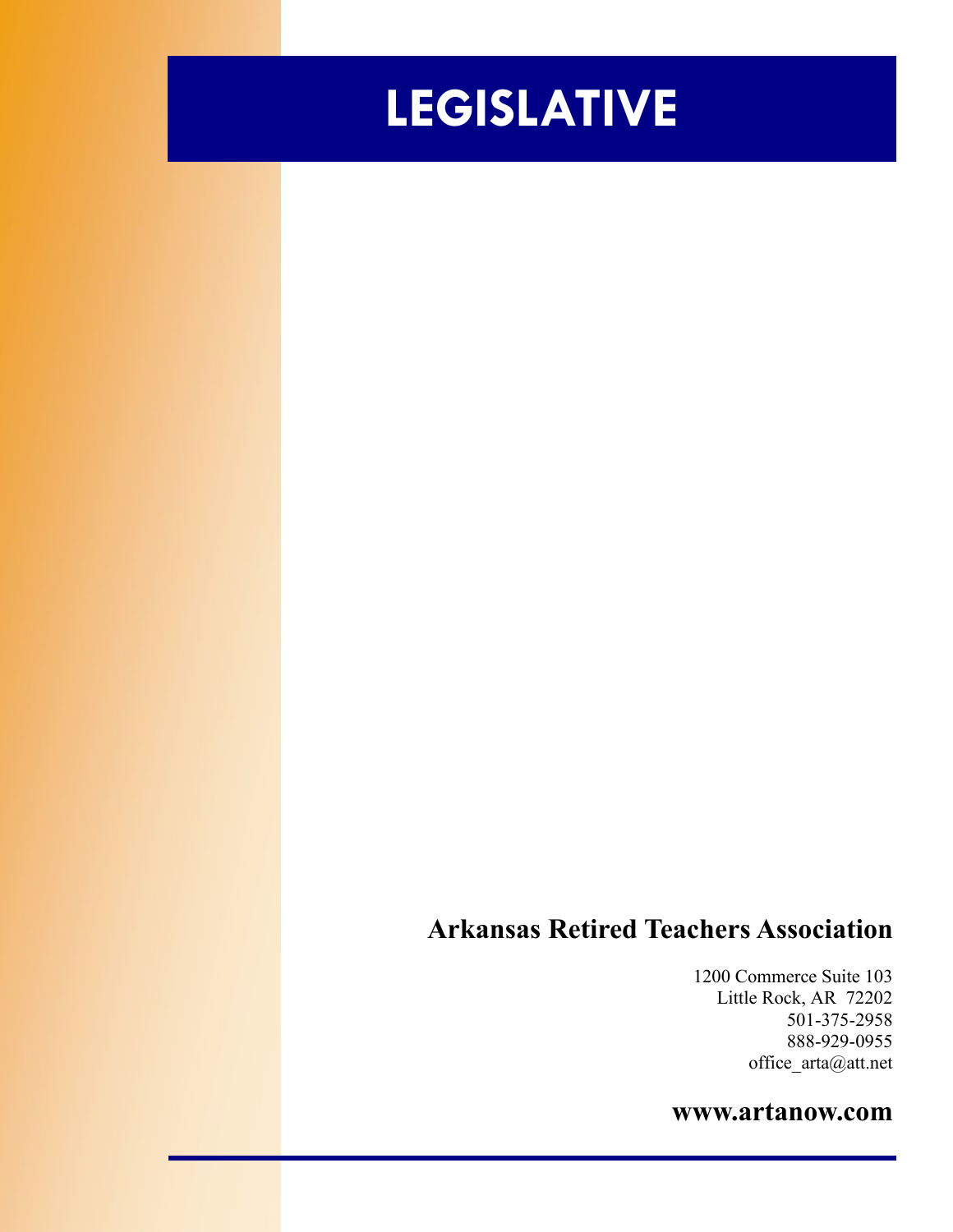# Legislative Advocacy

ARTA is a professional not-for-profit organization. In order to maintain this status, we cannot endorse or monetarily support candidates for public office. We *can* educate others about the needs and concerns of members. We can also advocate for or against legislation that affects our members and the members of ATRS or other retirees in Arkansas. Any "lobbying" efforts are limited to specific pieces of legislation of interest or concern and are typically focused on statewide issues.

While ARTA provides a political voice for our members, local units and individual members are encouraged to become involved in legislative advocacy at all levels on topics of interest or concern.

> ARTA serves as a political voice for our members while encouraging them to advocate for their own interests as well.

### Legislative Committee

The Legislative Committee provides leadership to the unit members in promoting and monitoring legislation that will affect unit members and all older persons. Unit legislative committees are aware of the needs of retired educators and other older persons and are familiar with the legislative and community decision-making processes. They are able to affect public policy by educating members and public officials about the issues that are of importance to members and other older persons and by effectively mobilizing support or protest for legislation that affects retired educators and other older persons. The responsibilities of the Legislative Committee are:

- To become knowledgeable about the legislative process, and the most effective means of participating in that process.
- To establish good working relationships and rapport with legislators, their staff and other key figures in government.
- To establish a local presence in county, city councils, and other responsible bodies or agencies in the community, and to successfully advocate for local programs of importance to mid-life and older citizens.
- To coordinate with other unit committees on aspects of legislation which relate to their committees, such as the Informative and Protective Services Committee, the Health Committee, etc. *10 Rules for Good Listening*
- Communicate with the state committee chairperson to coordinate state and local goals.

www.arkleg.state.ar.us www.ncoa.org/public-policy-action/ advocacy-toolkit/

www.artanow.com Pocket Glossary of Legislative Terms

**RESOURCES**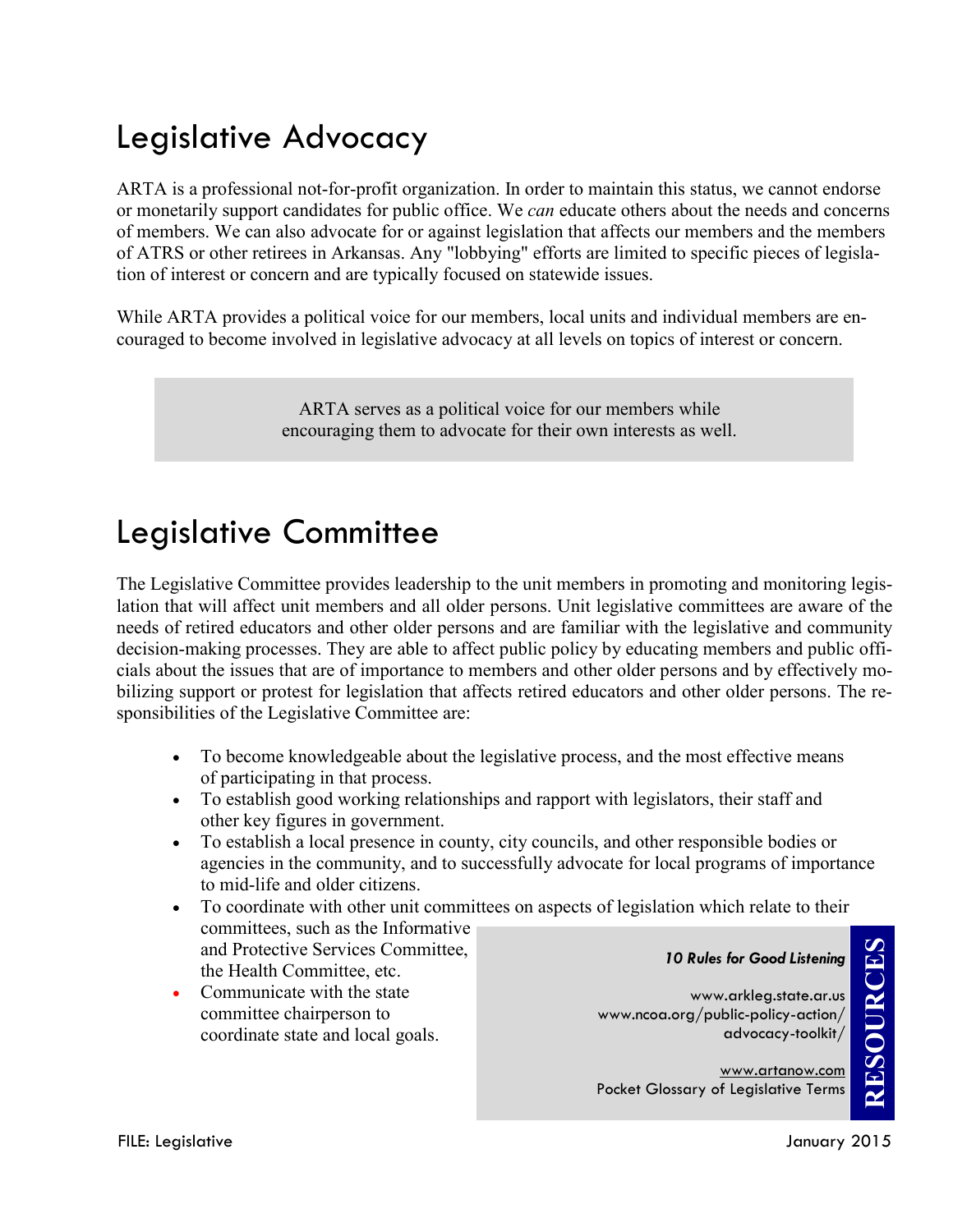# **Legislative Advocacy by Local Units**

- Know the names and contact information of each of your elected officials.
- Get to know them well enough that you can call them by their first name. If you taught them in school, remind of this fact.
- Visit with them and have them visit your local unit, even in an off-legislative year.
- Invite candidates for office to speak to your unit in an election year. Develop a candidate questionnaire for candidates.
- Develop a candidate questionnaire specific to your community/district or in cooperation with the state legislative committee.
- Organize or participate in voter registration drives. Encourage voting. Provide transportation for those who need it to vote.
- Establish an active Legislative Committee. Have it report to the unit regularly. Encourage all members to assist the committee as requested.
- Invite a speaker who is knowledgeable about the legislative process to speak to your unit at least once a year.
- Know how to research the contents of a bill and follow its progress through the legislature.
- Review the proposed municipal, county or township budget to examine the allocations in areas such as health care services, programs for the elderly public safety, housing and other issues of importance to unit members and all older citizens.
- Host a panel discussion with representatives from multiple parties or stakeholders on an issue of importance to your community members.
- Review the activities of community boards and commissions responsible for setting policy affecting the older members of the community.
- Be aware of and ready to utilize all of the resources at your disposal when a call to action is needed—telephone committees, email lists, newsletters, active school employees, local media, social media (Facebook), other organizations with similar membership or interests, etc.
- Collect information and share your analysis of how proposed legislation will affect older members of the community.
- Encourage local members to join ARTA to receive information directly via printed materials, email notification/social media and the ARTA Legislative Committee.
- Remember that the larger your active membership, the more successful you will be in your legislative efforts as well as in other programs.

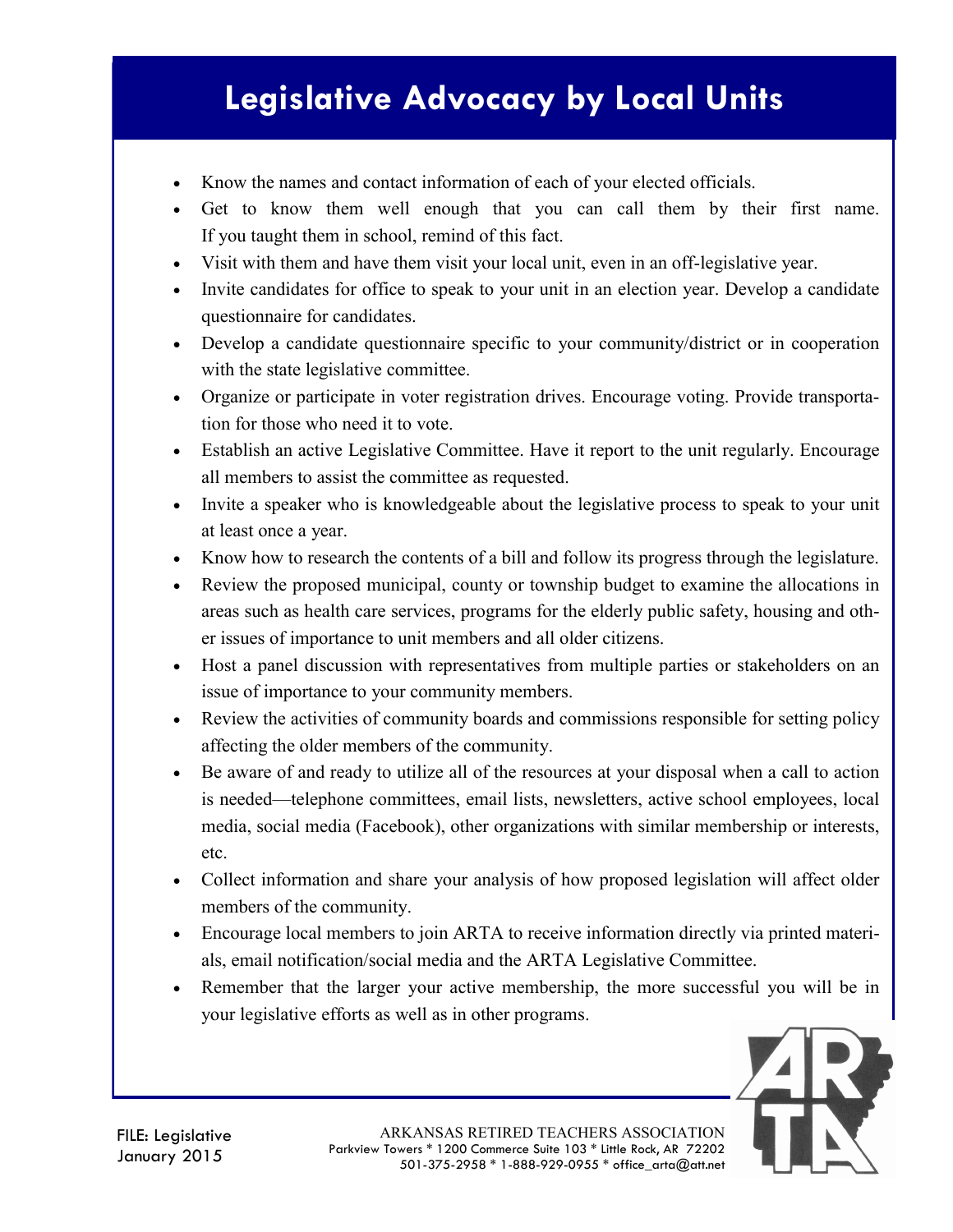# **Effective Communication with Elected Officials**

- 1. Know what you hope to accomplish are you simply sharing information, or will you be asking them for something? If you are asking them to do something, be specific, and make sure it is something they can actually do – provide leadership, sponsor legislation, vote for specific legislation, meet with constituents in the community, etc.
- 2. Choose a method of communication a request to vote for a bill can be done with a phone call or short email. Longer, more complicated messages should be presented in writing or in a meeting.
- 3. Explain why you are relevant you are relevant to elected officials because you live, work or serve people in the areas they represent. Be able to show the connection.
- 4. Understand your audience Learn about an elected official's position on your issues before you contact them. They may already be sympathetic or supportive.
- 5. Frame your message It also helps to know something about the issues an elected official feels strongly about, even if they aren't the same as your own. Look for ways to frame your message in ways that make sense to them. For example, if you want to talk about health care costs with someone who is very interested in fiscal issues, talk about your issue as an investment, or perhaps the long-term costs of not addressing an issue now.
- 6. Develop a compelling story It's good to have facts, figures and statistics to support your position, but it is also important to bring a human perspective. Let them know how the policies they are considering directly impact their constituents. Relate the concerns of others as well as your own experiences and feelings if appropriate.
- 7. Be prepared, but do not feel the need to be an expert Do your homework, but keep it real. Don't use excessive technical jargon. Know when to admit "I don't know" and offer to follow up with the information. Be open to counter arguments but do not become argumentative.
- 8. Listen well remember that you are there to build a relationship. You should be listening, looking for indications of the elected official's views and finding opportunities to provide good information. If he or she has been supportive in the past, be sure to acknowledge your appreciation during the course of the visit. If the opposite is true, try to be positive. Some day, on an issue of importance to you, s/he may come through. In the meantime, your visit may prevent the official from being an active opponent.
- 9. Don't stay too long Try to get closure on your issue. If you hear what you had hoped for, express your thanks and leave. If you reach an impasse, thank him/her, even if disappointed, and say so. Leave room to continue the discussion at another time.
- 10. Follow up be sure to send a thank-you note after an extended call or visit. Be sure to include additional information if you were asked to provide it. If commitments were made during the visit, repeat your understanding of them. If staff members were present, write to them too, as they can often be important allies. This follow up will earn you the attention of, and potentially more support from, the elected official.

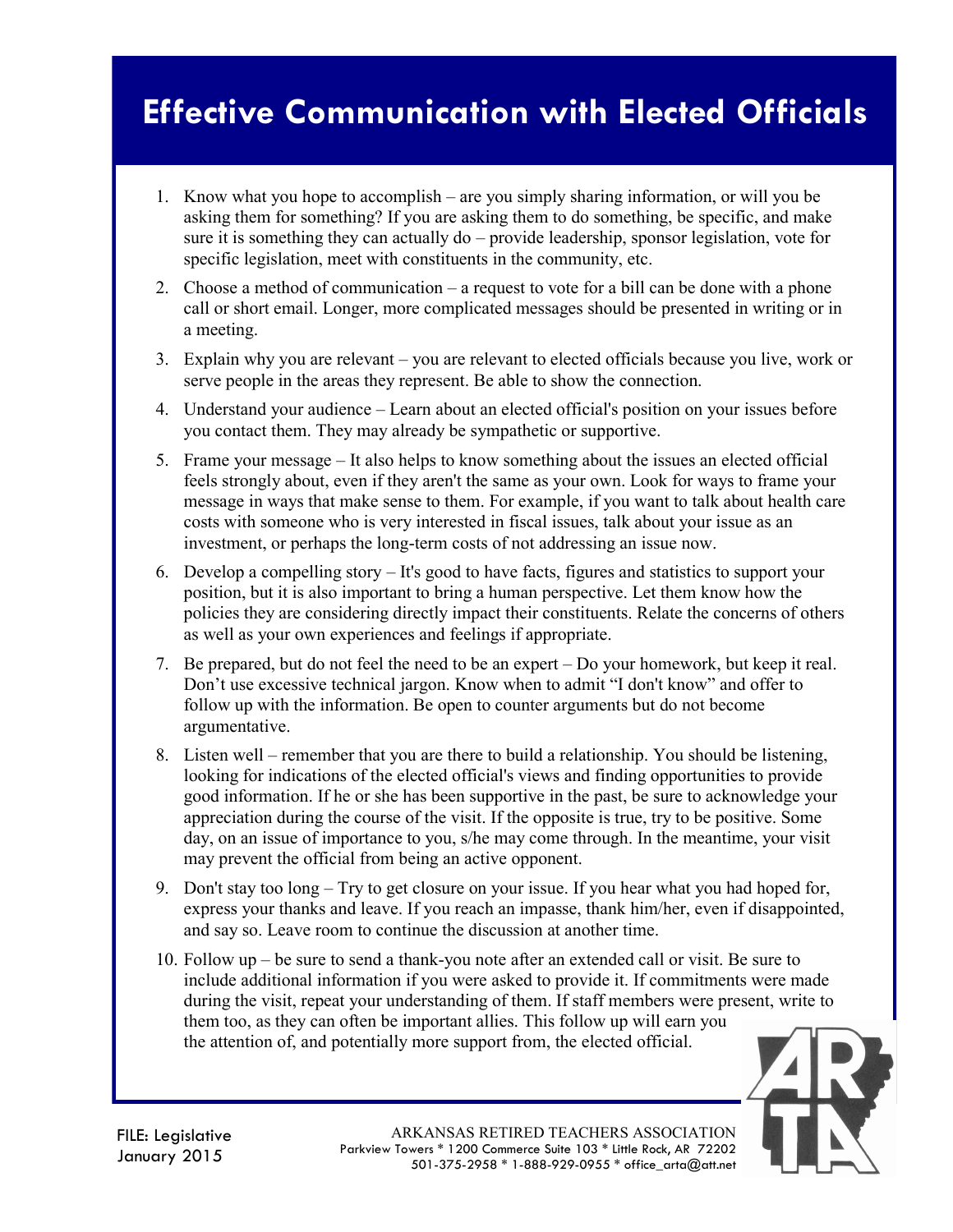# **The Legislative Advocate**

#### **The Role of an Advocate**

- To **educate** legislators about an issue or concern
- To **inform** them using facts, figures and examples
- To **communicate** clearly and briefly
- To **ask** for their assistance and their vote
- To **monitor** and track their activities
- To **hold them accountable** for action/inaction
- To **build** relationships for now and the future

#### **The Advocacy "DOs"**

- Get to know them—build a relationship
- Contact them to express your concerns/ideas
- Use brief facts/figures; be clear and concise
- Know your issue and stay well informed
- Show common courtesy/politeness; tell the truth
- Offer to assist with their issues or concerns
- Thank them for their time and attention
- Follow up with information/confirmation and a note of thanks

#### **The Advocacy "DON'Ts"**

- DON'T be afraid to talk to them or let yourself be intimidated
- DON'T waste their time or energy if unprepared
- DON'T assume they understand your issue
- DON'T be rude, discourteous or threatening
- DON'T promise more than you can deliver
- DON'T give up on a negative reaction or "NO"
- DON'T forget to thank them for their time and attention

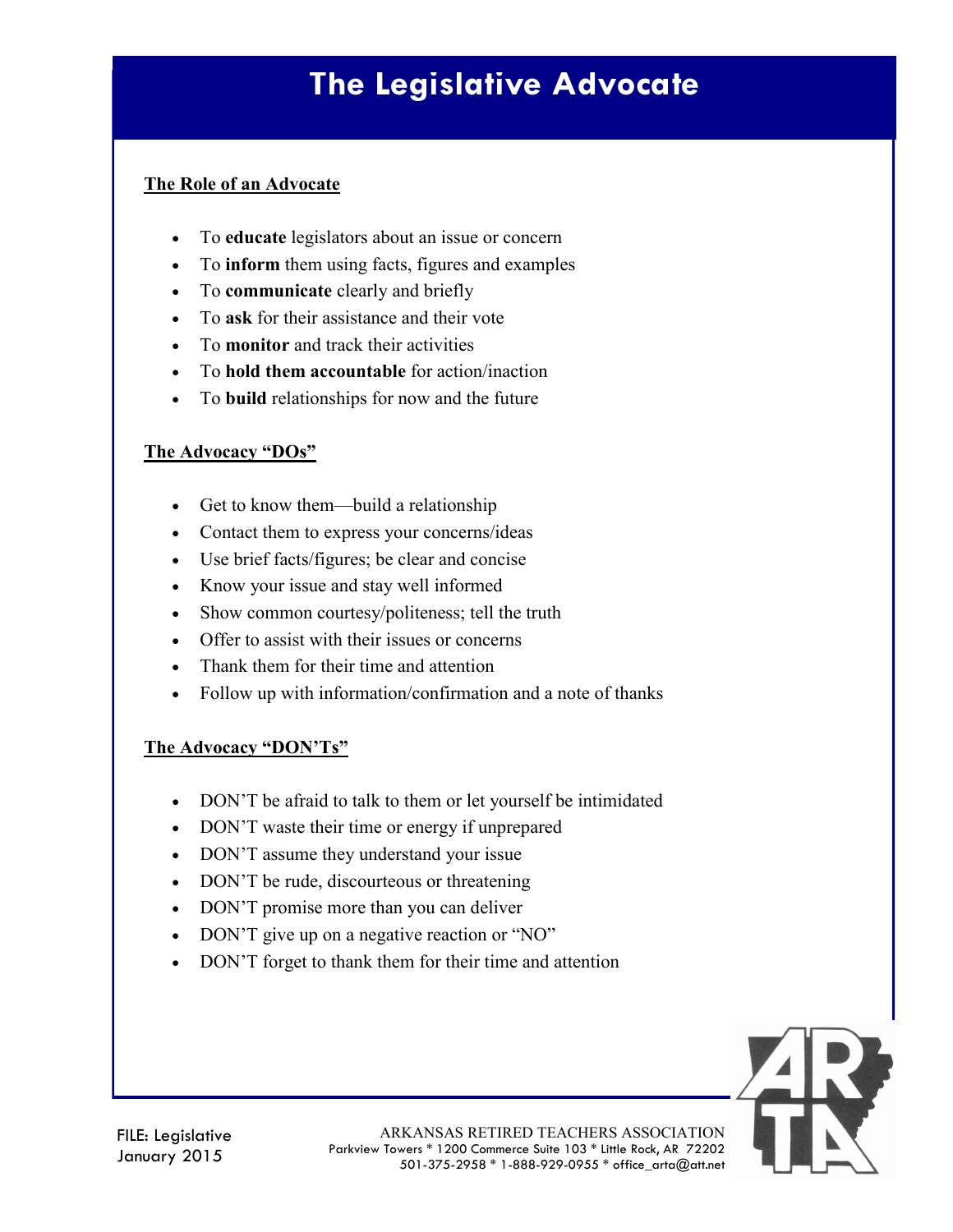

### **Arkansas Retired Teachers Association**

1200 Commerce Suite 103 Little Rock, AR 72202 501-375-2958 888-929-0955 office\_arta@att.net

### **www.artanow.com**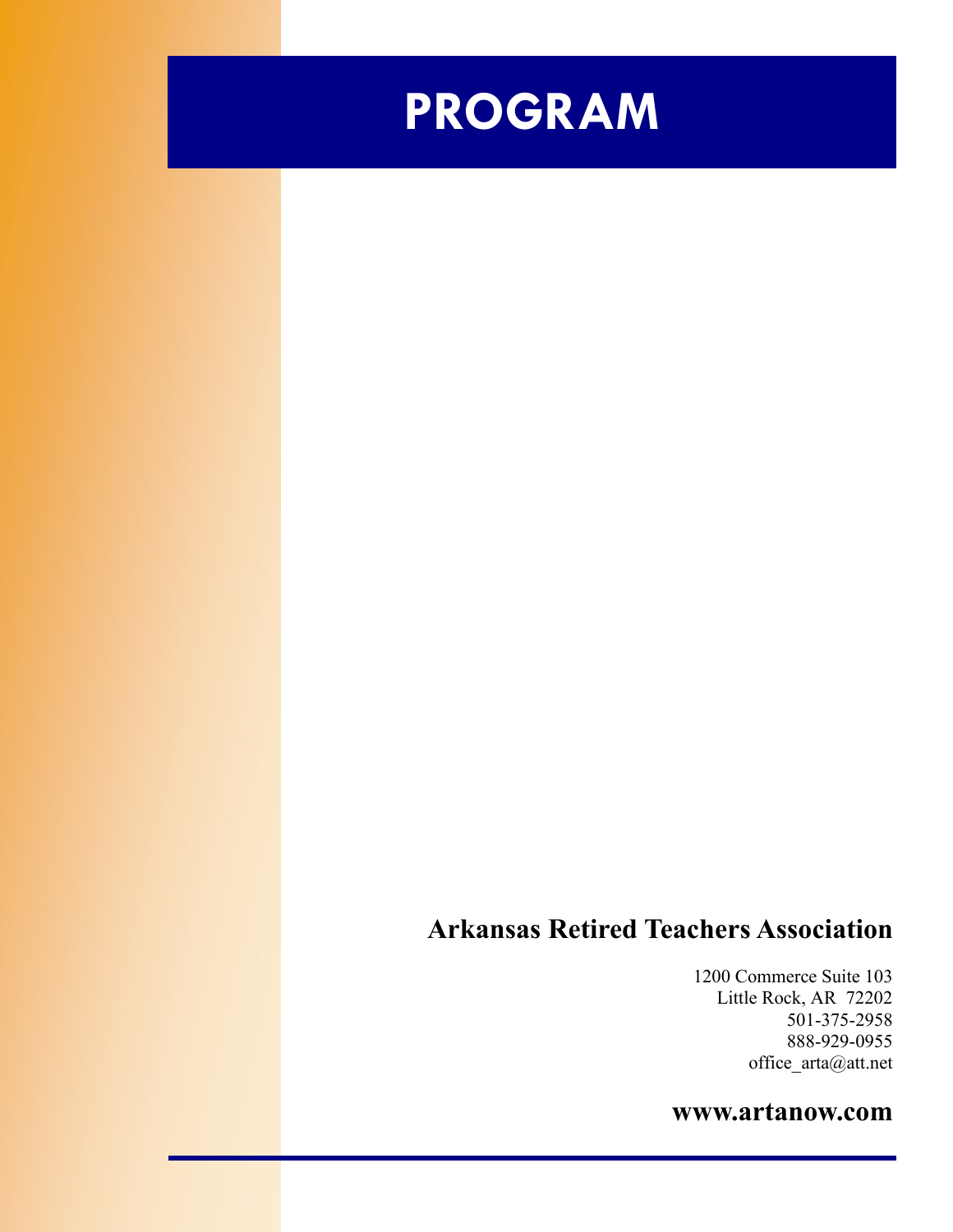## Program

The Program Committee prepares a yearly plan of programming that will meet the goals and purposes of the unit, meet the needs and interests of the members, and attract new members. Examples of specific responsibilities for the committee are:

- To organize and oversee the development of a program plan for the year.
- To invite, or coordinate the invitation of, special speakers and presenters for unit meetings.
- To coordinate with the unit president or other unit leaders to arrange the welcome and introduction of special speakers, presenters and guests.
- To work with the Public Relations Committee to ensure good publicity in advance and following unit meeting programs.
- To work out with the secretary and treasurer correspondence and fund dispersals related to unit meeting programs.
- To evaluate the programming with a simple survey at the end of the year —

*Did this year's programs meet your needs? If not, what kind of programs would meet your needs? Did this year's programs provide a wide enough variety? What specific programs would you like to see next year?*

If your unit meets every month, encourage each committee to be in charge of a monthly Program each year.

- Membership June/September
- Legislative—May/October
- Community Services—ongoing
- Informative-Protective Services— November
- Public Relations—ongoing
- Health Services—February
- Grants March/April

Units that do not meet every month can still invite committee representatives to present a report or share information at each meeting.

### GENERAL TIPS:

- Dynamic programming attracts and retains members
- Vary programs by topic and presentation style
- Make use of ARTA, AARP and other such organizations' resources such as speakers and publications
- Encourage committee participation in programs
- Encourage member participation in programs
- Make use of many resources—local, state and national
- Plan and publicize programs well ahead of time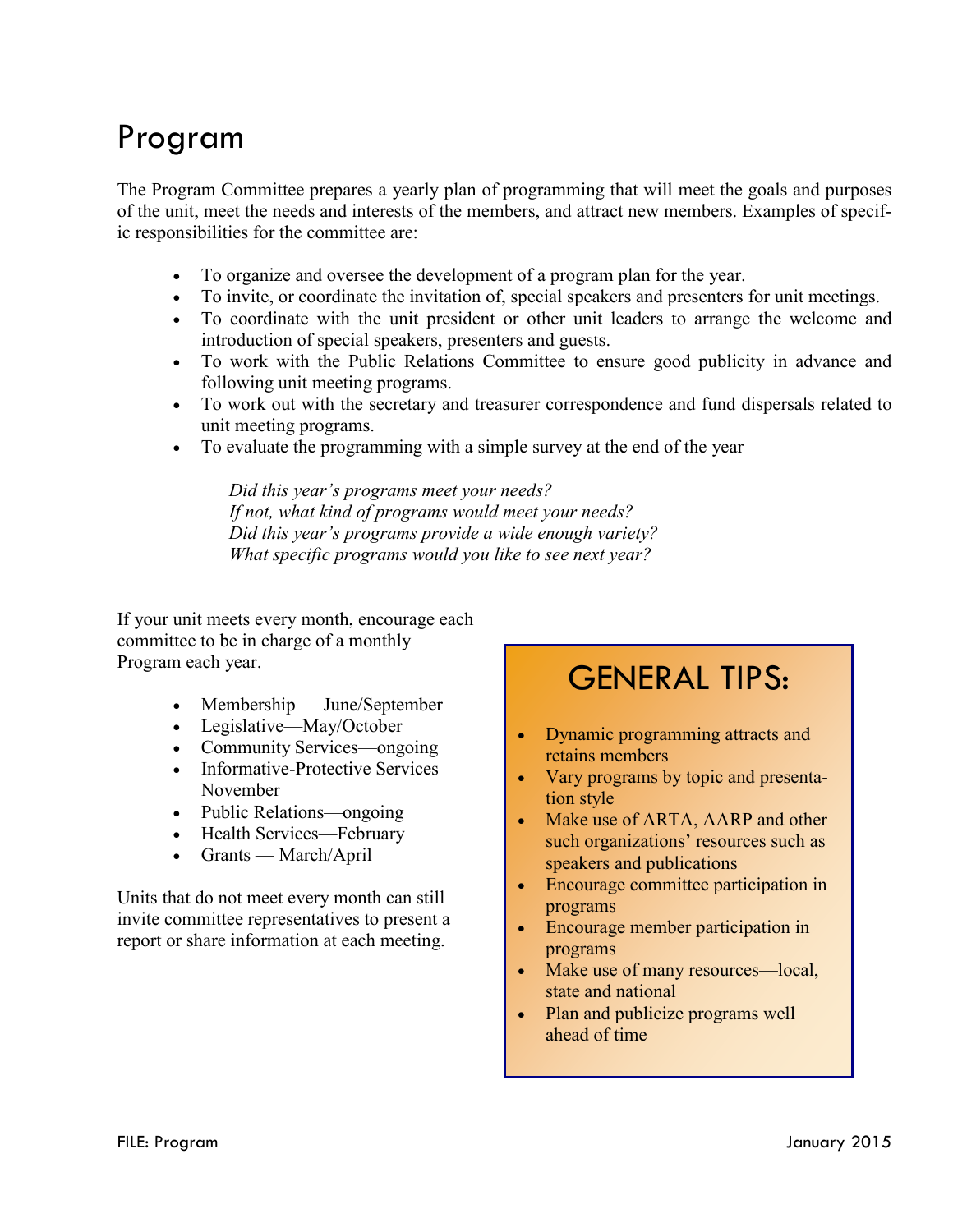### Attracting New Members

While your yearly programming is developed with your members' needs and interests in mind, it can also be a great way to attract new members for your local unit. Keep in mind that dynamic programming is essential to attracting and retaining members.

- Vary your program topics and speakers—while February may always be Heart Month, you don't have to invite the same person to give the same information in the same way. Include presenters from within your organization and from without. Discuss topics from the perspectives of both new and long-time retirees. Think of a creative way to present useful information.
- Vary the presentation style—mix speakers with activities, presentations with discussions. Give attendees a way to participate. Have enough time for fun and fellowship in addition to business and programming.
- Vary the meeting location—have several communities in your county take turns hosting the meetings. Alternate between a restaurant and a pot luck.
- Vary the meeting times—if your base membership is only interested in a midday meeting with lunch, try adding one or two evening or weekend activities. Remember that some retirees continue to work or care for family members but may be able to attend at other times of the day or week.

It is also important that you publicize your monthly programs not only to unit members, but to potential members and the community at large. Work with other unit committees to:

- Create an At-a-Glance postcard of your yearly program to send to potential members.
- Personally invite potential members or individuals within the community to programs you have developed for the public.
- Create a Facebook page or other way to share information about your unit with members and nonmembers alike.

### Generating Funds

Ideally, unit membership dues should cover the cost of meetings, supplies and equipment, printing and postage,

reimbursement for certain member expenses, etc. Some units also cover the costs of sending representatives to state and area meetings and conventions. Units may supplement these funds by accepting contributions for specific items or projects such as refreshments, special gifts, flowers, etc.

Units that want to substantially supplement or increase their funds may want to consider fundraising activities. The Program Committee can play a key role in developing and organizing unit programs that can also serve as fundraisers. These programs might be unit programs that are made open to the public, or they might be programs that are created specifically for the public with assistance from the unit membership.

# FUNDRAISING PROJECTS:

- Entertainment—films, concerts, speakers, shows, dance events, demonstrations, readings
- Recreation and sports tournaments or clinics golf, chess, bridge, bowling
- Parties—game night, dinner party, themed meal
- Sales—bake sales, arts & crafts, rummage sale
- Tours—houses, museums, gardens, industry
- Classes—genealogy, creative writing, computers, photography, cooking, container gardening
- Services—toy repair, holiday gift wrapping,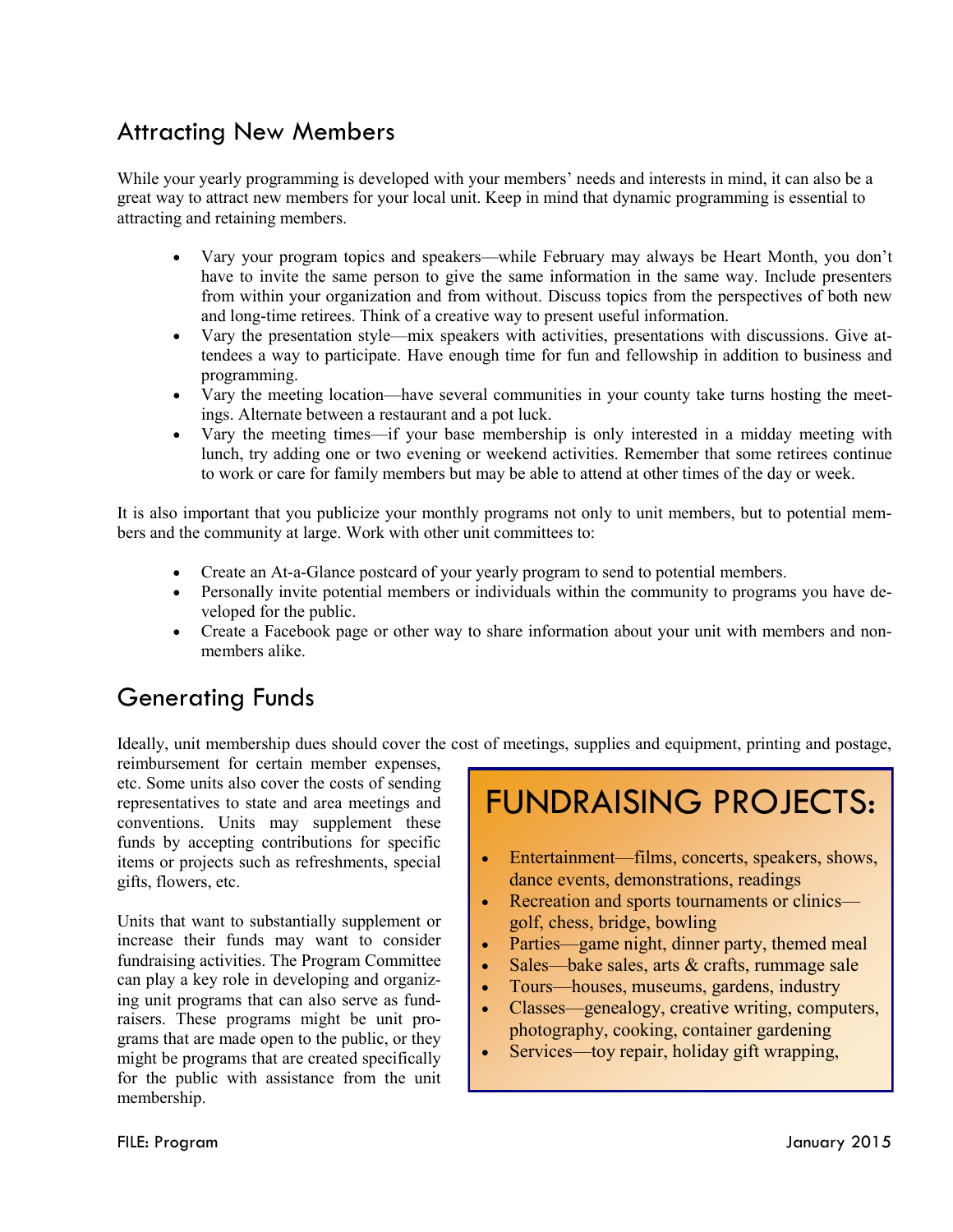### **Examples of Monthly Programs by Theme/ Focus**

July Yearly Planning

- Appoint committees
- Set membership goals
- Get updates from participants in summer programs you have sponsored/supported

#### August Getting Acquainted

- Distribute survey sheets or personal data sheets to collect information, opinions, and ideas (see **Sample Interest Survey** included in Blank Forms section)
- Installation of new officers, recognition of outgoing officers

#### September Financial Planning

- Pre-retirement planning
- Panel discussion on wills, trusts, deeds, asset protection, etc.
- Invite representative from AARP to speak

Welcome new members

- October Legislative
	- Overview of candidates running for political office
	- Distribute surveys on legislative concerns for the next legislative session

#### November National Education Week

- Partner with local school to celebrate/recognize importance of education
- Discussion of continuing education opportunities available for older adults

#### December Holidays

- Musical programs by children's group, specialty choir, members, etc.
- Christmas in other lands or unusual holiday traditions
- Distribute gifts or favors to nursing home residents or members who are homebound
- Invite people who are homeless or otherwise alone to be a part of a unit holiday dinner

#### January Broaden Our Horizons

- Travel talks/opportunities
- Retired serviceman as speaker
- February Heart Month
	- Healthy lifestyles, nutrition and exercise
	- Special health needs of the elderly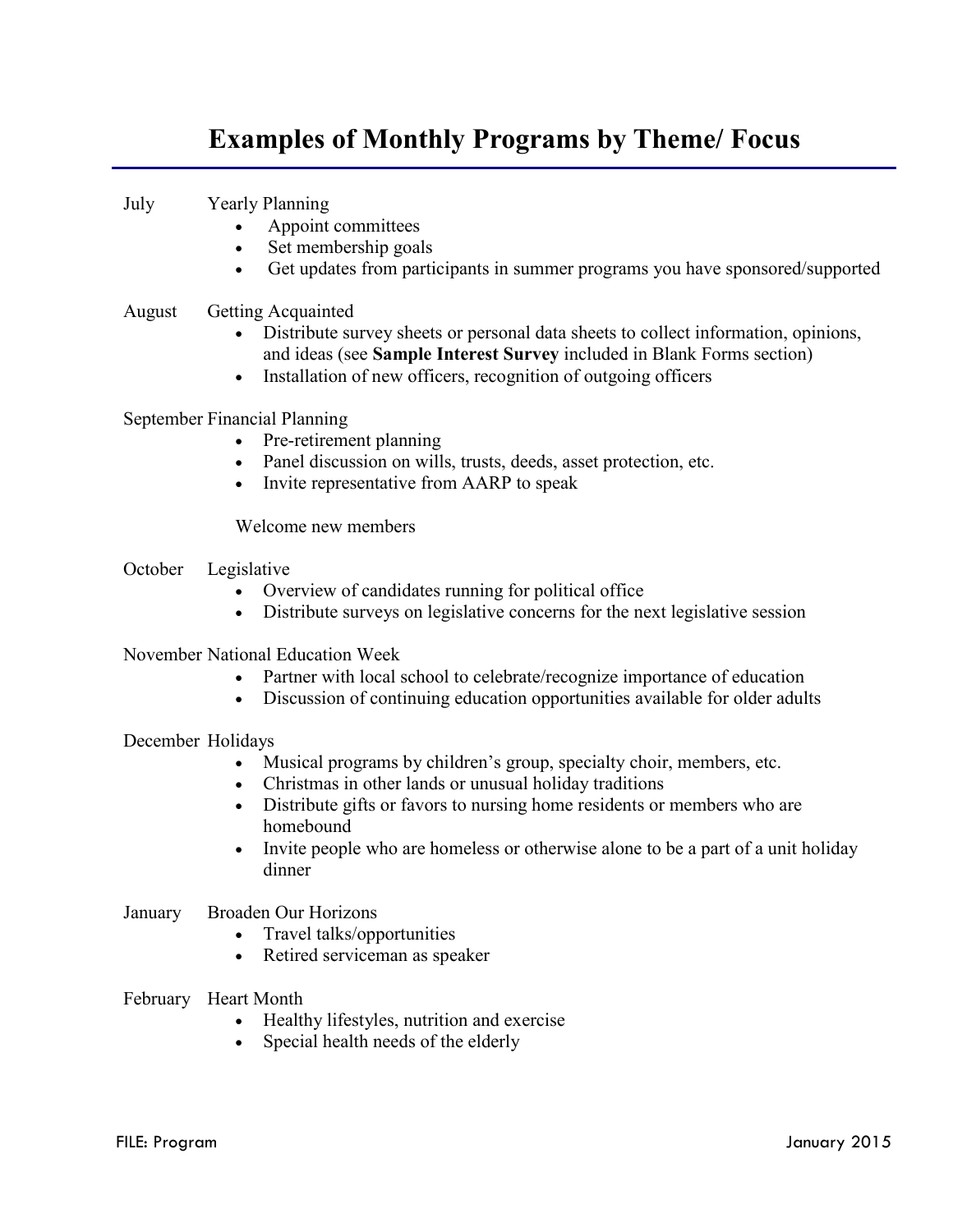### **Examples of Monthly Programs by Theme/ Focus**

|       | February Black History Month<br>Highlight achievements<br>Historical presentation                                                                                                                                      |
|-------|------------------------------------------------------------------------------------------------------------------------------------------------------------------------------------------------------------------------|
| March | Women's History Month<br>Honor women who have made important contributions to your community<br>Display of women's unique talents in arts, crafts, quilting, etc.                                                      |
|       | Begin publicizing grants and scholarships                                                                                                                                                                              |
| April | National Volunteer Week<br>Honor outstanding volunteers<br>Invite participants from community service programs you have sponsored<br>$\bullet$                                                                         |
|       | National Library Week<br>Intergenerational reading program<br>Book club/review                                                                                                                                         |
|       | Election of officers for next year                                                                                                                                                                                     |
| May   | <b>Older Americans Month</b><br>Program using talents of older members<br>Present awards to person of all ages for contribution on behalf of older persons<br>$\bullet$                                                |
|       | Legislative<br>Committee report on the last session of the state legislature                                                                                                                                           |
| June  | <b>Family Time</b><br>Reception for new retirees<br>$\bullet$<br>• Presentation on genealogy or scrapbooking<br>Presentation on using social media and technology to stay in touch with family<br>$\bullet$<br>members |

#### *Sample Planning Worksheet for Local Units*

For more unique monthly themes: www.nationaldaycalendar.com www.holidayinsights.com www.daysoftheyear.com http://healthfinder.gov/NHO

**RESOURCES**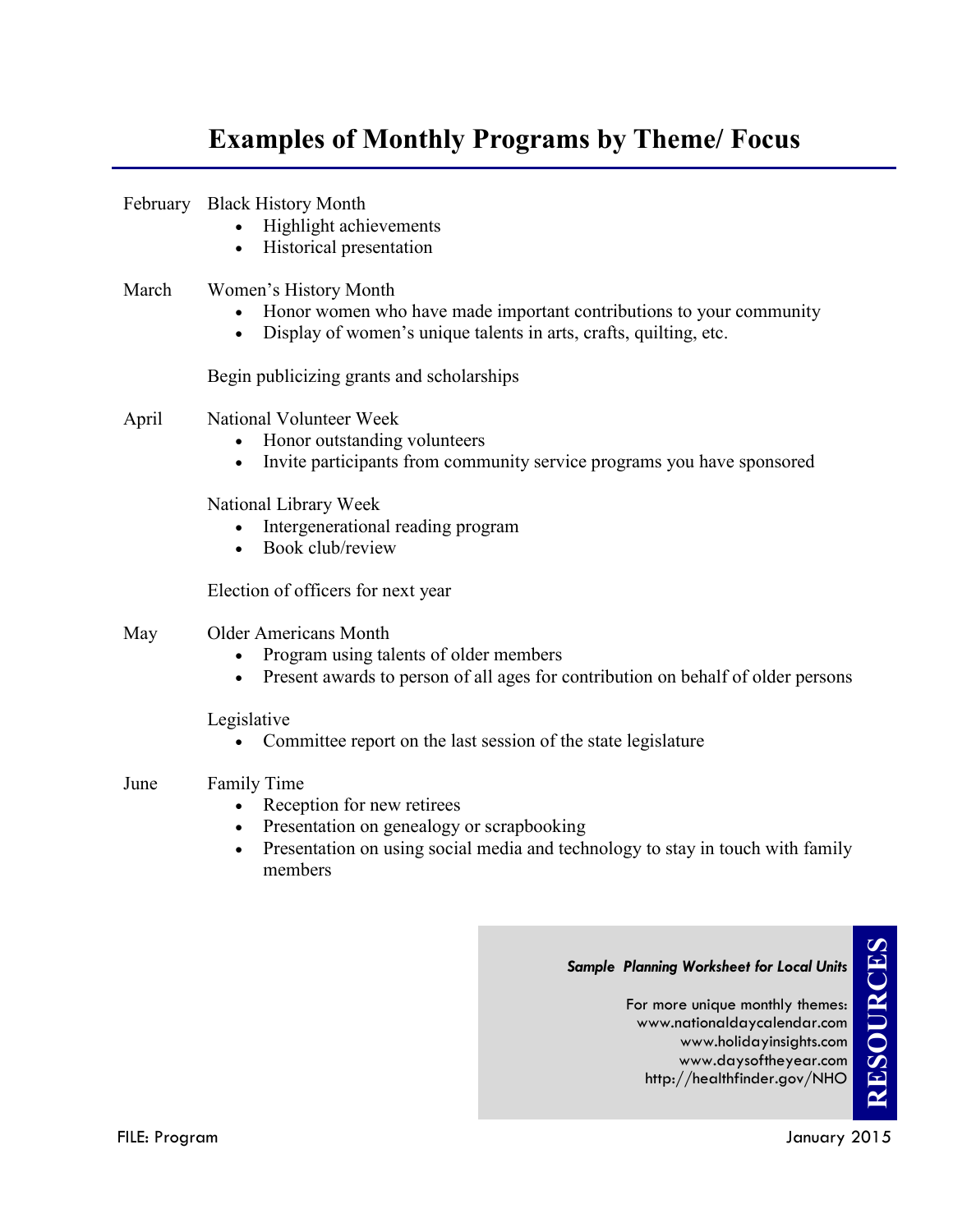# **COMMUNITY SERVICES**

### **Arkansas Retired Teachers Association**

1200 Commerce Suite 103 Little Rock, AR 72202 501-375-2958 888-929-0955 office\_arta@att.net

#### **www.artanow.com**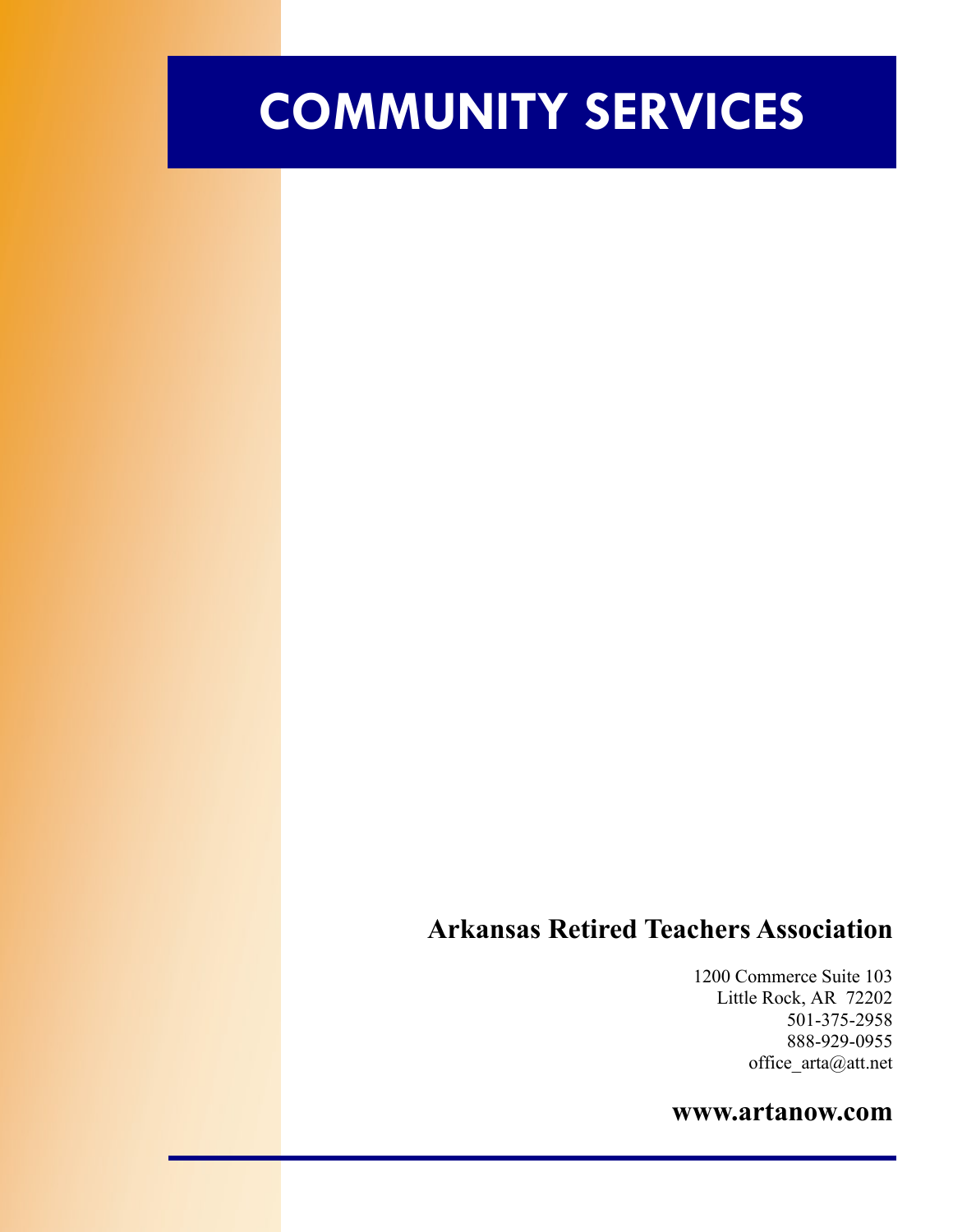# Community Services

The Community Services Committee leads the unit in providing needed services to the community. The work of the committee provides an opportunity for retired personnel to continue their involvement in the community and to receive recognition for their contributions. The committee also initiates involvement of unit members on community boards, councils, and other local groups that make policy and provide services for all older people in the community. Some responsibilities of the committee may be:

- To identify the needs in your community that can be met by unit programs.
- To establish working contacts with appropriate service agencies and organizations in your community.
- To develop, present and implement a comprehensive Community Services Action Plan for the unit that includes each unit program or project.
- To provide leadership and accountability for projects undertaken by the unit.
- To coordinate with other committee chairpersons on aspects of community service which relate to their committees.
- To communicate with the state committee chairperson to coordinate state and local goals.

# PROJECT EXAMPLES:

- Scholarship programs for local students and teachers
- Grants to local schools and teachers for projects or supplies
- Partnerships with local service organizations to provide food, school supplies, basic care items and other assistance to children, the elderly or other needy residents of the community
- Collection Drive for specific items, such as winter coats, shoes, school supplies, Christmas toys or baskets, etc.
- Book/Dictionary Projects to provide materials to children or classrooms
- Literacy/Tutoring Programs for early childhood classrooms, libraries, or at-risk youth
- Social/Educational programs for shut-ins, nursing home residents, etc.
- Spelling Bee, Essay Contest, Poster Contest, or other competition in a specific area
- New Teacher Outreach—cards, cookies or other encouragement to first-year teachers
- Educational Exhibits at health fairs, community fairs, etc.
- Partnerships with local organizations on community projects (parks/gardens/trails), recreational programs, educational programs, historical preservation, etc.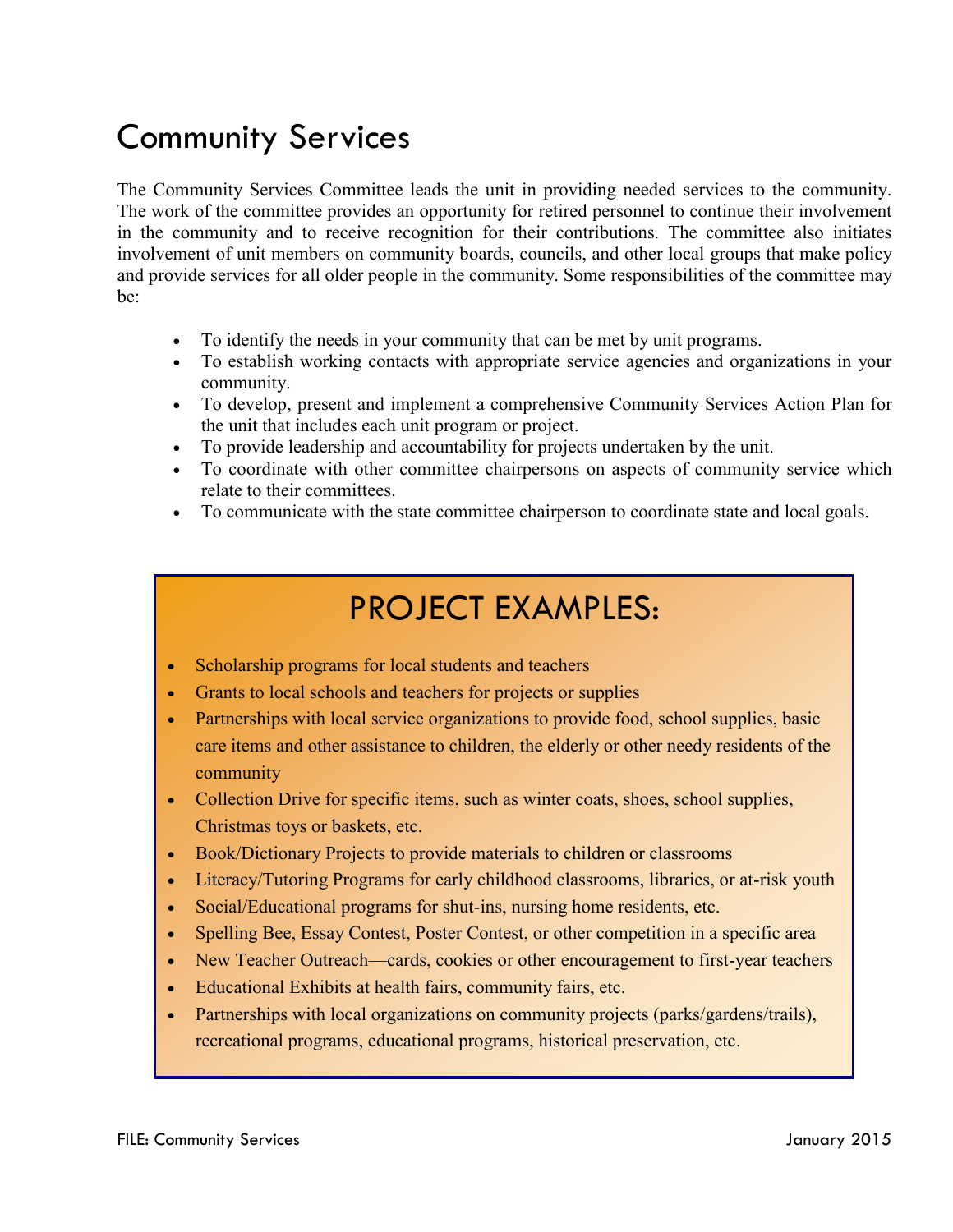#### **STEP 1.**

Determine community needs that might be met by your unit

- Committee members may already know of specific needs in the community which are not being met. A survey of members may also be helpful.
- Senior center staff, church leaders, social service agencies, and school principals are also reliable sources of knowledge about community needs.

#### **STEP 2.**

Determine unit resources—Evaluate community needs in terms of what the unit is able to support. Consider:

- Interests of members
- Number of people needed to plan/staff a project
- Amount of time needed to support a project
- Special skills or abilities available/ required
- Length of the project (ongoing or one-time)
- Donations expected from unit or individuals (financial or items)
- How many projects can be supported by your committee and the unit?
- Which project or projects are most worthy of support?

#### **STEPS 3 & 4.**

Plan and implement each project or program

- What is to be done?
- Why is it to be done?
- Where will it be done?
- When will it be done?
- Who will do it?
- How will it be done?
- How will we tell others about it?

Each plan should be written down and presented to the board and the unit membership. A well conceived plan, with clear organization and clearly defined volunteer jobs, will make the implementation phase easier for the committee, and will make participation easier for unit members.

The components of the plan shown above are discussed on the following page.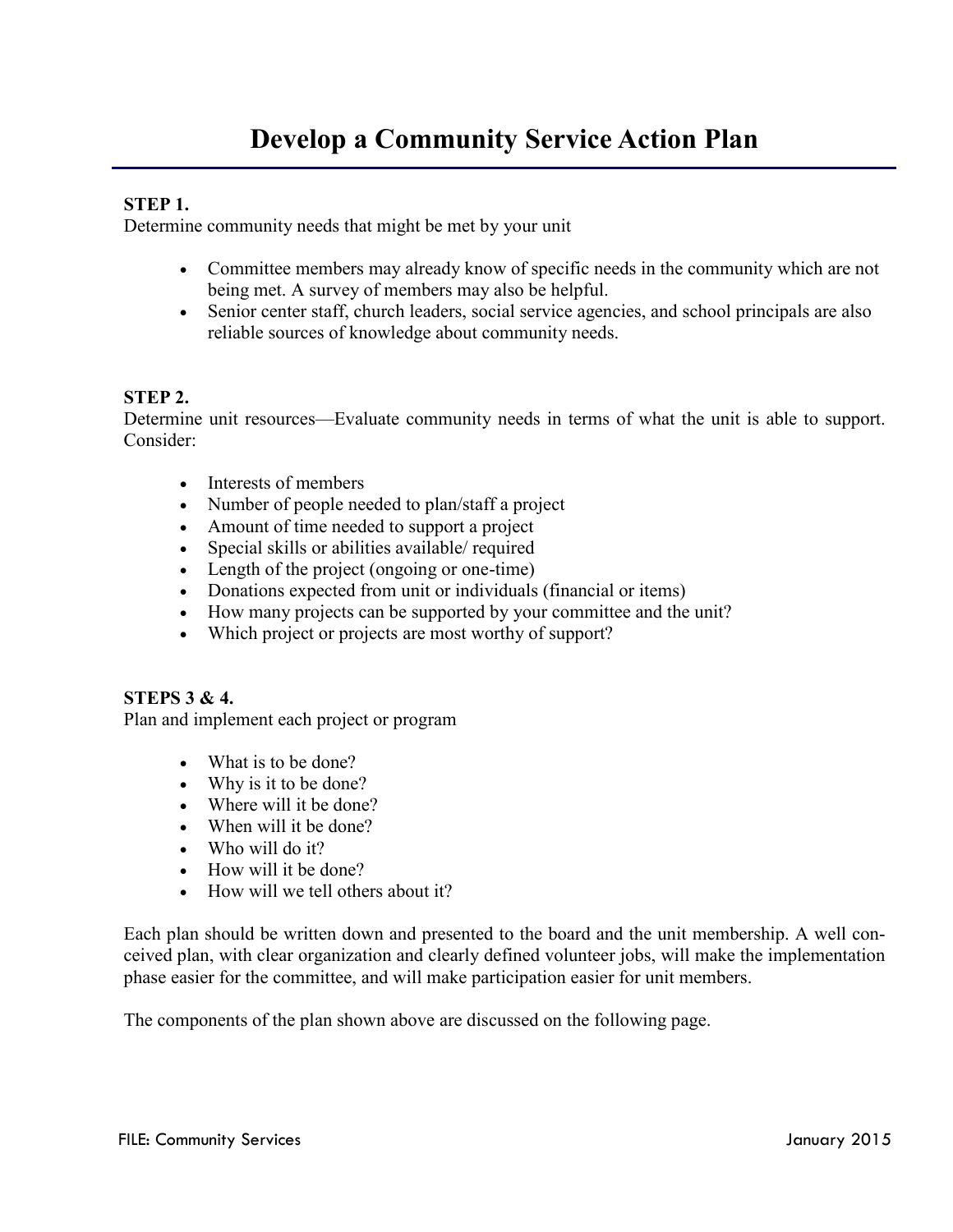### **Develop a Community Service Action Plan**

#### **What is to be done**

Your plan should be as specific as possible based on the needs you have found. For example, "We will provide tutoring to children in grades 5-6" is much clearer than "We will offer tutoring after school". Members are likely to be more supportive if they know what is being asked of them.

#### **Why it is to be done**

A simple statement of why this is a worthy project for the unit is important to having unit members accept and support the project.

#### **Where it will be done**

The project location will determine some members' willingness to work on the project. Is it accessible? Is it safe? How will they get there?

#### **When it will be done**

In the case of a one-time project, a timeline of the implementation and execution of the project will be useful. A flier with the date, time and location of the project will also serve this purpose for both members and the public.

In the case of an ongoing project, specify if it repeats weekly, monthly, or as needed. Will it take place at a specific time of day or can members do it on their own time?

#### **Who will do it**

Committee members are the primary workers on service projects, but unit member involvement is crucial to the overall community service action plan.

- 1. Divide the project into clearly defined stages or a sequence of steps.
- 2. Assign committee members responsibility for various stages of the project.
- 3. Involve unit members at each step of the project. Have enough people to carry out each step.
- 4. Specify a process for reporting back to the committee and the unit at various stages of the project.

No one member of the committee, or the chairman, should ever be responsible for the whole project, no matter how small.

#### **How it is to be done**

- By individual effort—a one to one relationship between the unit member and the one needing the service.
- By cooperative effort of unit members—a group or team of unit members working together.
- By cooperative effort with other community groups—where the unit has identified or been asked to assist with a community need.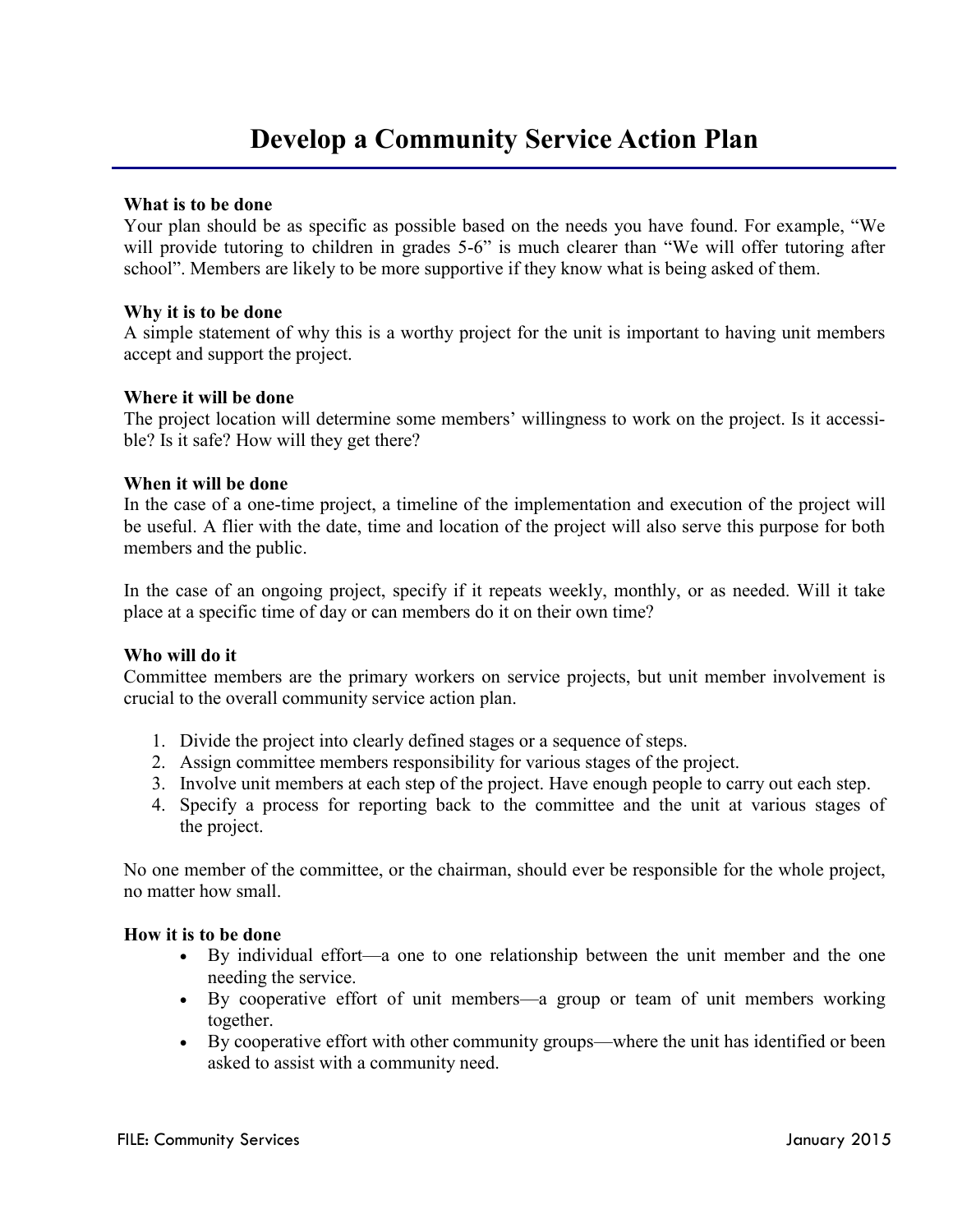### **Develop a Community Service Action Plan**

Other considerations are:

- The transportation of volunteers or of those needing the service.
- Whether or not volunteers will be reimbursed for any expenses related to the project.
- Finding a facility, if it is not provided.
- Providing supplies for the project.
- A budget for the project.

#### **How others will know about it**

- Present the project plan to the unit members for their approval and support.
- Coordinate with other committees to identify recipients of services, generate publicity, identify members with needed contacts or skills, or to request specific additional assistance.
- Tell the state committee chairperson or the ARTA state office about your project so that we can publicize it for you or share it as an example for other units.

#### **STEP 5.**

Evaluate the project. For short-term projects, an evaluation can be conducted at the end of the project. For long-term, or ongoing projects, hold periodic evaluations. Some sample questions to help you evaluate the project:

- Did the project meet the unmet need you identified? (If not, list possible reasons why it didn't, and what can be done to change that in the future.)
- Did the project contribute to community improvement? How?
- Did the project receive positive recognition in the community?
- How adequate where the plans used to select and implement the projects? How can these be improved?
- To what extent where members involved?
- Did the project benefit the unit in any way? How?
- How effective was your committee? What might improve the effectiveness of your committee?
- Did the project receive continued member interest and support?
- If funding was necessary, did you have enough? Can you identify additional sources of funding for future projects?
- Can, or should, the project be repeated?

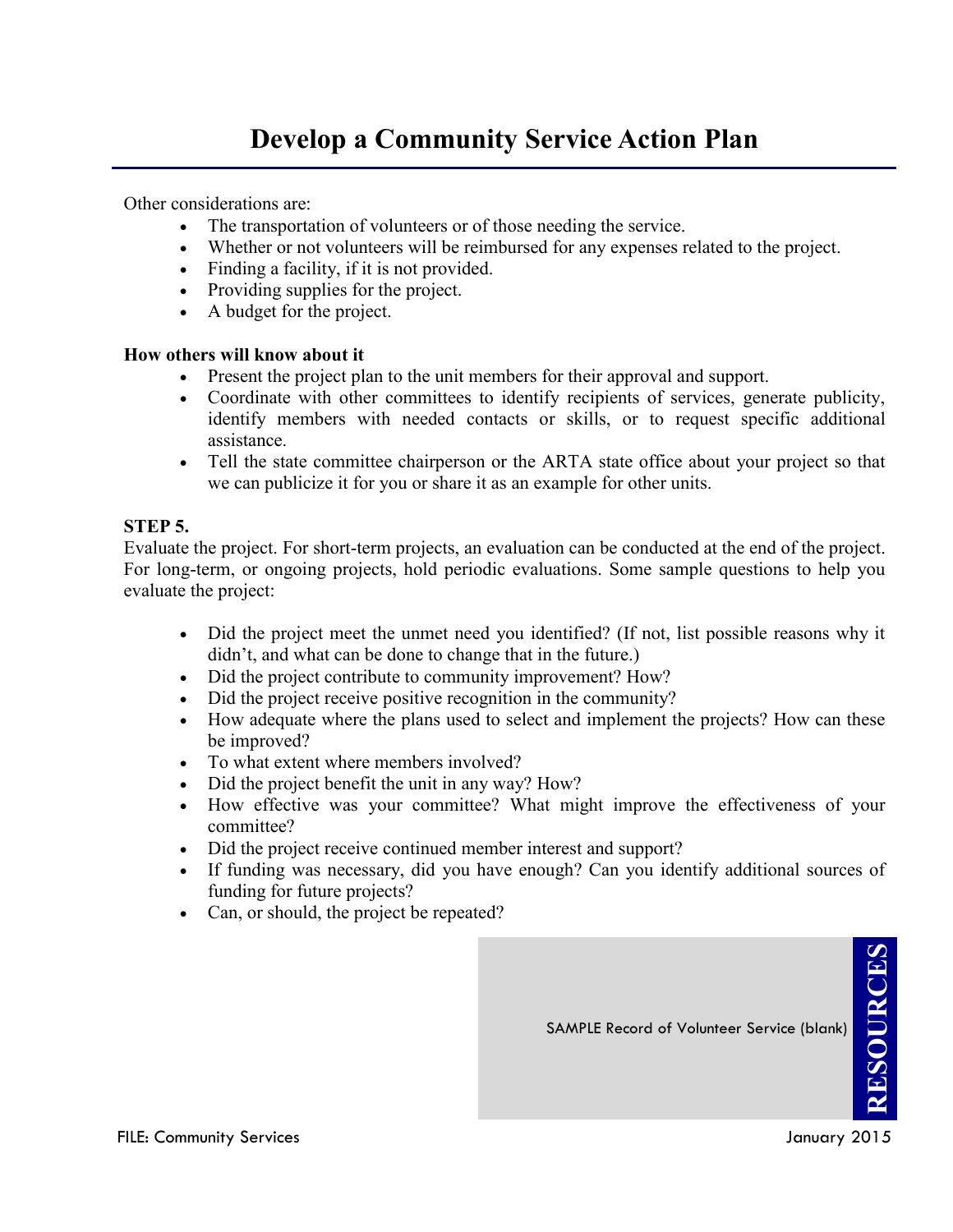# **INFORMATIVE-PROTECTIVE SERVICES**

### **Arkansas Retired Teachers Association**

1200 Commerce Suite 103 Little Rock, AR 72202 501-375-2958 888-929-0955 office\_arta@att.net

#### **www.artanow.com**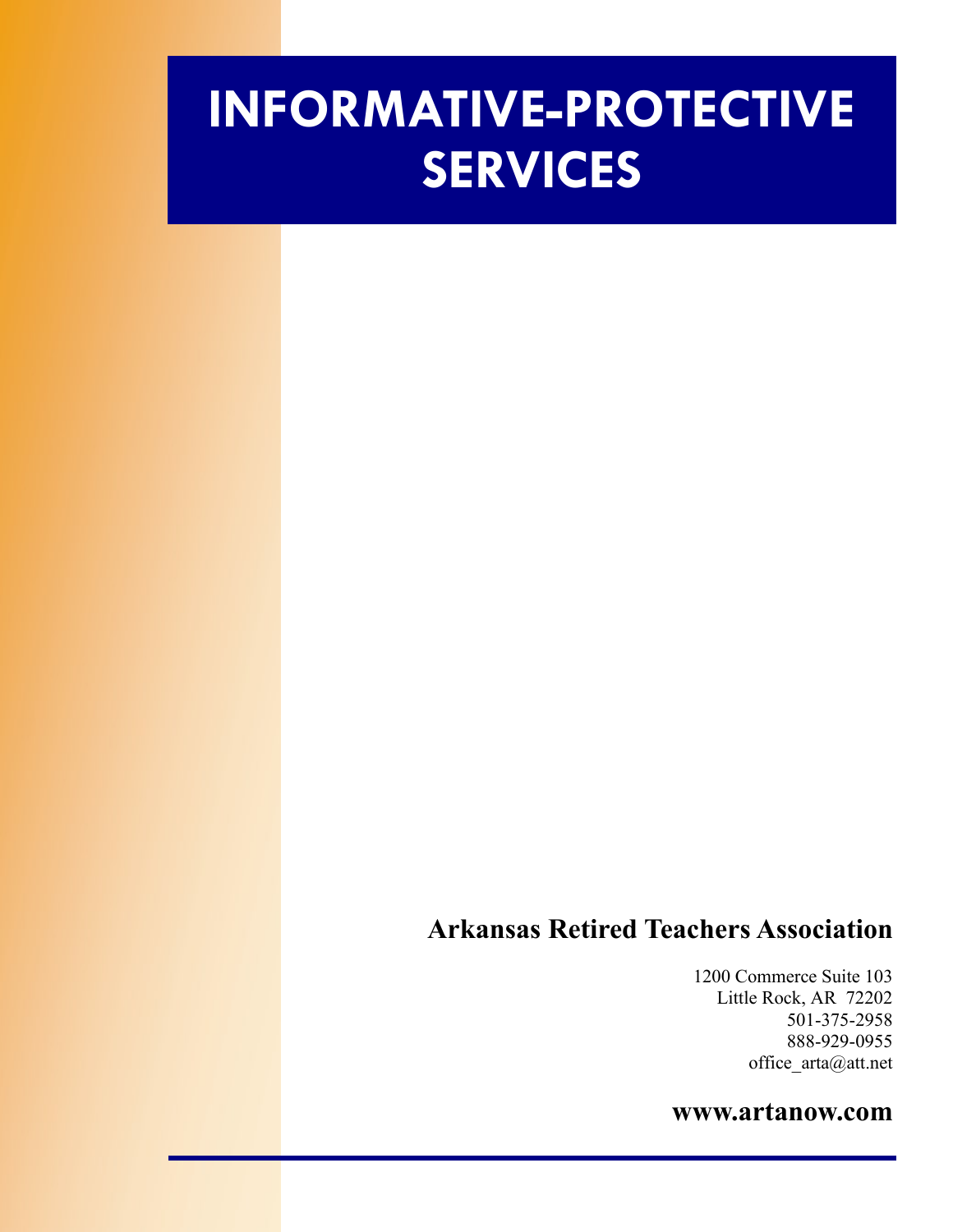# Informative-Protective Services

The Informative-Protective Services Committee promotes the well-being of retired educators by helping them obtain the services and information they need to solve, or avoid, financial and personal problems. The committee is not a social service agency. Examples of specific responsibilities for the committee are:

- To establish contacts with persons, organizations, and agencies in your community that have access to information or perform useful services for mid-life and older citizens.
- To identify and develop a list of members' needs on special topics that could be addressed by the committee.
- To coordinate with other unit committee chairpersons on aspects of informative and protective services that relate to their committees.
- To communicate with the state committee chairperson to coordinate state and local goals.

# POSSIBLE NEEDS/ TOPICS:

- Consumer issues—product safety, warranties, housing costs, funeral planning
- Crime—fraud detection, home safety, Internet safety, personal safety
- Disabilities—access to community facilities and services
- Driver education
- Education—continuing education, tuition discounts
- Emotional and mental health—community resources and costs
- Energy conservation
- Environmental issues
- Finances—taxes, Social Security, banking costs and services
- Health care—costs, availability
- Housing—affordability, weatherization, safety
- Insurance
- Legal affairs
- Long-term care—services and costs
- Food—food insecurity, home meal delivery, community lunch program
- Pension—provisions, changes
- Recreation
- Transportation—driver education, public transportation
- Widowhood
- End of life planning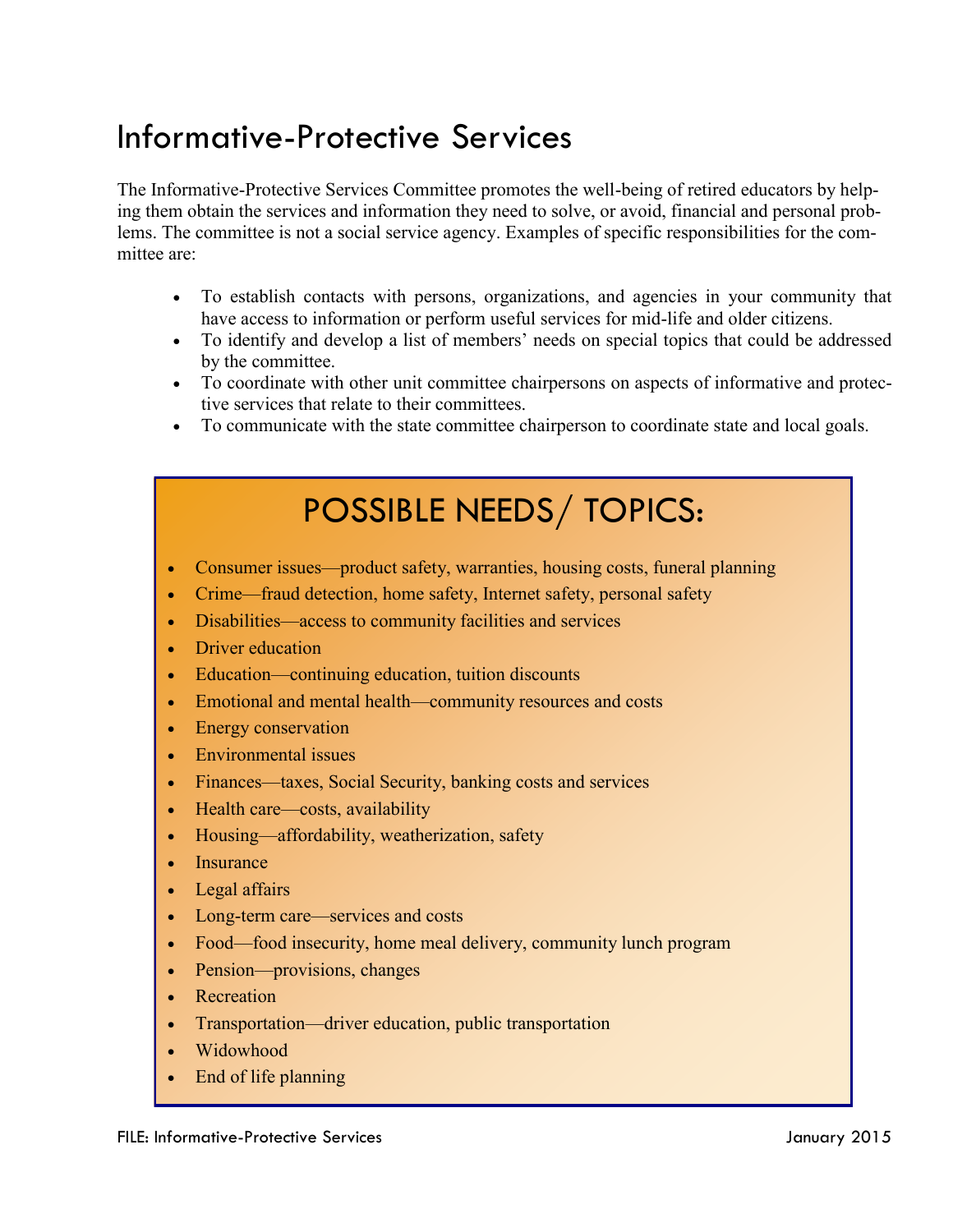#### **STEP 1.**

Conduct a member survey to identify possible needs. Ask about members' own needs and interests. Be sure to include a space for members to tell you about another retired educator who may be incapacitated or otherwise unable to express his or her own needs.

#### **STEP 2.**

Research the resources. Have committee members compile information from multiple sources. In addition to human resources, be sure to include sources for books, pamphlets, brochures, etc. Include local, state and national resources.

#### **STEP 3.**

Plan unit programs. Unit programs are usually informational programs about topics in which members have expressed interest. A qualified speaker or official materials can provide reliable information on subjects of concern. In addition to regular unit meetings, your committee can use unit newsletters, social media, telephone networks, special mailings and personal visits to convey valuable information to members. Informational programs are usually preventive in nature, designed to alert unit members to information and services that will help them anticipate and avoid potential problems.

#### **STEP 4.**

Plan other activities. Your committee may want to become directly involved in providing service to meet the needs of retired educators and other older citizens.

- Telephone reassurance and friendly visitor programs are examples of services that keep homebound unit members in touch with others for practical purposes and for companionship and friendship.
- The committee could inform and assist all unit members in using an available service, such as a health fair or screening, weather radio programming, smoke alarm distribution, or weatherization program.
- Examples of problems that may require the committee's intervention include disability, sudden acute illness, recent widowhood, financial or legal difficulties, lack of mobility, alcoholism or addiction, abuse, emotional problems, and other crises or chronic difficulties. When these problems occur, committee members can provide specific services such as help in completing forms, individual counseling, transportation assistance, and/or referral to the appropriate service agency.
- Units or committees may choose to host or support a program on a topic of interest to older citizens that is open to the entire community.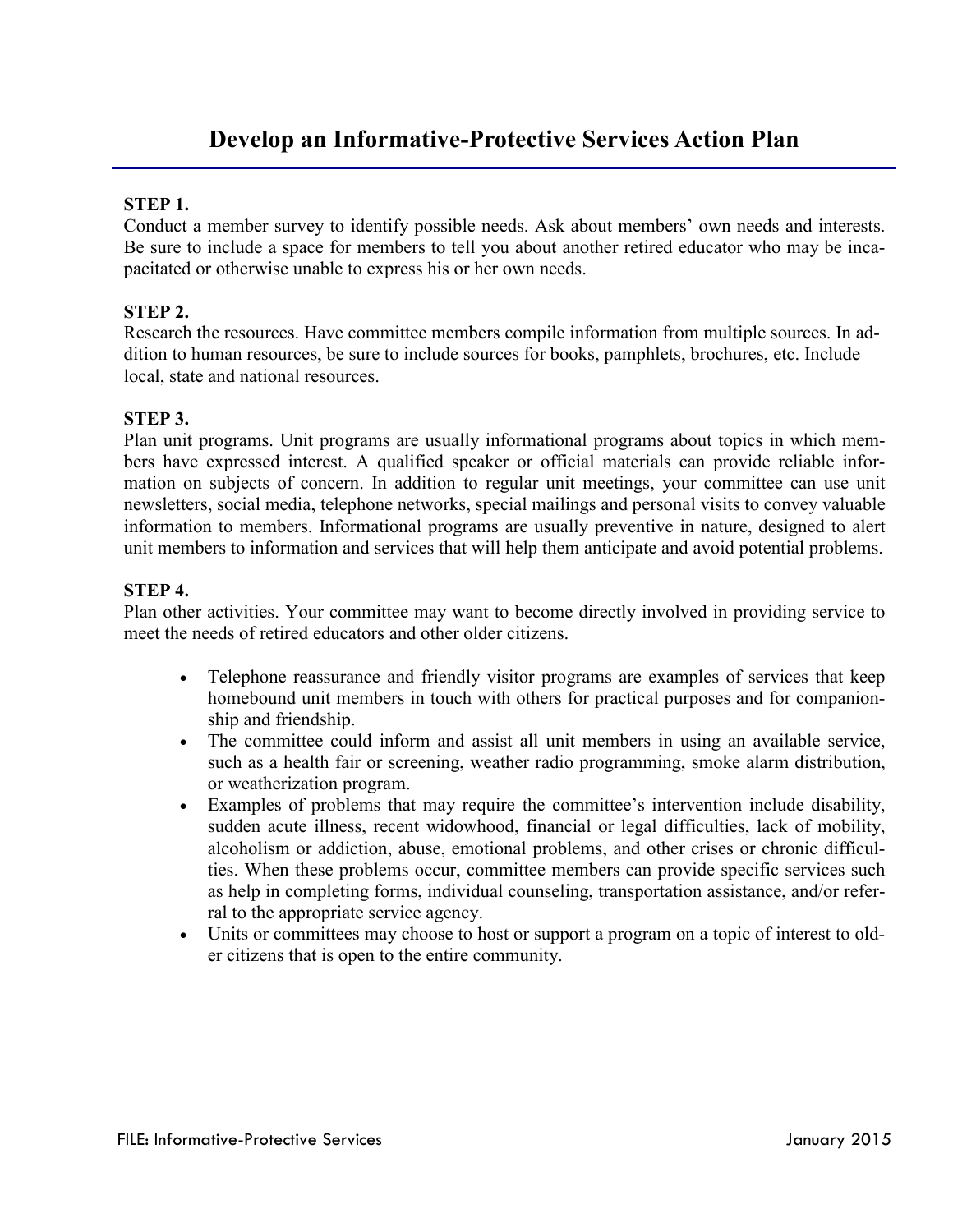#### **STEP 5.**

Evaluate programs and projects. Survey forms for participants as well as self-evaluation are important. Some suggested questions are:

- Did the program/project meet the needs you identified?
- What aspects of the program could be improved?
- Were unit members interested in and involved with the program or project?

Other questions specific to your unit/community/program can be developed by committee members.



www.artanow.com

Helpful Links (printable list)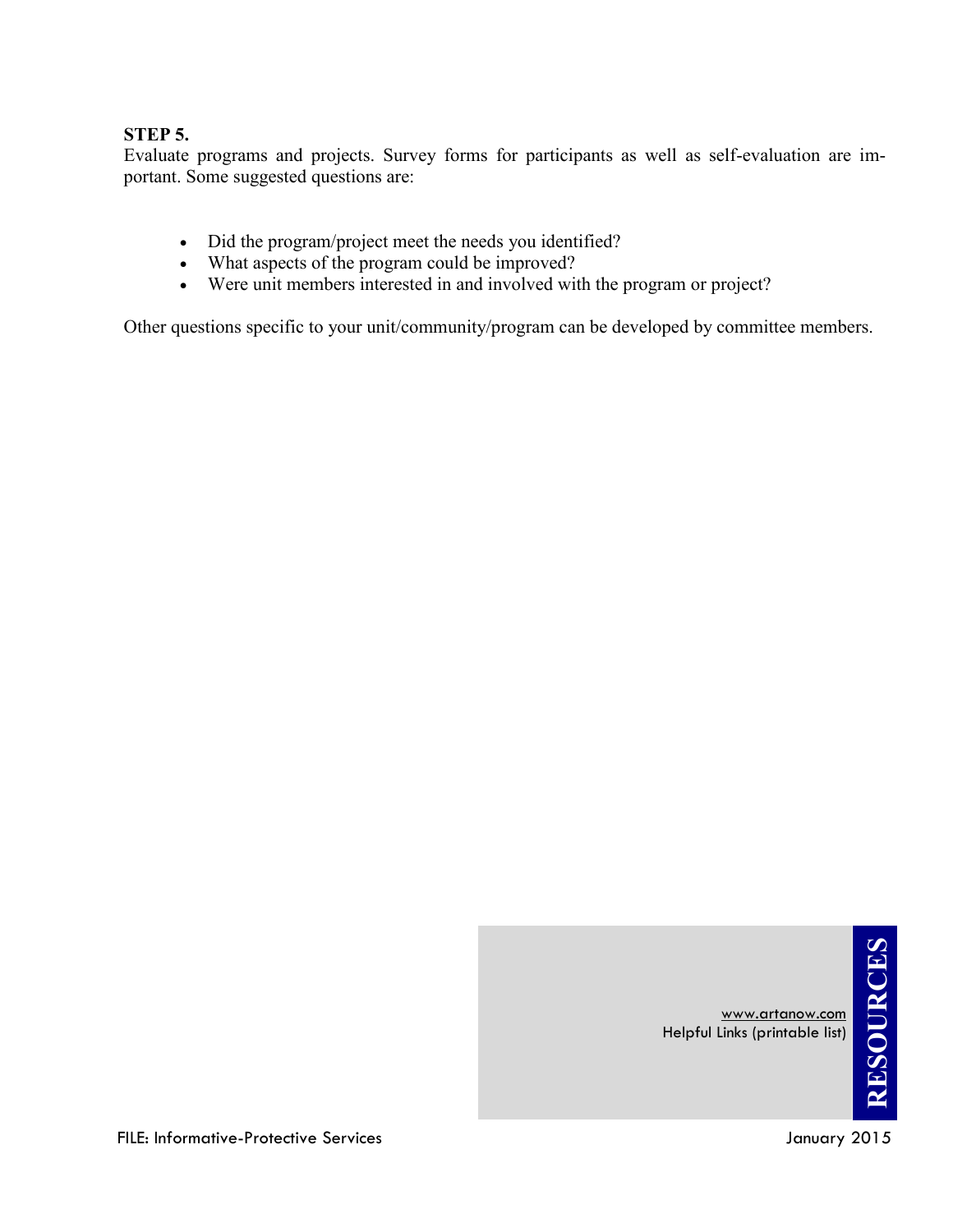# **PUBLIC RELATIONS**

### **Arkansas Retired Teachers Association**

1200 Commerce Suite 103 Little Rock, AR 72202 501-375-2958 888-929-0955 office\_arta@att.net

#### **www.artanow.com**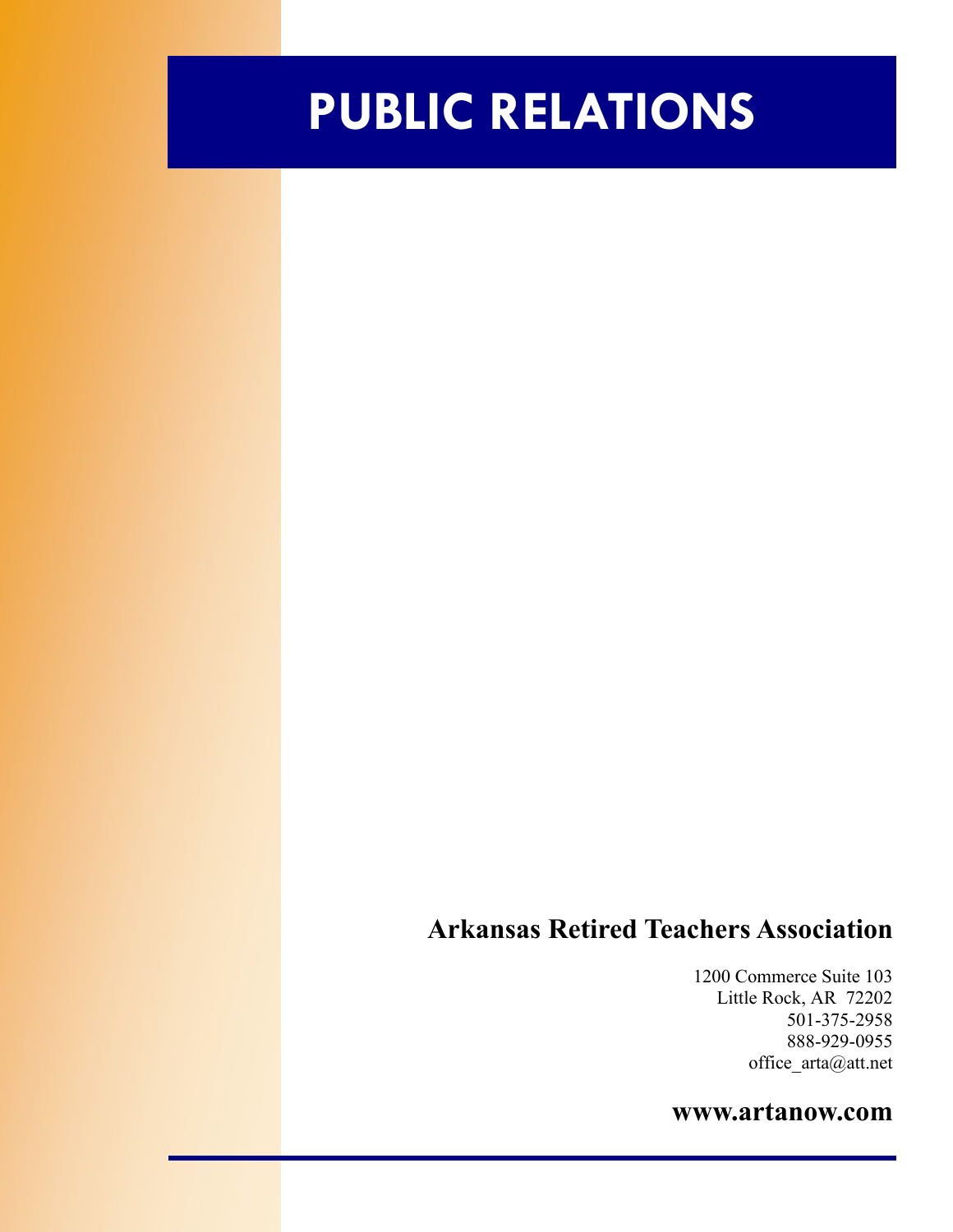# Public Relations

The Public Relations Committee keeps the members and the community informed about the activities of the unit. In doing this, the committee must work closely with all other unit committees to see that unit activities receive the proper coverage. Whether large or small, every unit finds it important to have awareness and coverage of their activities. General responsibilities for the committee are:

- To work with the unit president and board to determine the unit's publicity priorities.
- To develop a year's plan for the Public Relations Committee.
- To know the work of each committee and the projected dates relevant to launching, implementing and concluding specific projects of the committee so that you can arrange appropriate media coverage.
- To establish good working relationships with local press and media.
- To communicate with the state committee chairperson to coordinate state and local publicity

### Informing Members

The Public Relations Committee plays a supportive role, working with other committees to keep unit members informed about and interested in unit activities. Specific examples include:

- Prepares and distributes a unit year book (see FILE: ARTA/Local).
- Prepares and distributes a New Member Kit in conjunction with the Membership **Committee**
- Prepares and distributes a unit newsletter.
- Prepares and distributes fliers or brochures to publicize a specific unit program.
- Prepares a Unit Fact Sheet for distribution to the public.
- Utilizes phone and email lists to share information.
- Maintains a social media presence, such as a Facebook page or group.

### Informing the Community

Keeping the community informed about unit activities is an ongoing function of the committee. Some methods for getting the word out about the unit are described below:

#### **Exhibits/ Posters/ Displays**

An attractive exhibit or display staffed by friendly, knowledgeable volunteers can be very effective in attracting new members and drawing general attention to the unit. County fairs, health fairs and local conventions offer space for exhibits, as do as shopping centers, banks and libraries. Posters or fliers may be displayed at libraries, senior centers, Social Security offices, doctors' offices, laundromats, restaurants, grocery stores, dry cleaners, hair salons and other small business.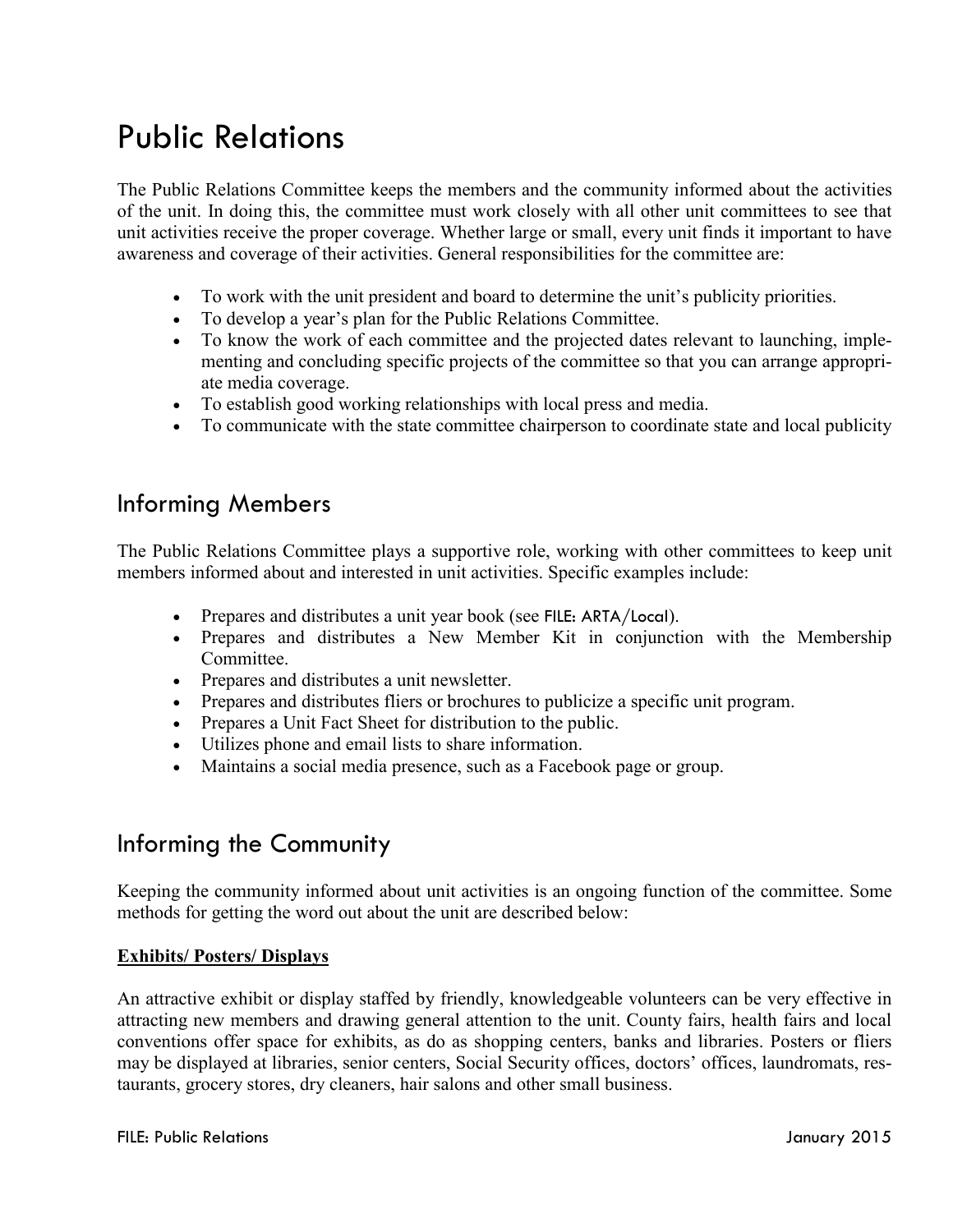#### **Speakers**

Unit members who are good speakers can be asked to participate in a speaker's bureau. The Public Relations Committee can coordinate with other committees to provide speakers for various scenarios:

- Give general information about the unit to outside groups.
- Publicize an upcoming unit activity to outside groups.
- Advise outside groups of the availability of speakers from the unit on specific topics.

### Working with the Media

Newspapers, television, radio and the Internet can be important outlets for unit publicity. For best results, know the difference between "publicity" and "news" and choose your medium accordingly.

#### **Routine Events**

While unit meetings are not "news", they are still publicized. Most media outlets have community calendar listings in what are known as traditional and digital formats. You may need to request that your event be placed in each separately, i.e. send a press release to the newspaper, radio and TV stations, but also complete the calendar request on their web site, if available. Don't forget to list it with your local cable provider, school district or other public access channels as well.

In addition to listing your event with traditional media, look for other organizations that have a web site with such listings. Cities or towns, Chambers of Commerce, United Ways or other service organizations, libraries, medical centers and some businesses have directories or calendars on their web site to list events such as meetings or programs.

#### **News Events**

Spot news—is timely and must be used immediately. For example, a unit is hosting an event that is open to the public. Use your media contacts to promote the event.

Feature news—can be developed for use at any time. For example, the unit is working on a community beautification project. You might propose a story on the project at any time.

Social media—can be used to inform members in advance, but is also an excellent tool for showing potential members what kinds of activities your unit is doing and how much fun you are having. Whether or not traditional media covers your event, you can always post a picture or two on Facebook.

### Working with ARTA

Remember to share your photos and news items with ARTA. We can help you publicize your event in advance or show the highlights afterwards on our social media platforms. Let other units around the state see what your unit is doing to generate publicity!

**RESOURCESRESOURCES** Find and "Like" ARTA on Facebook http://www.orea.org/Communications Public Relations.html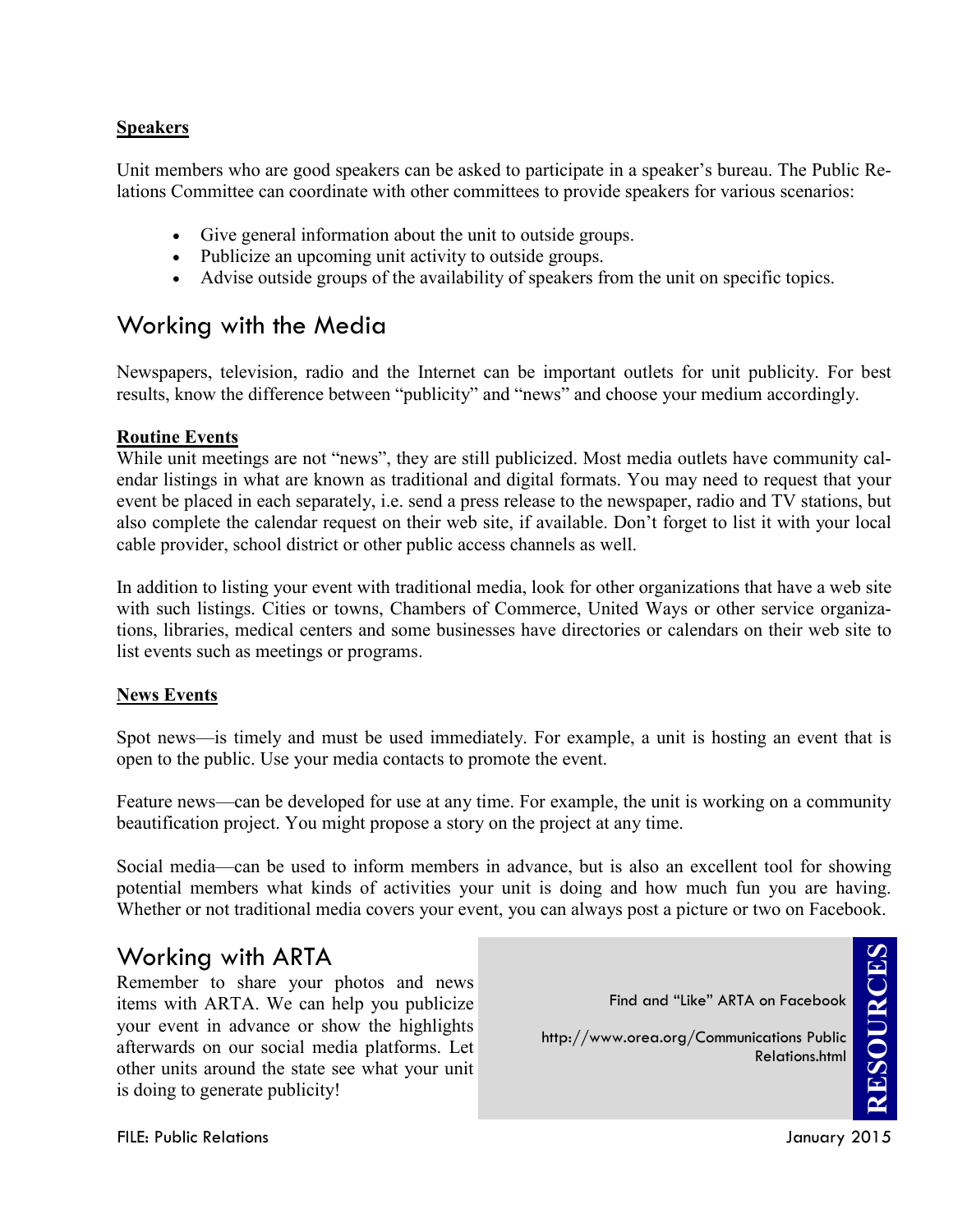# **HEALTH SERVICES**

### **Arkansas Retired Teachers Association**

1200 Commerce Suite 103 Little Rock, AR 72202 501-375-2958 888-929-0955 office\_arta@att.net

#### **www.artanow.com**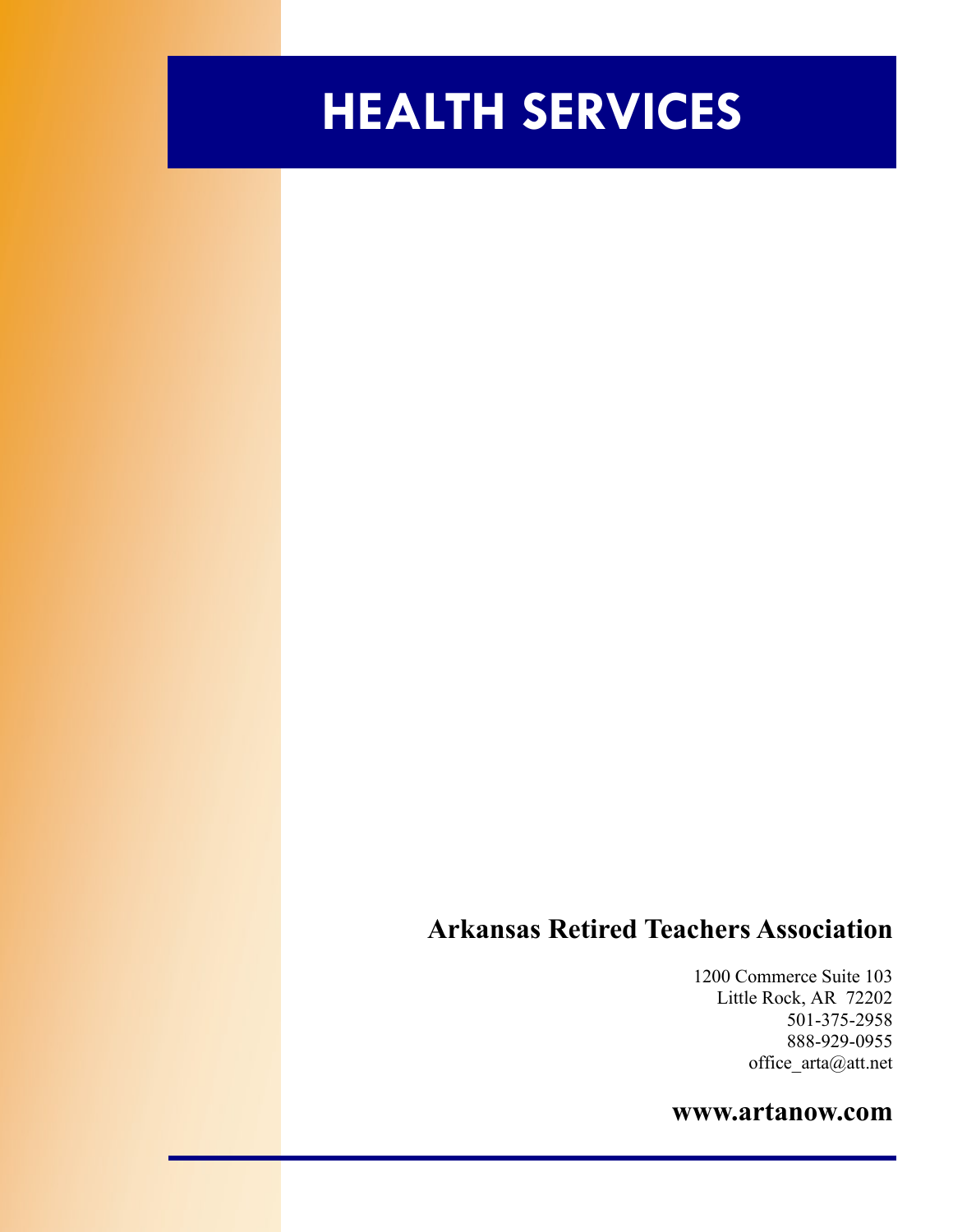## Health Services

The Health Services Committee promotes educational and service programs centered on preventive health care and health care access and costs and works for appropriate legislative measures relative to the quality and cost of health care. Some or all of the following goals may be incorporated into your unit's health care activities: \*\*

- To empower consumers to become more active participants in their own health care.
- To encourage the adoption of healthier lifestyles.
- To support research, legislation and regulation to improve the quality of physical and mental health services.
- To assist consumers to in coping with a complex health system while working to simplify the system.
- To contain system-wide and personal health care costs.
- To advocate for improved and increased health care services for minorities.
- To achieve universal access to acute and long-term care.
- To secure for consumers a major decision-making role in allocating resources and assuring quality of care.

## PROGRAM IDEAS:

- Hold an open meeting on Medicare and Social Security
- Sponsor a blood pressure and cholesterol check at a local shopping center
- Start a caregivers' support group
- Start a walking group. Start a senior exercise program under the supervision of a local health care or fitness facility
- Develop and distribute a long-term care directory for your community
- Gather and distribute information on long-term care insurance policies in your state
- Conduct an educational forum on health care fraud
- Work with the American Cancer Society, American Heart Association and/or the American Lung Association to sponsor a program to help seniors quit smoking
- Hold a seminar on the prescription drug abuse. Participate in your community's Drug Take Back Program.
- Initiate an awareness campaign about a health issue of concern/interest—stroke recognition, diabetes management, brain health, depression in older citizens, etc.
- Offer a scripted presentation on a health-related topic (see Resources at end of section)

\*\* The Health Services Committee was originally modeled on the Health Care Committee recommended by NRTA/AARP. The goals listed were the goals of AARP's Health Care Campaign. State and local RTA's have adopted/ adapted these goals to fit their unique situations as the state of health care has evolved.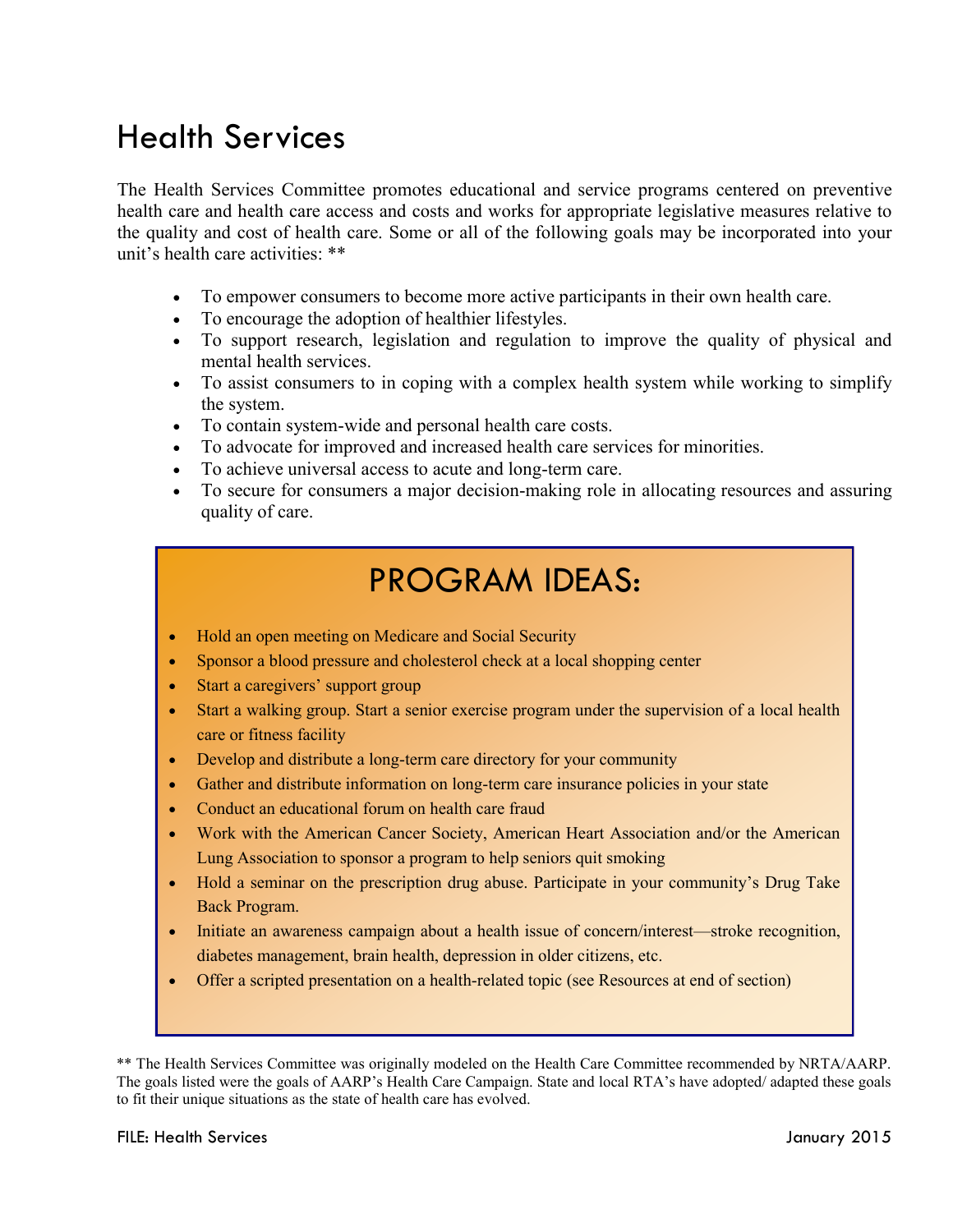#### **STEP 1.**

Determine community needs that might be met by your unit

- Committee members may already know of specific health care concerns they would like to have addresses. A survey of members may also be helpful.
- Senior center staff, church leaders, social service agencies, and others can also help you identify community needs.

#### **STEP 2.**

Determine unit resources—Evaluate needs in terms of what the unit is able to support. Consider:

- Amount of time needed to fill the need; e.g. half hour unit program vs. ongoing or external program).
- Special skills or abilities available/ required.
- The number of persons needed for the project.
- The magnitude of the need, or what the committee thinks is most important.
- Whether or not the other unit members will support your committee's efforts.

#### **STEPS 3.**

Identify and select potential programs and projects based on the information you gathered in steps one and two.

#### **STEP 4.**

Conduct the programs and projects that are approved by your Board and membership using the appropriate strategy:

- One-to-one—provide resources, guidance and encouragement for members to work individually on projects. For example, the Health Services Committee can assist members with finding a local program that provides needed services or volunteer opportunities.
- Cooperative effort—organize a team of members to work on a program or project as a unit or in partnership with another community organization.

#### **STEP 5**

Evaluate the programs and projects. For short-term projects, an evaluation can be conducted at the end of the project. For long-term, or ongoing projects, hold periodic evaluations. Some sample questions to help you evaluate the project:

- Did the program meet the needs of participants? (If not, list possible reasons why it didn't, and what can be done to improve future programs.)
- Did the project receive positive recognition in the community?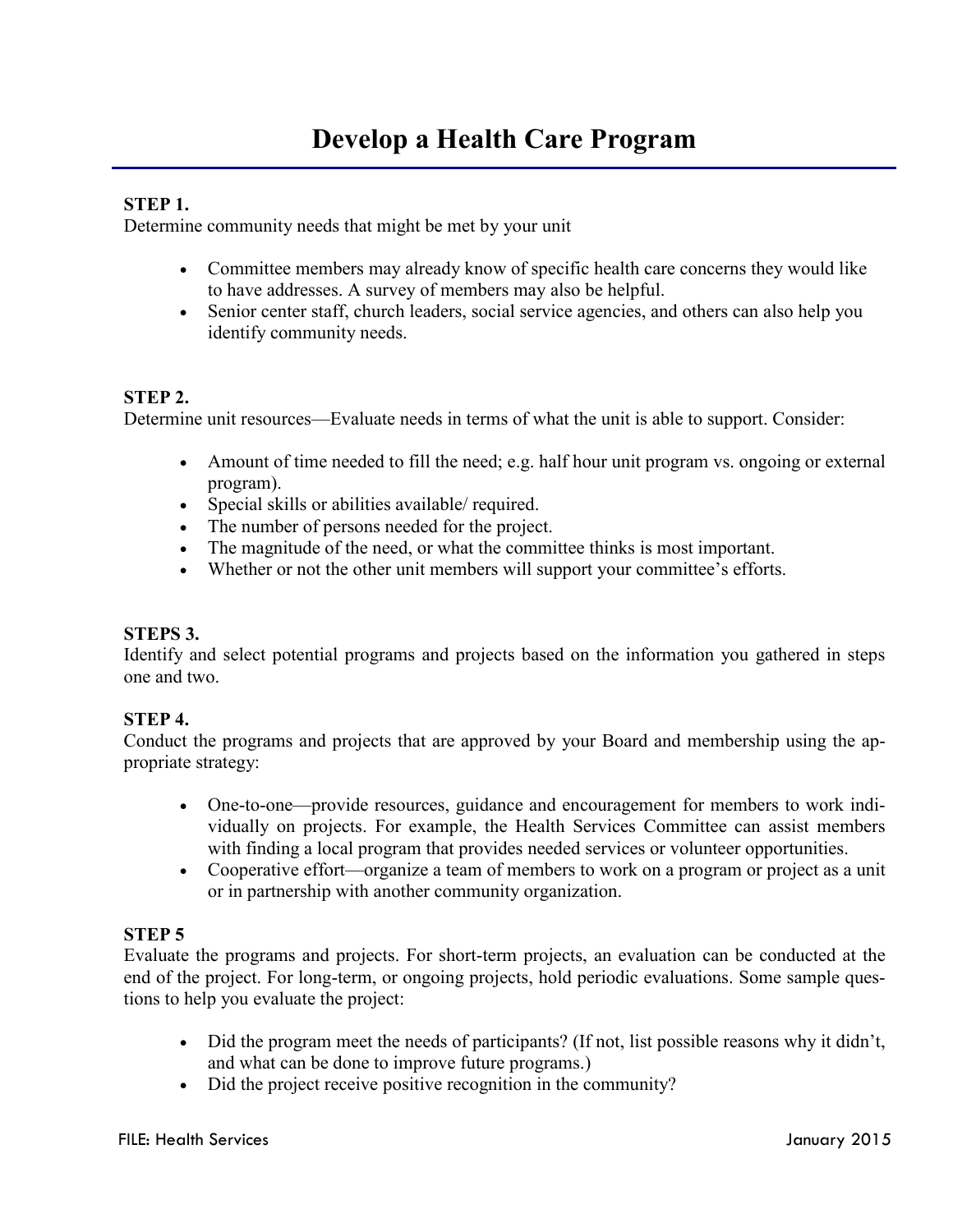### **Develop a Health Care Program**

- How adequate where the plans used to select and implement the project? How can these be improved?
- To what extent where members involved?
- Did the project benefit the unit in any way? How?
- How effective was your committee? What might improve the effectiveness of your committee?
- Did the project receive continued member interest and support?
- If funding was necessary, did you have enough? Can you identify additional sources of funding for future projects?
- Can, or should, the project be repeated?

National Health Observances: http://healthfinder.gov/NHO Talking to Your Doctor Presentation Toolkit: http://www.nia.nih.gov/health/publication/talking-your-doctorpresentation-toolkit See Well for a Lifetime Presentation Toolkit: https://nei.nih.gov/nehep/programs/visionandaging/whatis Brain Health as You Age Presentation Toolkit: https://www.nia.nih.gov/health/publication/brain-health-resource Preventing Kidney Disease Presentation Toolkit: http://www.kidneyfund.org/kidney-disease/kidney-health-toolkit/ Stamp Out Prescription Drug Misuse and Abuse Tool Kit: https://www.ascp.com/articles/stamp-out-prescription-drug-misuseabuse Healthy Living for Life Nutrition Education Curricula: http://www.healthylivingforlife.org/tools.php American Heart Association Founders Health Fair Toolkit: http://www.heart.org/HEARTORG/General/Founders-Health-Fair-

Toolkit\_UCM\_427727\_Article.jsp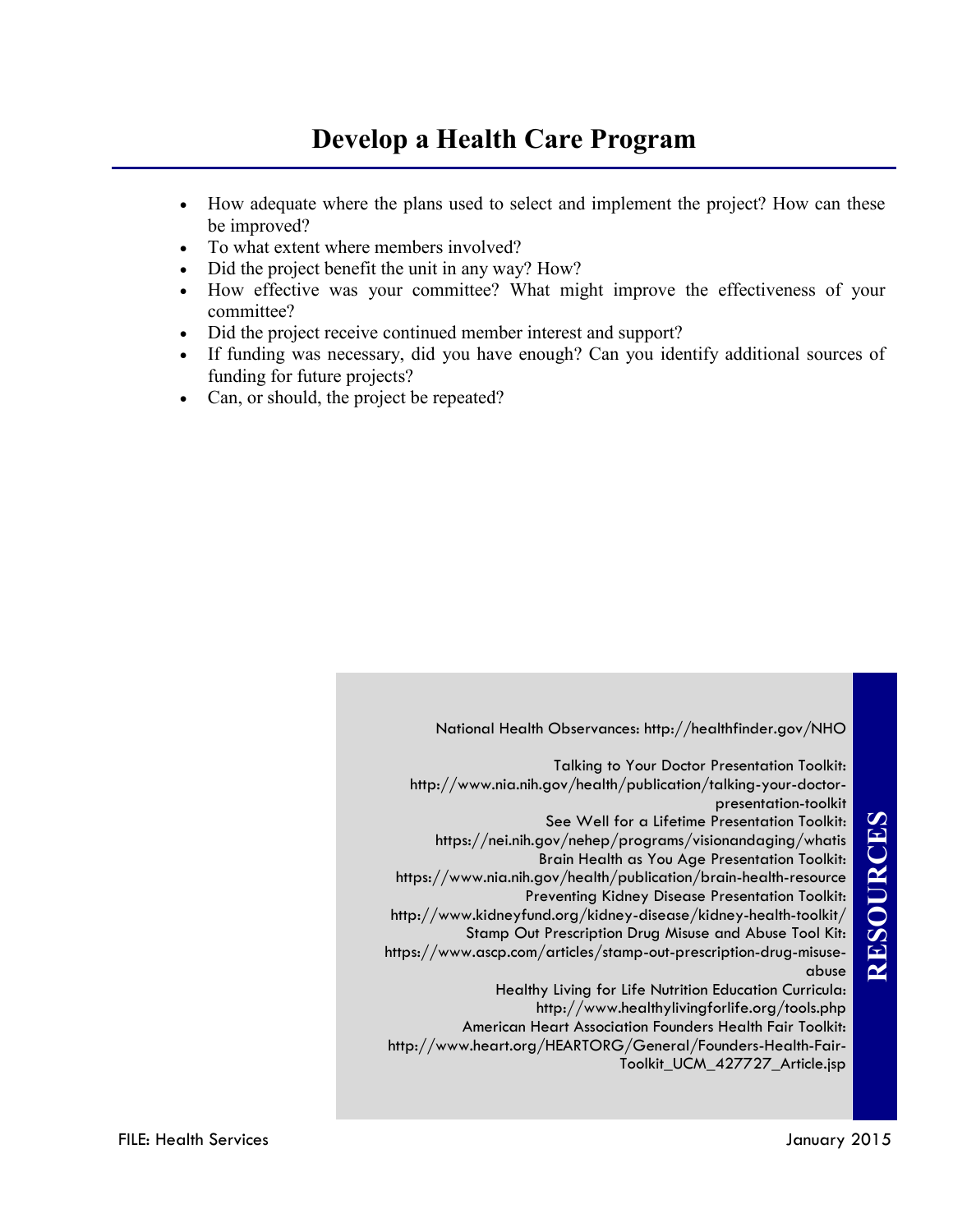

### **Arkansas Retired Teachers Association**

1200 Commerce Suite 103 Little Rock, AR 72202 501-375-2958 888-929-0955 office\_arta@att.net

### **www.artanow.com**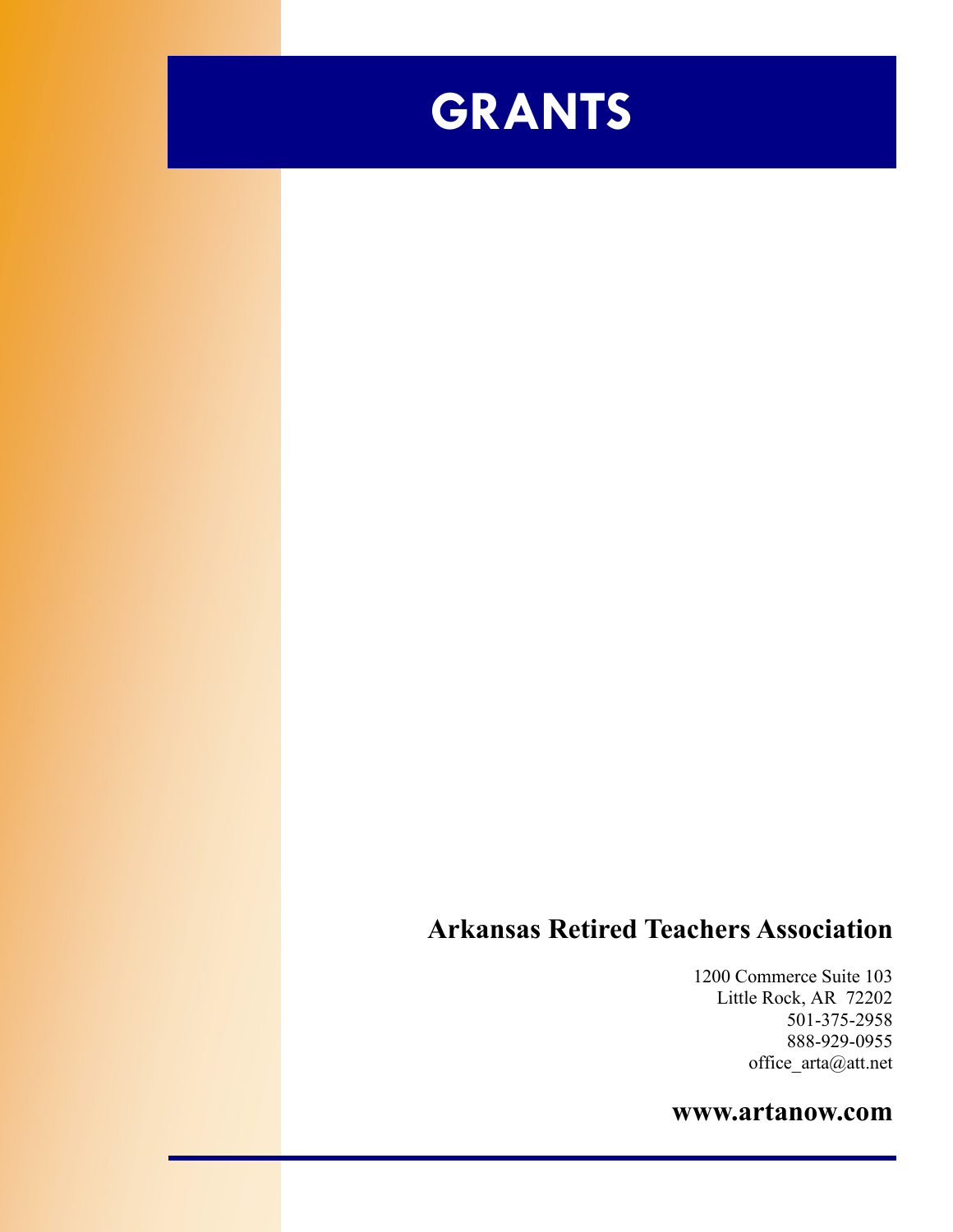# Grant Committee

The Grant Committee is responsible for overseeing scholarships, grants and other special programs. Responsibilities of the committee may include:

- Coordinating with the Community Service Committee to make small grants to community organizations on behalf of the local unit.
- Planning a scholarship program, essay or poster contest, etc. at the local level by:
	- Coordinating with other committees and the membership to raise funds for the program, determine selection criteria, choose recipients, etc..
	- Coordinating with the Public Relations Committee to publicize the availability of the scholarship and to recognize the recipients.
	- Coordinating with the Program Committee to include the recipients in a unit meeting or event.
- Supporting the ARTA statewide scholarship program, the Parsons-Burnett Grants, by:
	- Promoting the availability of the scholarships to local school districts and secondary institutions.
	- Coordinating with your Membership Committee or unit secretary to send memorials for deceased members from the local unit to the ARTA Memorial Fund, which funds the Parsons-Burnett Grant program.
	- Encouraging individual members of the unit or the community to send memorials and donations to support the ARTA Memorial Fund.

Memorials and donations can be sent at any time during the year to:

ARTA Memorial Fund 1200 Commerce Suite 103 Little Rock, AR 72202

## PARSONS-BURNETT GRANTS

Members of ARTA demonstrate their support for quality education at the elementary and secondary levels by funding incentive grants for teachers to improve their professional skills through graduate study.

Up to three \$1,500 grants, which are funded by member contributions to the ARTA Memorial Fund, are awarded annually to practicing educators based on teaching performance, academic record, application statement and financial need.

Applications are accepted each spring for grants to be awarded in late summer.

For more information or an application, visit www.artanow.com.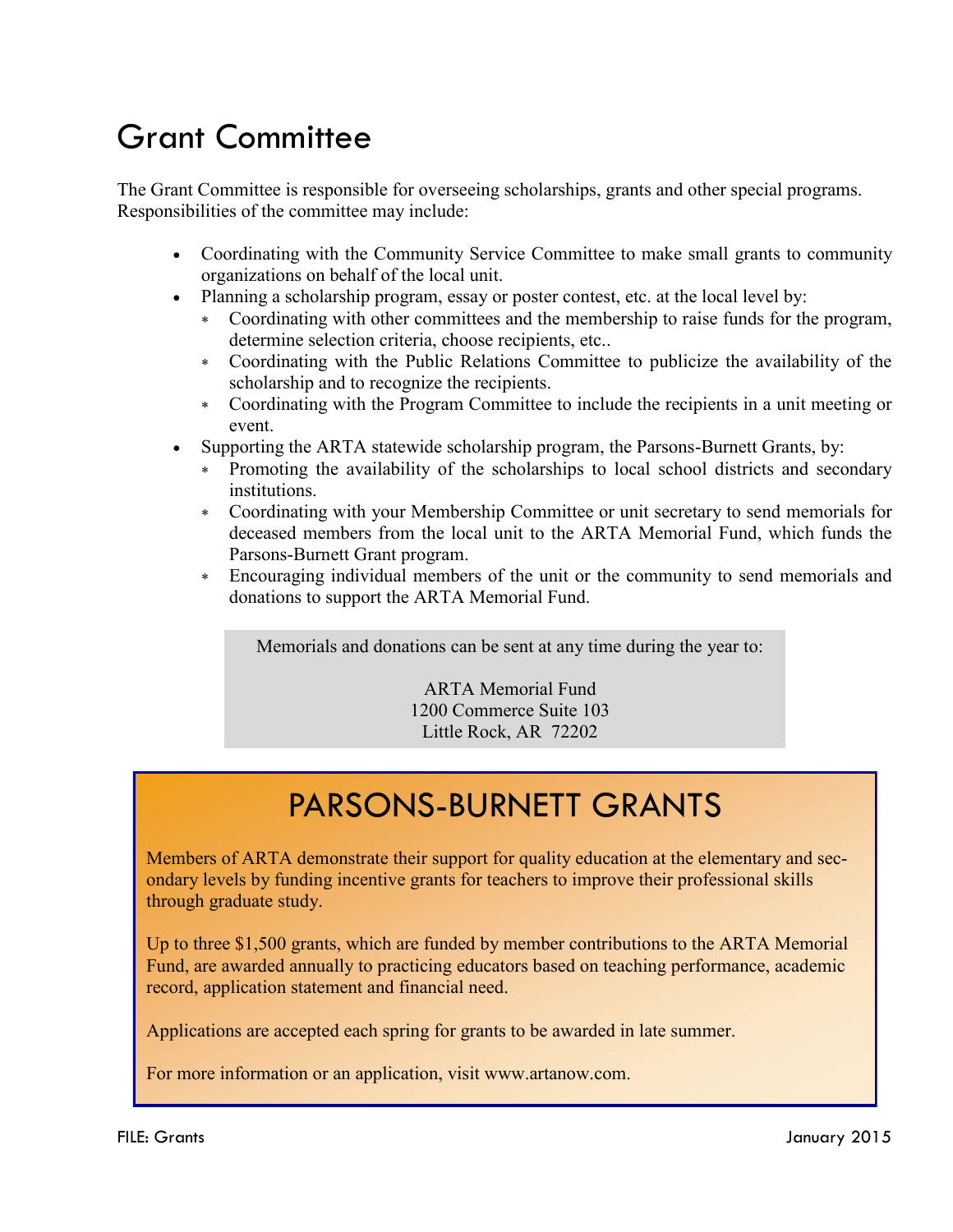# **GENERAL RESOURCES**

### **Arkansas Retired Teachers Association**

1200 Commerce Suite 103 Little Rock, AR 72202 501-375-2958 888-929-0955 office\_arta@att.net

#### **www.artanow.com**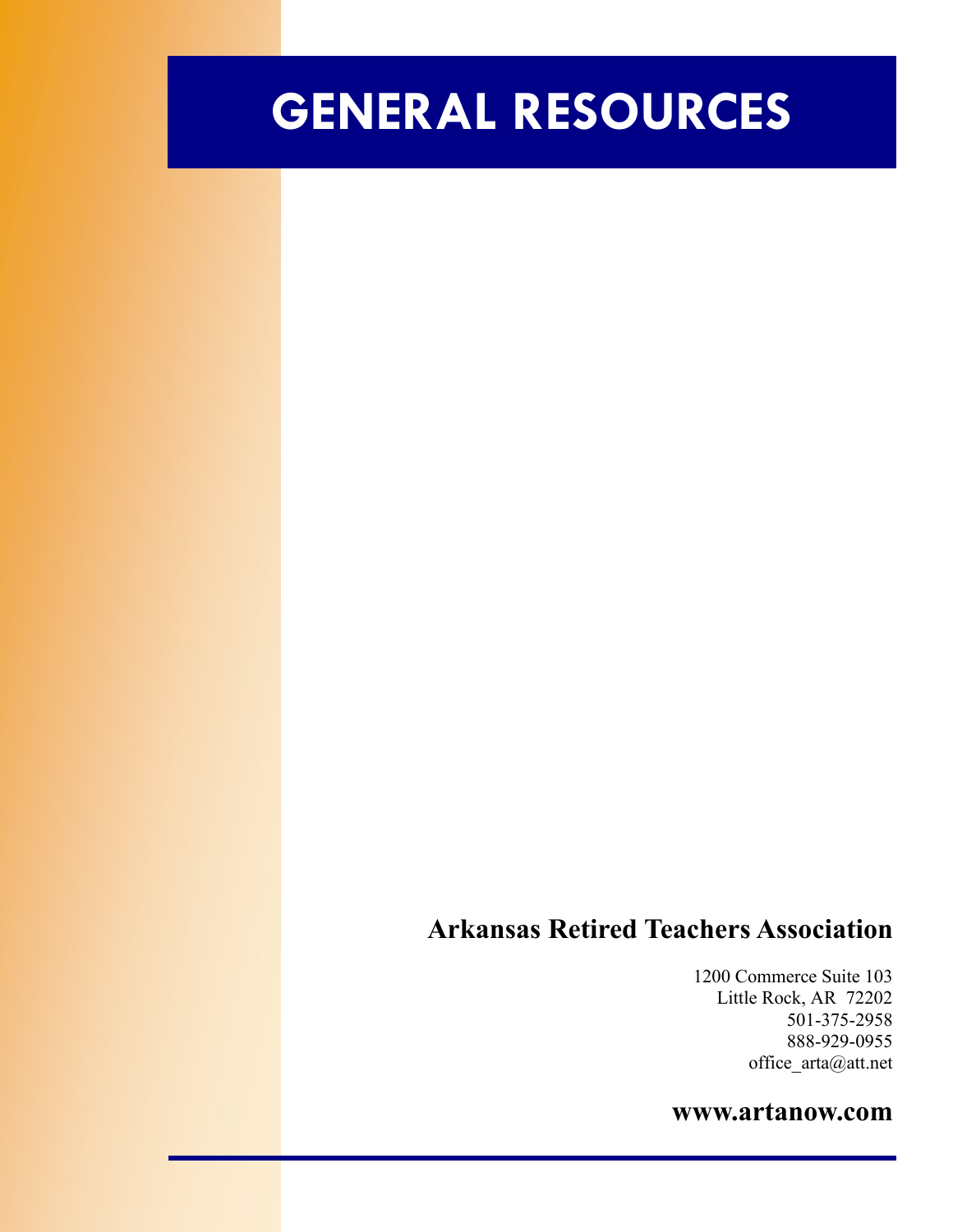|           | <b>SAMPLE Planning Worksheet for Local Units</b>                             |                                |
|-----------|------------------------------------------------------------------------------|--------------------------------|
| Date      | Task                                                                         | Responsible                    |
| July      | <b>Appoint Committee Chairs</b>                                              | President                      |
|           | Review membership reports and set membership goals                           | President/Membership Committee |
|           | Submit photos and articles for INTERLINK                                     | President/PR Committee         |
|           | Confirm/Publicize next meeting                                               | Program/PR Committee           |
|           | <b>Update Volunteer Service Record</b>                                       | <b>Community Services</b>      |
|           |                                                                              |                                |
|           |                                                                              |                                |
| August    | Set program agenda for the year                                              | President/Committees           |
|           | Prepare Yearbook                                                             |                                |
|           | <b>Update Volunteer Service Record</b>                                       | <b>Community Services</b>      |
|           | Confirm/Publicize next meeting                                               | Program/PR Committee           |
|           |                                                                              |                                |
| September | <b>Attend State Convention</b>                                               | <b>ALL</b>                     |
|           | <b>Update Volunteer Service Record</b>                                       | <b>Community Services</b>      |
|           | Confirm/Publicize next meeting                                               | Program/PR Committee           |
|           |                                                                              |                                |
| October   | Yearbook due October 1st (if not submitted with reports or at<br>convention) |                                |
|           | <b>Update Volunteer Service Record</b>                                       | <b>Community Services</b>      |
|           | Confirm/Publicize next meeting                                               | Program/PR Committee           |
|           |                                                                              |                                |
|           |                                                                              |                                |
| November  | Submit photos and articles for INTERLINK                                     | President/PR Committee         |
|           | Confirm/Publicize next meeting                                               | Program/PR Committee           |
|           | <b>Update Volunteer Service Record</b>                                       | <b>Community Services</b>      |
|           |                                                                              |                                |
| December  | <b>Update Volunteer Service Record</b>                                       | <b>Community Services</b>      |
|           | Confirm/Publicize next meeting                                               | Program/PR Committee           |
|           |                                                                              |                                |
|           |                                                                              |                                |
| January   | <b>Update Volunteer Service Record</b>                                       | <b>Community Services</b>      |
|           | Confirm/Publicize next meeting                                               | Program/PR Committee           |
|           |                                                                              |                                |
|           |                                                                              |                                |
| February  | Submit photos and articles for INTERLINK                                     | President/PR Committee         |
|           | Confirm/Publicize next meeting                                               | Program/PR Committee           |
|           | <b>Update Volunteer Service Record</b>                                       | <b>Community Services</b>      |
|           |                                                                              |                                |
|           |                                                                              |                                |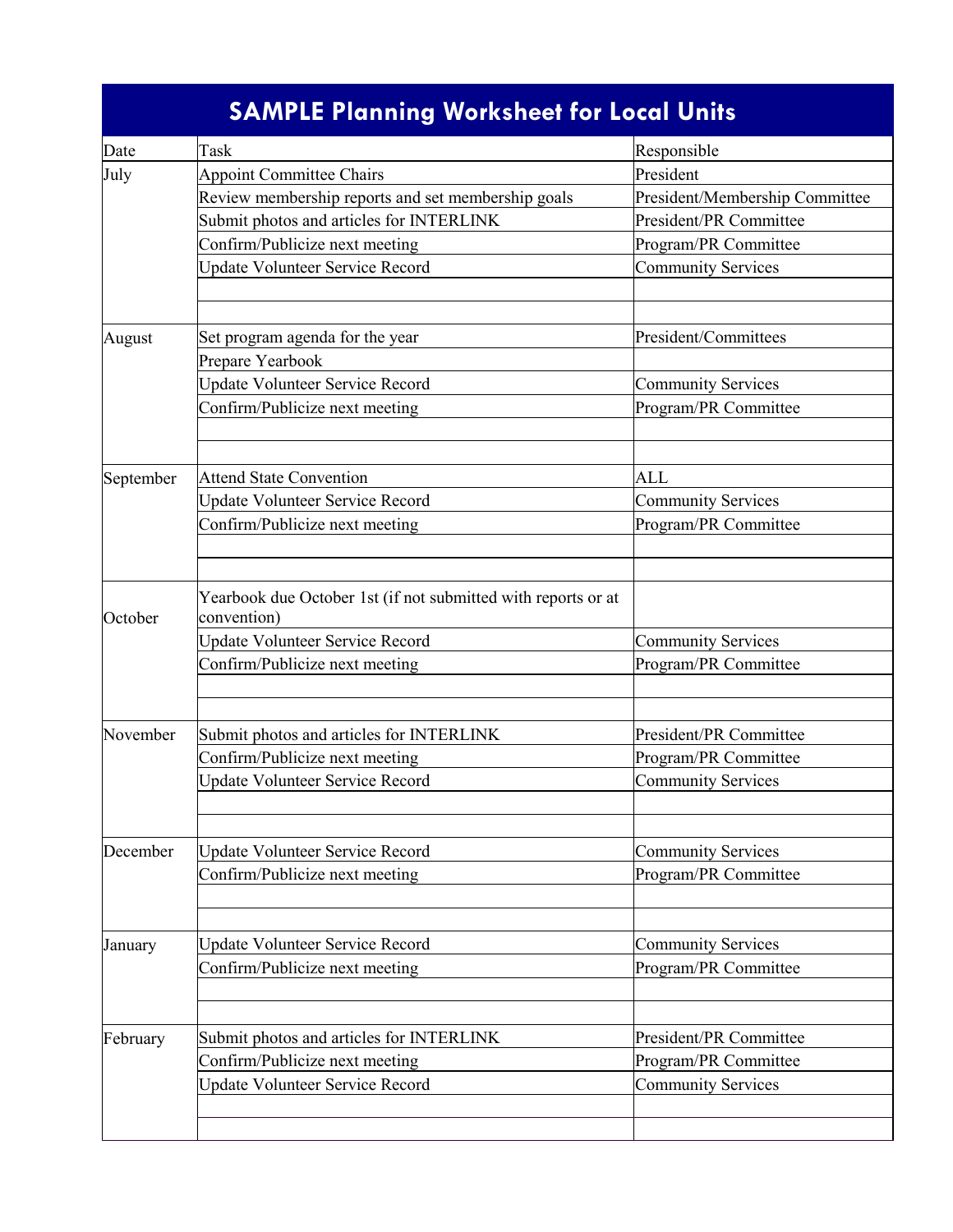|       | <b>SAMPLE Planning Worksheet for Local Units</b>                    |                                |
|-------|---------------------------------------------------------------------|--------------------------------|
| Date  | Task                                                                | Responsible                    |
| March | <b>Publicize Parsons-Burnett Grants</b>                             |                                |
|       | Prepare for election of new officers                                |                                |
|       | <b>Update Volunteer Service Record</b>                              | <b>Community Services</b>      |
|       | Confirm/Publicize next meeting                                      | Program/PR Committee           |
|       |                                                                     |                                |
| April | <b>Publicize Parsons-Burnett Grants</b>                             |                                |
|       | Appoint a Nominating Committee for Individual Achievement<br>Awards | President                      |
|       | Begin preparing information for Annual Reports                      | President/Committee Chairs     |
|       | Identify project to recommend for Outstanding Community Pro-        | <b>Community Services</b>      |
|       | Elect new officers                                                  |                                |
|       | <b>Update Volunteer Service Record</b>                              | <b>Community Services</b>      |
|       | Confirm/Publicize next meeting                                      | Program/PR Committee           |
|       |                                                                     |                                |
| May   | <b>Publicize Parsons-Burnett Grants</b>                             |                                |
|       | Submit nomination for Individual Achievement Awards                 | President/Nominating Committee |
|       | Submit project for Outstanding Community Project                    | President/Community Services   |
|       | Submit list of new officers and committee chairs                    |                                |
|       | Submit photos and articles for INTERLINK                            | President/PR Committee         |
|       | Confirm/Publicize next meeting                                      | Program/PR Committee           |
|       | <b>Update Volunteer Service Record</b>                              | <b>Community Services</b>      |
|       |                                                                     |                                |
| June  | Annual Reports due                                                  |                                |
|       | Membership Reports due                                              |                                |
|       | Individual Achievement Award Nominations due                        |                                |
|       | Outstanding Community Project recommendations due                   |                                |
|       | <b>Update Volunteer Service Record</b>                              | <b>Community Services</b>      |
|       | Confirm/Publicize next meeting                                      | Program/PR Committee           |
|       |                                                                     |                                |
|       |                                                                     |                                |

This sample includes just some of the planning and administrative tasks that a unit will undertake in a year. It is for reference only, meant to provide a starting point for your own planning. Feel free to add in your own community projects, planning committee calls/meetings, individual assignments, and other tasks that are unique to your unit.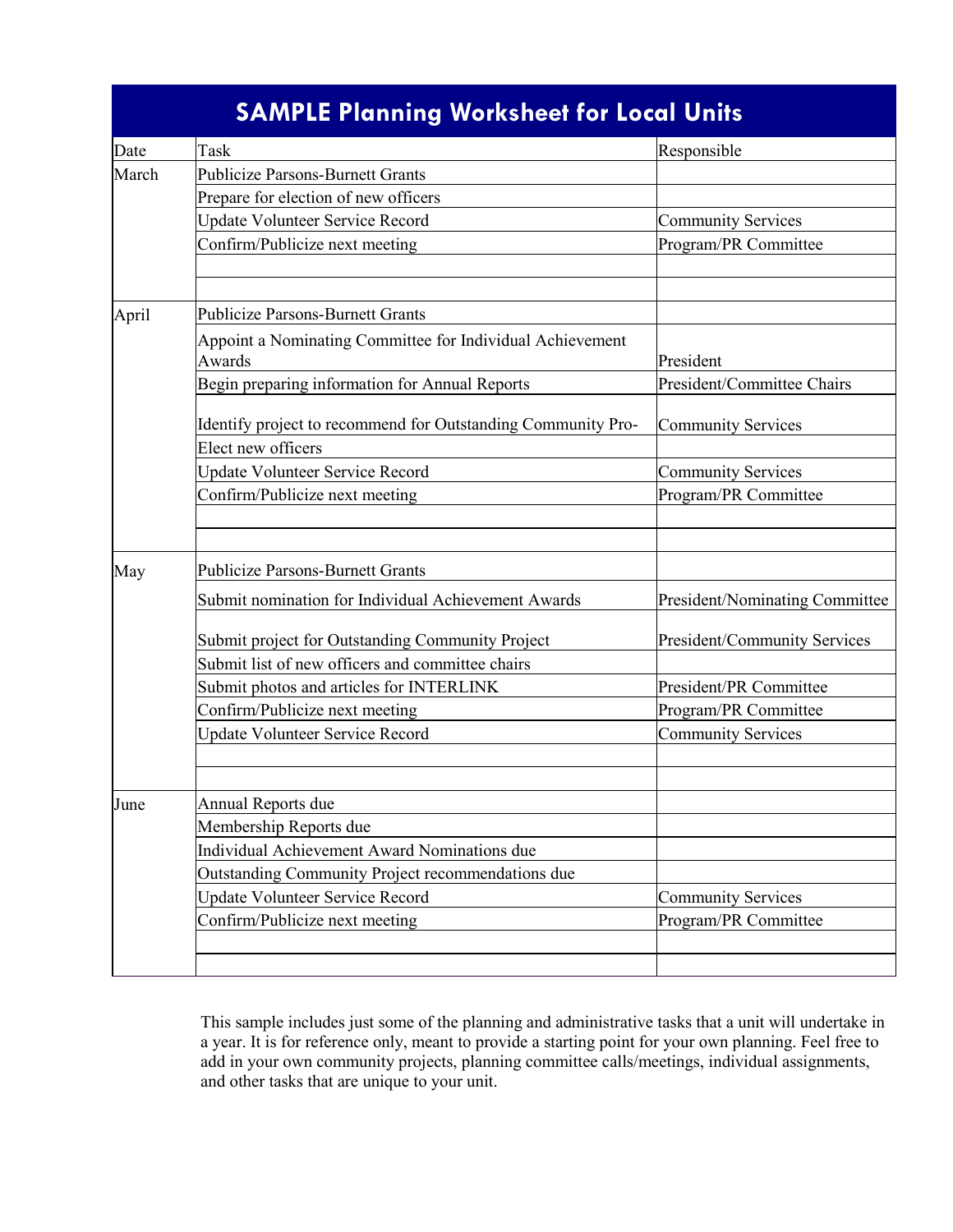# **Effective Unit Meetings**

#### **PLACE**

- Convenient location
- Adequate parking
- Accessible to wheelchairs with as few steps as possible
- Good acoustics
- Able to regulate temperature
- Availability of restrooms, sound equipment, etc.

#### **WELCOME**

Have hosts/hostess to greet members and to be alert to welcome new members or guests.

#### **CALENDAR**

Consult with membership to set meeting times that are convenient to most. Remember to set meetings times that are also attractive to prospective members.

#### **LENGTH**

Unit meetings are generally 60-75 minutes long, with some exceptions for special meetings. Try to stick to your established time:

- Keep the introduction of speakers brief—present only enough information to establish credibility.
- Brief potential speakers on the time constraints and the purpose of having them address the unit. This will help them focus on what the group wants and needs to hear.
- Develop a detailed agenda that fits your timeframe and then follow it.
- Do not let committee reports run over their allotted time.
- Discourage members from dominating the meeting.

#### **FREQUENCY**

The number of local meetings per year will depend on local preferences. Remember that one of the criterion for a Unit Achievement Award is that a unit meet at least six times per year.

#### **REFRESHMENTS**

Always a good idea!

**PARLIAMENTARY PROCEDURE AT A GLANCE:** http://arteach.weebly.com/ uploads/1/2/0/0/12005485/parliamentaryprocedure at a glance.pdf

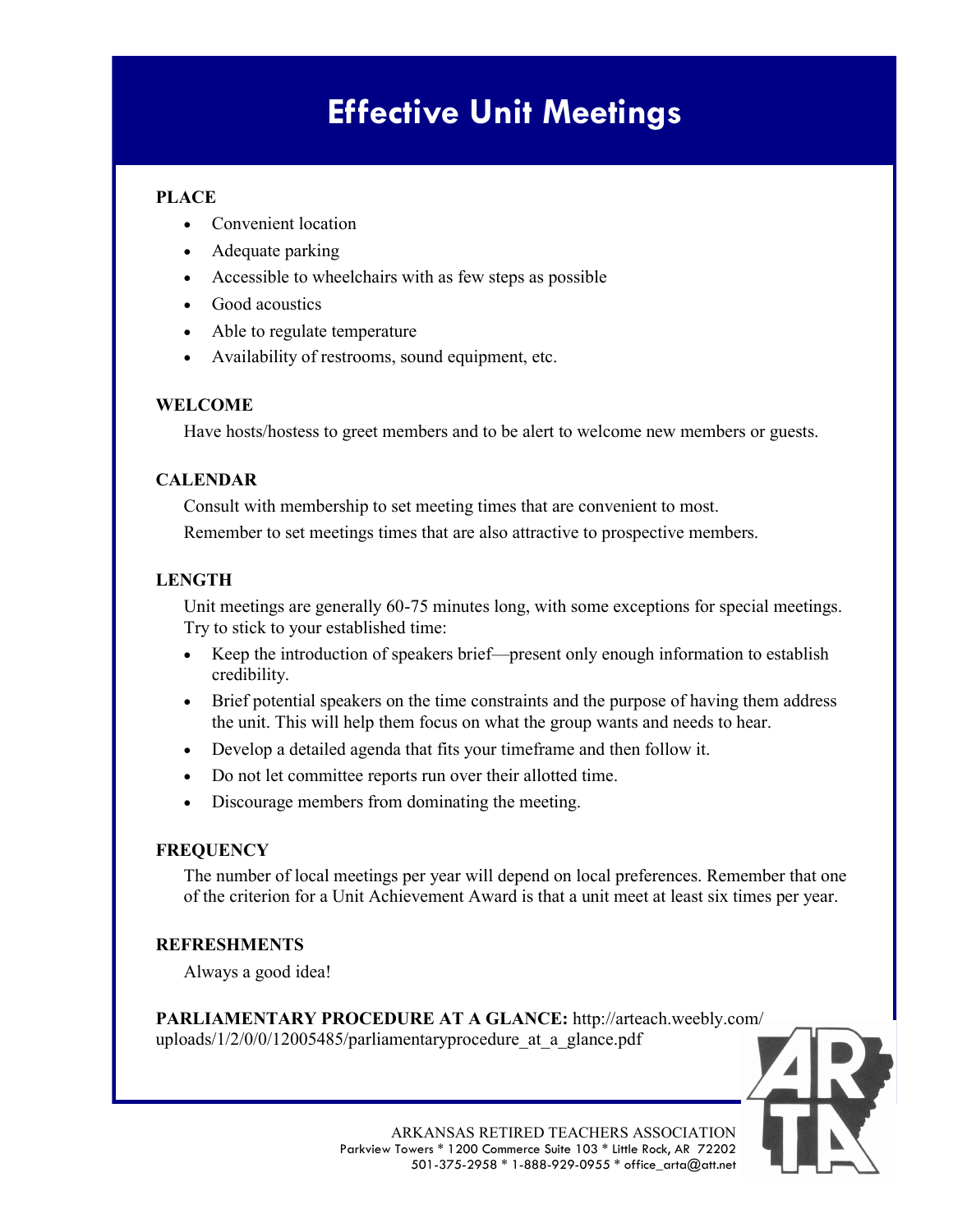### **Sample Meeting Agenda**

(A good meeting length is 60-75 minutes)

- I. Call to Order
- II. Invocation
- III. Welcome/Introductions
- IV. Reading of the Minutes
	- A. Any corrections or additions
	- B. Approved as read, or amended
- V. Treasurer's Report
	- A. Questions
	- B. Report filed for Audit
- VI. Committee Reports

*Note:* Committee reports should last 3-5 minutes. Every committee does not have to report. The president should check with each committee chairman before the meeting to see which committees will be giving a report.

- VII. Unfinished Business
- VIII. New Business
- IX. Program

*Note:* Be sure to assign a time limit for the program. Program participants need to know. For a speaker, 20 minutes with questions and 10 minutes for answers is long enough. Entertainment programs should not be longer than 45 minutes.

- X. Announcements
	- A. Report important information from ARTA or other organizations that your members need to know.
	- B. Announce important dates for next month not brought up in the course of the meeting.
- XI. Adjourn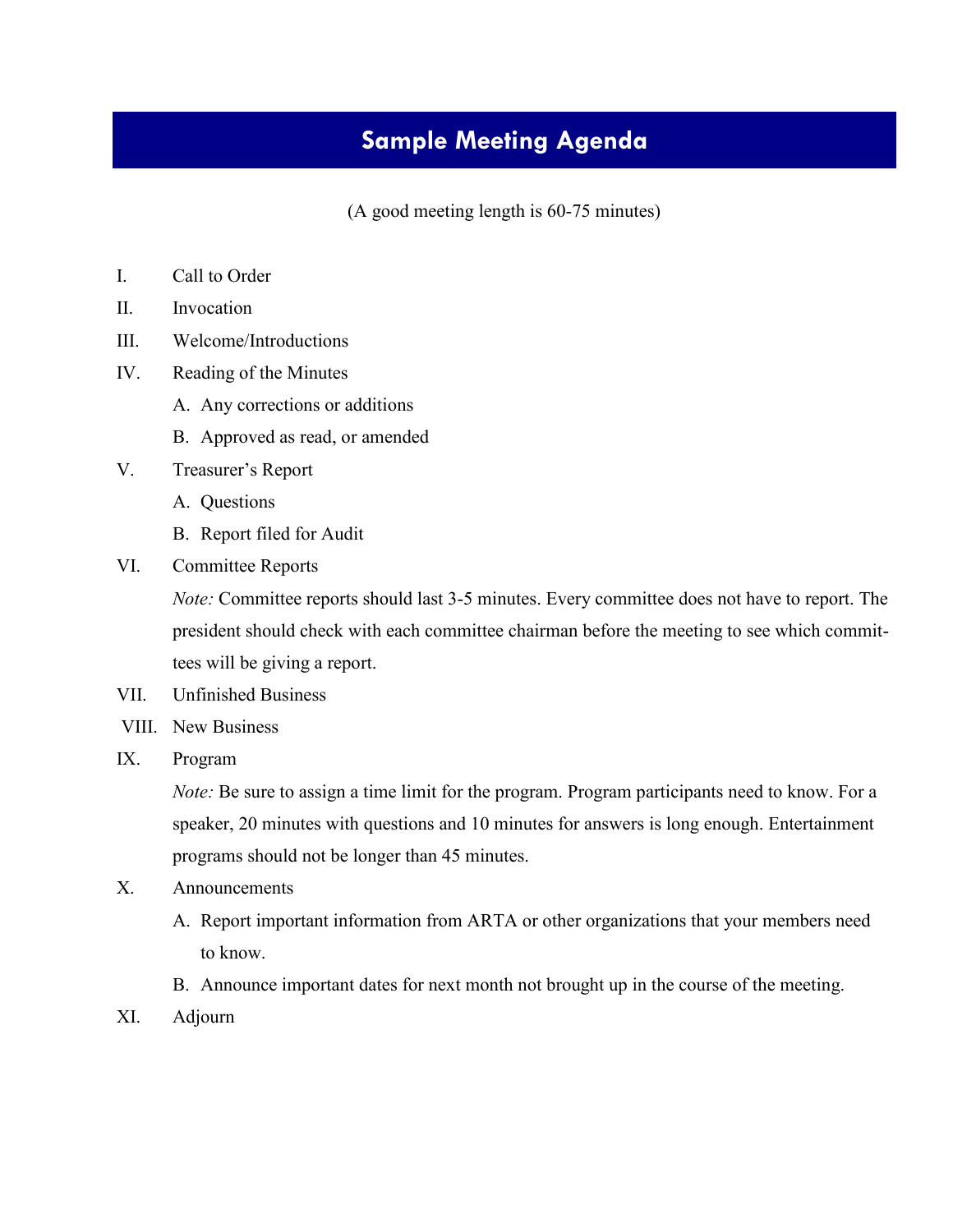# **10 Rules for Good Listening**

#### **1. Stop talking!**

It's hard to listen to someone else while you are talking.

#### **2. Put the speaker at ease.**

Help him or her feel free to talk openly.

#### **3. Show others that you want to listen.**

Look at the speaker. Look and act interested. Better yet, be interested. Listen with the idea of truly understanding in mind, rather than to prepare for your response.

#### **4. Remove distractions.**

Move objects out of your reach if you will be tempted to pick them up of play with them. Don't tap on the table with your pen. Shut the door if something outside catches your eye.

#### **5. Empathize with others.**

Imagine yourself in the shoes of the other person to gain perspective.

#### **6. Be patient.**

See Number 4.

#### **7. Hold your temper.**

An angry person often misunderstand the meaning of others' words. You want to respond rather than react.

#### **8. Avoid arguments and criticism.**

These will put others on the defensive. This may result in the him or her "clamming up".

#### **9. Ask questions.**

This encourages two-way communication and shows that you are "hearing".

#### **10. Stop talking.**

This is the first, last and best advice. Everything else depends on it.

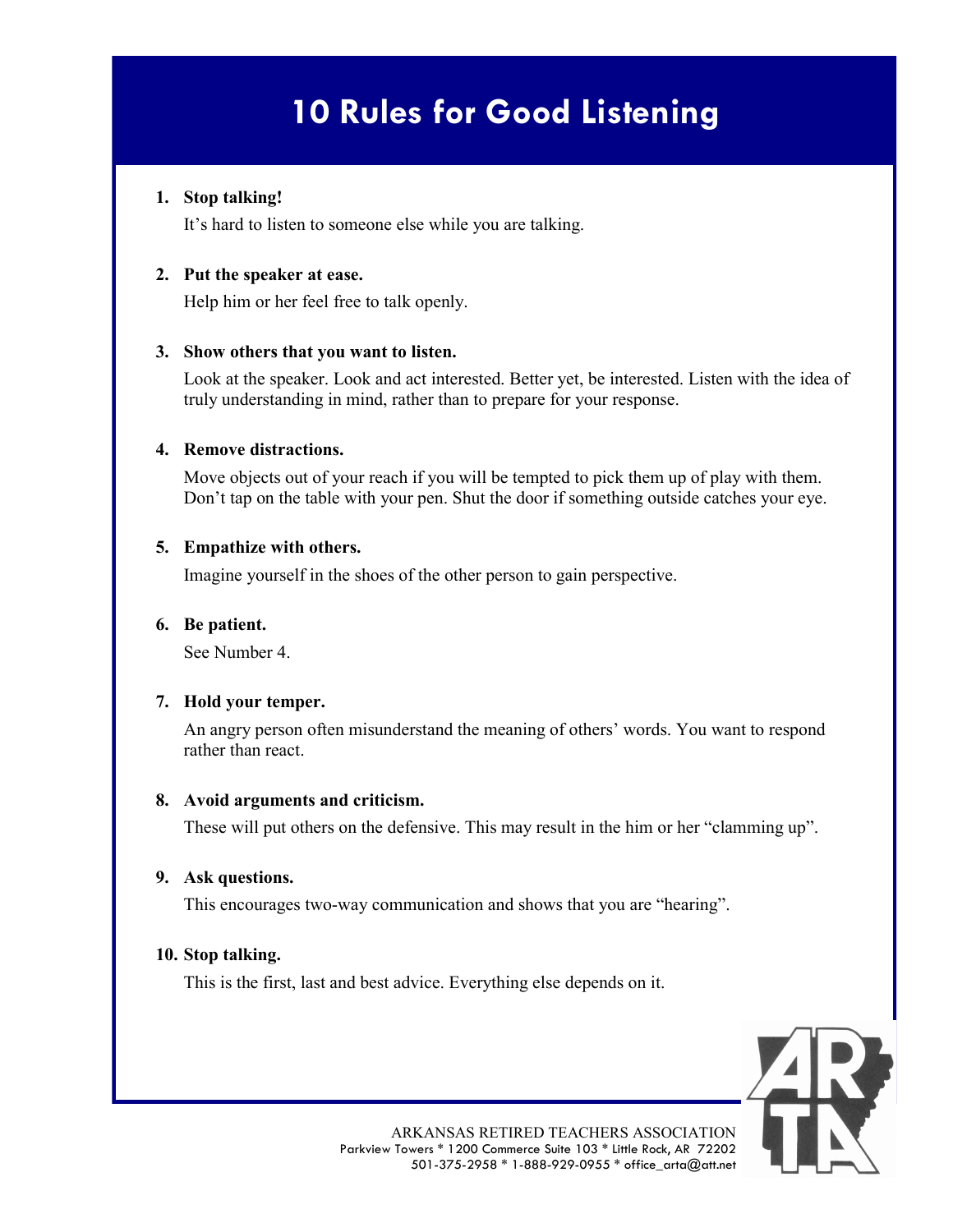### **Sample Unit Fact Sheet**

### **Your County Retired Teachers Association**

| Meetings:                    | At City Community Center, 2468 Main Street, on the second Tuesday of every other month* at<br>11:45. Meetings are generally open to all interested retired, former and active school employees.<br>* August, October, February, April - brown bag lunch<br>* December, June or July – holiday potluck |
|------------------------------|-------------------------------------------------------------------------------------------------------------------------------------------------------------------------------------------------------------------------------------------------------------------------------------------------------|
| Purpose:                     | To help Our City's retired educators achieve dignity, independence and purpose in retirement by<br>providing opportunities for fellowship, education and service.                                                                                                                                     |
| Motto:                       | "To serve, not to be served."                                                                                                                                                                                                                                                                         |
| Membership:                  | Regular membership is open to all former or retired educators or employees in the nation's<br>schools. Associate membership is open to other interested persons. Current dues are<br><b>Current Active Members: 72</b><br>\$ per year.                                                                |
| Programs $\&$<br>Activities: | Unit sponsors the New Teachers' Welcome Program for first-year teachers in Our City's Public<br>Schools, through which encouraging cards and surprise treats are provided throughout the<br>school year.                                                                                              |
|                              | Unit hosts an educational booth at the Our County Fair each fall.                                                                                                                                                                                                                                     |
|                              | Unit provides the program and entertainment at the annual Thanksgiving Day Dinner for resi-<br>dents of Our City's Nursing Home.                                                                                                                                                                      |
|                              | Unit sponsors the "Toys for Tots" Christmas program, through which gently-used toys are re-<br>paired and distributed to needy children.                                                                                                                                                              |
|                              | Unit hosts the Open Forum for City Improvement each spring, which includes a panel of speak-<br>ers and a $Q$ & A session for citizens to comment on ways we can prepare our community for<br>older citizens.                                                                                         |
|                              | Unit provides cash awards to spelling bee winners and one scholarship to a graduating senior<br>each spring.                                                                                                                                                                                          |
|                              | Unit provides the refreshments for the Our City Public School Retiree's Party each spring.                                                                                                                                                                                                            |
|                              | Unit provides information and services to retired school employees to assist them with financial,<br>medical or personal issues. This may include referral to community or state organizations.                                                                                                       |
| Other<br>Programs:           | The four regular business meetings feature guest speakers on a variety of subjects.                                                                                                                                                                                                                   |

Contact Info: Current President, Mary Smith, marysmith@email.com or (501) 987-6543.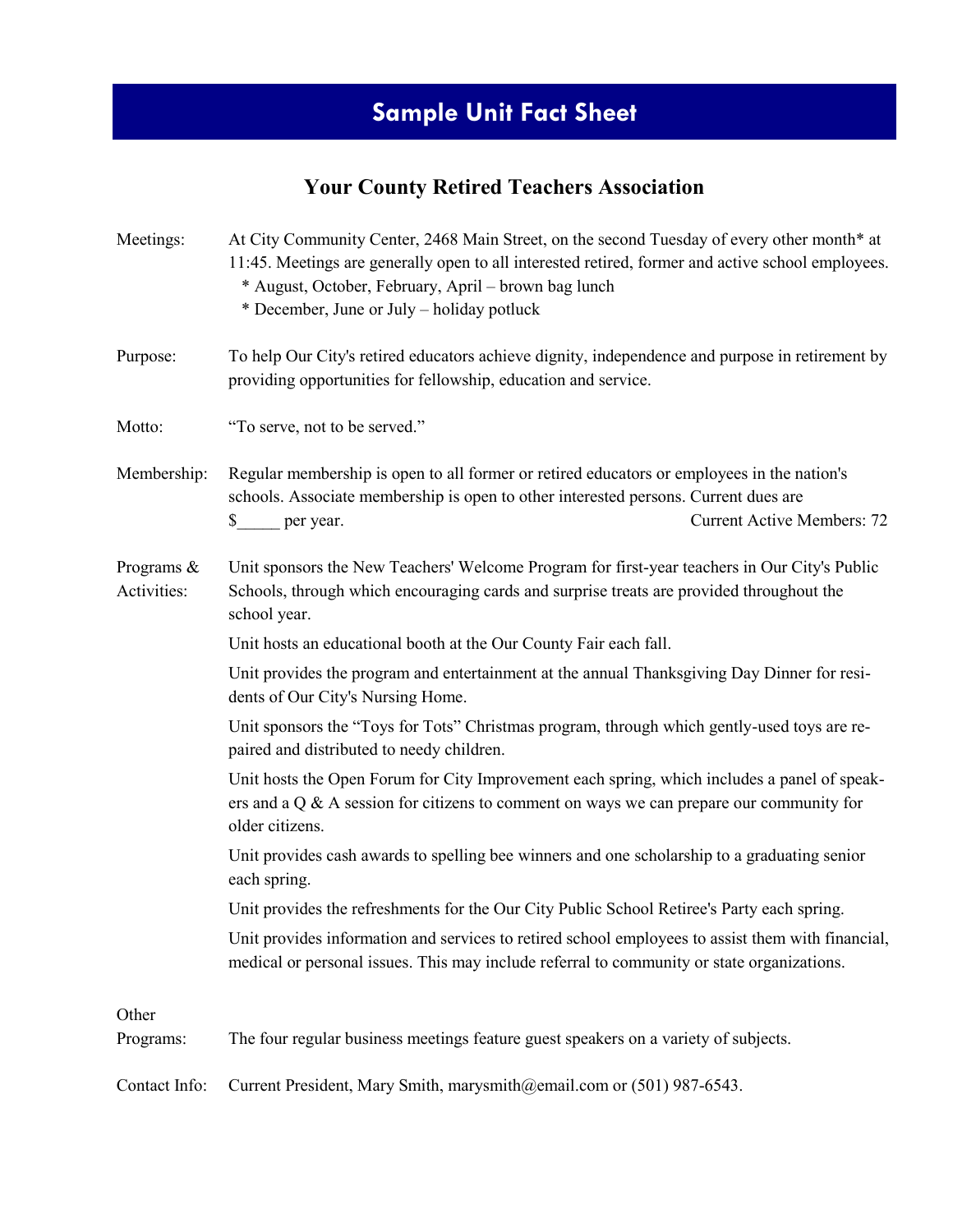### **Sample Personal Data Form**

Dear Member: Welcome to Name of Unit! To help you put your experience, talents, and interests to their best use in the unit, we would like to know more about you. Please feel free to fill out this form as completely as you wish. Thank you, The Membership Committee.

|                           |                                         | Name                                                                                                                                                                                                                           |                                                                                            |
|---------------------------|-----------------------------------------|--------------------------------------------------------------------------------------------------------------------------------------------------------------------------------------------------------------------------------|--------------------------------------------------------------------------------------------|
|                           |                                         | Address experiences and the contract of the contract of the contract of the contract of the contract of the contract of the contract of the contract of the contract of the contract of the contract of the contract of the co |                                                                                            |
|                           |                                         |                                                                                                                                                                                                                                |                                                                                            |
|                           |                                         | Email Communication of the communication of the communication of the communication of the communication of the communication of the communication of the communication of the communication of the communication of the commun |                                                                                            |
|                           | CIRCLE your preferred method of contact |                                                                                                                                                                                                                                |                                                                                            |
|                           |                                         | Are you: ARTA Member ________ AARP Member ________ NRTA Member ______                                                                                                                                                          |                                                                                            |
|                           |                                         | How did you learn about us?                                                                                                                                                                                                    |                                                                                            |
|                           |                                         |                                                                                                                                                                                                                                |                                                                                            |
|                           |                                         |                                                                                                                                                                                                                                | Are you: Fully retired _______ Working part-time _______ Caring for a family member ______ |
| School/Work Experience    |                                         |                                                                                                                                                                                                                                |                                                                                            |
| Organization Type of Work |                                         |                                                                                                                                                                                                                                |                                                                                            |
|                           |                                         |                                                                                                                                                                                                                                |                                                                                            |
|                           |                                         |                                                                                                                                                                                                                                |                                                                                            |
|                           |                                         |                                                                                                                                                                                                                                |                                                                                            |

#### Voluntary Experience

Include organizations, offices held, type of activity in which you participate(d), and accomplishments. Do not include active or retired teachers association work, as this is covered in the next section \_\_\_\_\_\_\_\_\_\_\_\_\_\_\_\_\_\_\_\_\_\_\_\_\_\_\_\_\_\_\_\_\_\_\_\_\_\_\_\_\_\_\_\_\_\_\_\_\_\_\_\_\_\_\_\_\_\_\_

 $\mathcal{L}_\text{max} = \mathcal{L}_\text{max} = \mathcal{L}_\text{max} = \mathcal{L}_\text{max} = \mathcal{L}_\text{max} = \mathcal{L}_\text{max} = \mathcal{L}_\text{max} = \mathcal{L}_\text{max} = \mathcal{L}_\text{max} = \mathcal{L}_\text{max} = \mathcal{L}_\text{max} = \mathcal{L}_\text{max} = \mathcal{L}_\text{max} = \mathcal{L}_\text{max} = \mathcal{L}_\text{max} = \mathcal{L}_\text{max} = \mathcal{L}_\text{max} = \mathcal{L}_\text{max} = \mathcal{$  $\_$  , and the contribution of the contribution of  $\mathcal{L}_1$  , and  $\mathcal{L}_2$  , and  $\mathcal{L}_3$  , and  $\mathcal{L}_4$  , and  $\mathcal{L}_5$ 

 $\_$  , and the contribution of the contribution of  $\mathcal{L}_1$  , and  $\mathcal{L}_2$  , and  $\mathcal{L}_3$  , and  $\mathcal{L}_4$  , and  $\mathcal{L}_5$  $\_$  , and the set of the set of the set of the set of the set of the set of the set of the set of the set of the set of the set of the set of the set of the set of the set of the set of the set of the set of the set of th

 $\_$  , and the contribution of the contribution of  $\mathcal{L}_1$  , and  $\mathcal{L}_2$  , and  $\mathcal{L}_3$  , and  $\mathcal{L}_4$  , and  $\mathcal{L}_5$  $\mathcal{L}_\text{max} = \mathcal{L}_\text{max} = \mathcal{L}_\text{max} = \mathcal{L}_\text{max} = \mathcal{L}_\text{max} = \mathcal{L}_\text{max} = \mathcal{L}_\text{max} = \mathcal{L}_\text{max} = \mathcal{L}_\text{max} = \mathcal{L}_\text{max} = \mathcal{L}_\text{max} = \mathcal{L}_\text{max} = \mathcal{L}_\text{max} = \mathcal{L}_\text{max} = \mathcal{L}_\text{max} = \mathcal{L}_\text{max} = \mathcal{L}_\text{max} = \mathcal{L}_\text{max} = \mathcal{$ 

#### Teachers Associations

Include involvement in associations for active and/or retired teachers or school employees associations

#### Hobbies and Interests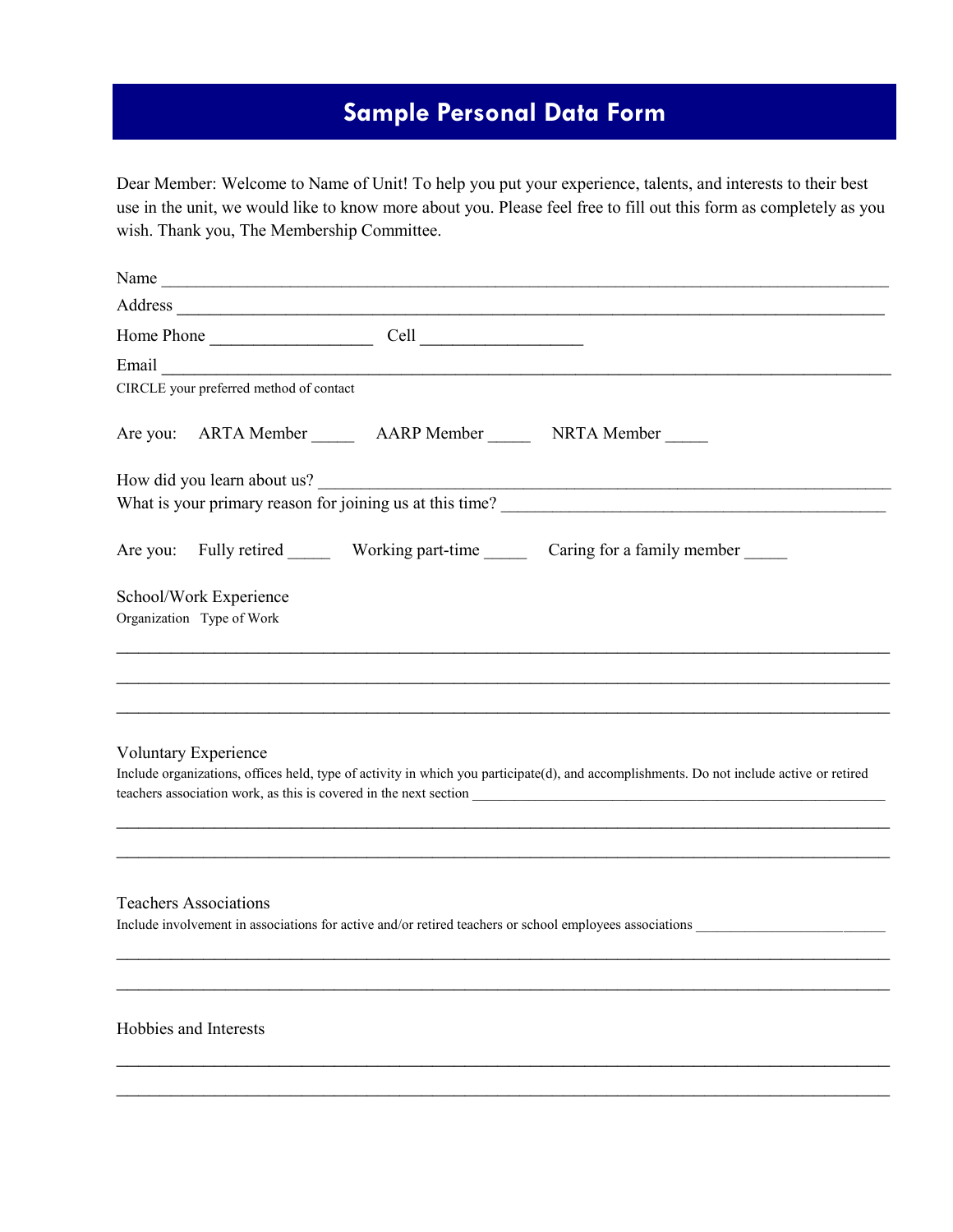What skills and abilities would you like to use?

| On what committees would you like to serve? |                                                                                                                                                                |        |
|---------------------------------------------|----------------------------------------------------------------------------------------------------------------------------------------------------------------|--------|
| Membership                                  | Informative-Protective Services                                                                                                                                |        |
| Legislative                                 | <b>Public Relations</b>                                                                                                                                        | Other: |
| Program                                     | <b>Health Services</b>                                                                                                                                         |        |
| <b>Community Services</b>                   | Grant/Scholarship                                                                                                                                              |        |
| your vehicle for unit activities?           | web site or Facebook page? Do you have audiovisual equipment the unit can borrow? Are you willing to use<br><u> 1986 - John Stein, Amerikaansk politiker (</u> |        |
|                                             |                                                                                                                                                                |        |
|                                             |                                                                                                                                                                |        |
|                                             |                                                                                                                                                                |        |
| Signed                                      |                                                                                                                                                                | Date   |

 $\mathcal{L}_\text{max} = \mathcal{L}_\text{max} = \mathcal{L}_\text{max} = \mathcal{L}_\text{max} = \mathcal{L}_\text{max} = \mathcal{L}_\text{max} = \mathcal{L}_\text{max} = \mathcal{L}_\text{max} = \mathcal{L}_\text{max} = \mathcal{L}_\text{max} = \mathcal{L}_\text{max} = \mathcal{L}_\text{max} = \mathcal{L}_\text{max} = \mathcal{L}_\text{max} = \mathcal{L}_\text{max} = \mathcal{L}_\text{max} = \mathcal{L}_\text{max} = \mathcal{L}_\text{max} = \mathcal{$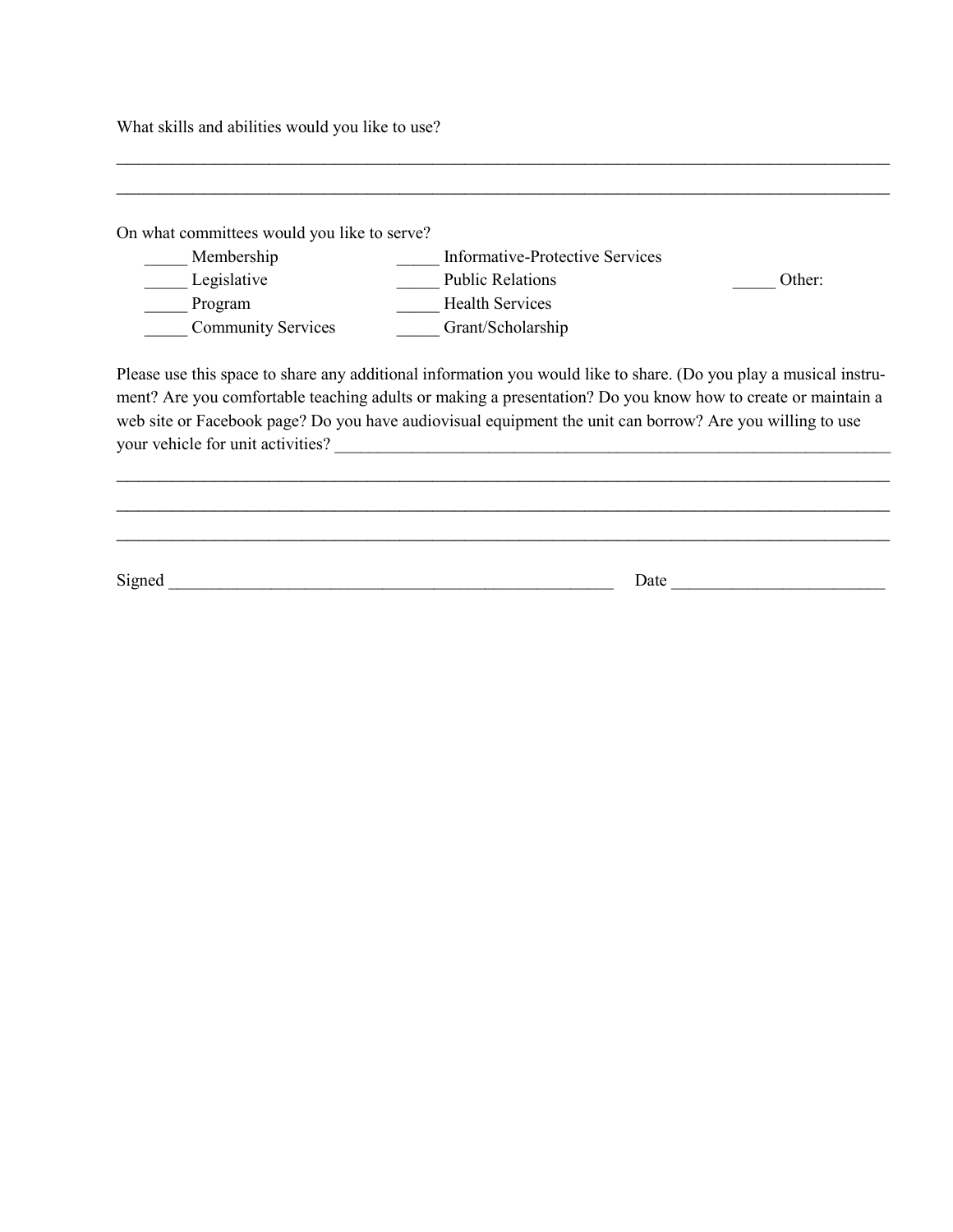### **Monthly Record of Volunteer Service**

Name of Unit The Unit Contract of Unit Contract of Unit Contract of Contract of Contract of Contract of Contract of Contract of Contract of Contract of Contract of Contract of Contract of Contract of Contract of Contract o

A form such as this may be used to record the individual volunteer hours of members. Information on this sheet will need to be transferred to the Cumulative Report or similar for reporting to ARTA. **Please do not submit all of your monthly sheets to ARTA.**

Examples of Volunteer Service:

Volunteers in Public Schools, mentoring/tutoring, literacy programs Service in hospitals, nursing homes, clinics, etc. Childcare for parents who work, new parent programs, etc. Services to elderly/shut-ins (meal delivery, cards/calls, visits, transportation) Docent/volunteer in art gallery, museum, library Financial planning or income tax assistance Civic projects, boards/committees, election worker Volunteer with Red Cross, United Way, Salvation Army, etc. Church - auxiliary, teacher, nursery, VBS, music, etc.

Monetary donations and paid services are not counted as volunteer hours.

|                  | Member Name | Youth Hours | Other Hours | Total |
|------------------|-------------|-------------|-------------|-------|
| $\mathbf{1}$     |             |             |             |       |
| $\overline{2}$   |             |             |             |       |
| $\overline{3}$   |             |             |             |       |
| $\overline{4}$   |             |             |             |       |
| $\mathfrak s$    |             |             |             |       |
| $\sqrt{6}$       |             |             |             |       |
| $\boldsymbol{7}$ |             |             |             |       |
| $\,8\,$          |             |             |             |       |
| 9                |             |             |             |       |
| $10\,$           |             |             |             |       |
| $11\,$           |             |             |             |       |
| $12$             |             |             |             |       |
| 13               |             |             |             |       |
| 14               |             |             |             |       |
| 15               |             |             |             |       |
| 16               |             |             |             |       |
| $17\,$           |             |             |             |       |
| $18\,$           |             |             |             |       |
|                  | Page Total  |             |             |       |

**Make additional copies of this sheet as needed for each monthly meeting.**